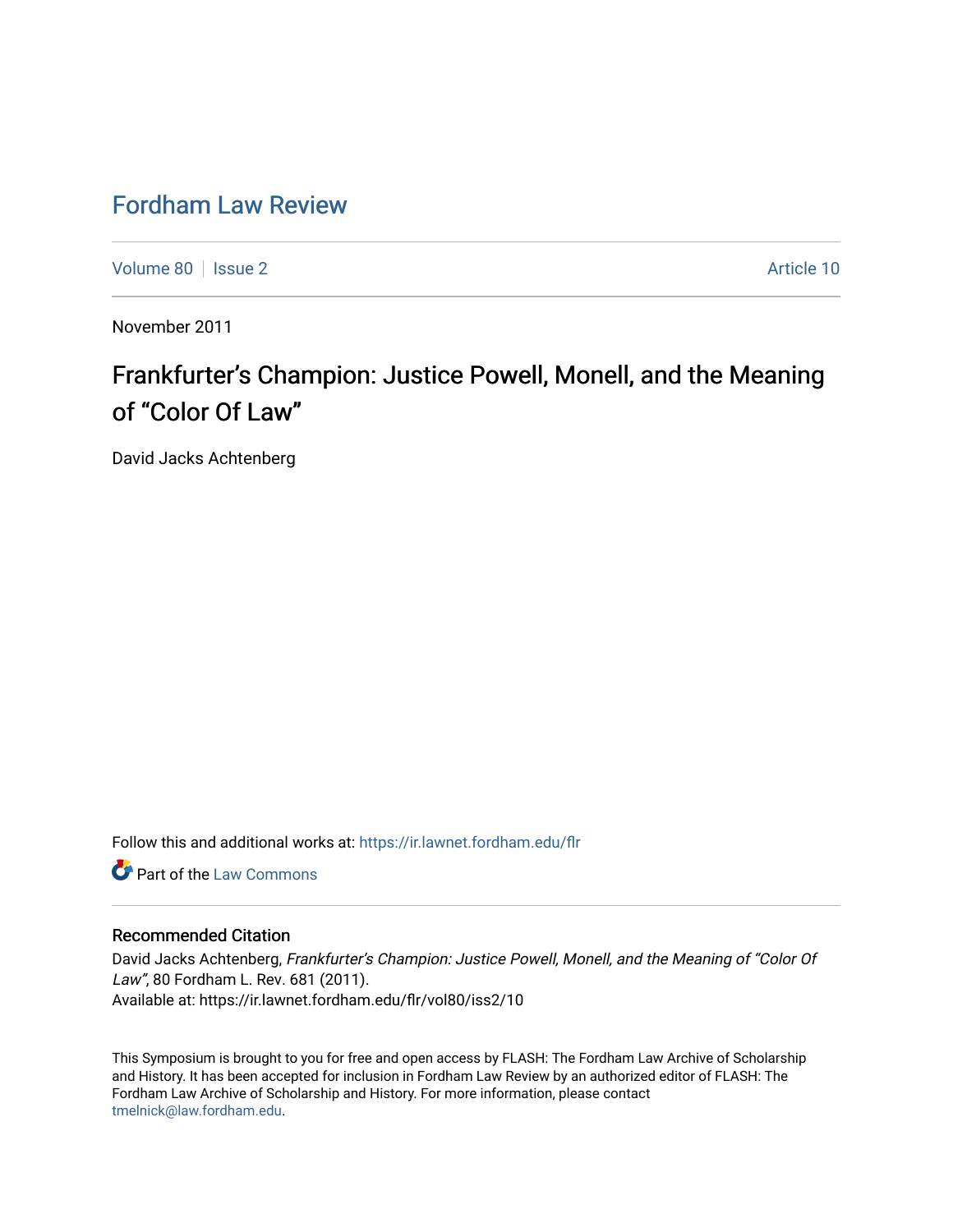### **FRANKFURTER'S CHAMPION: JUSTICE POWELL,** *MONELL***, AND THE MEANING OF "COLOR OF LAW"**

#### *David Jacks Achtenberg*[\\*](#page-1-0)

#### <span id="page-1-2"></span>**INTRODUCTION**

The unpublished papers of United States Supreme Court Justices provide intriguing insights into the internal decision-making processes of the Court. Yet those papers are not easily accessible even to those who have the time and resources to travel to the various locations where the originals are stored. For the past several years, as a small step toward alleviating this problem, I have been compiling and posting on the internet a digital archive of the available unpublished papers of Supreme Court Justices dealing with various § [1](#page-1-1)983 civil rights cases.<sup>1</sup> This Article describes a tentative

<span id="page-1-1"></span>1. This Article relies heavily on documents from that archive that are available at the website www.PetitionToDecision.com. To simplify citation and retrieval of these documents, the following citation conventions will be used:

"Blackmun Papers" refers to documents on file with the Library of Congress, Manuscript Division, Harry A. Blackmun Papers. All such papers can be accessed at http://www1.law.umkc.edu/justicepapers/MonellDocs/ BlackmunAsFound02.htm, (the Blackmun Archive Page of the *Monell* section of the Petition to Decision website).

"Brennan Papers" refers to documents on file with the Library of Congress, Manuscript Division, William J. Brennan Papers. All such papers can be accessed at http://www1.law.umkc.edu/justicepapers/MonellDocs/Brennan AsFound06.htm, (the Brennan Archive Page of the *Monell* section of the Petition to Decision website).

"Marshall Papers" refers to documents on file with the Library of Congress, Manuscript Division, Thurgood Marshall Papers. All such papers can be accessed at http://www1.law.umkc.edu/justicepapers/MonellDocs/Marshall AsFound01.htm, (the Marshall Archive Page of the *Monell* section of the Petition to Decision website).

<span id="page-1-0"></span><sup>\*</sup> Professor and Law Foundation Scholar, University of Missouri–Kansas City School of Law. J.D., 1973, University of Chicago School of Law; B.A., 1970, Harvard University. I received invaluable research assistance on this article (and on the Petition to Decision website) from Michael Barzee, Lauren Rogler, Sarah Liesen, George Ngengwe, and Stephanie Outlaw. The unfailing courtesy and outstanding assistance of John Jacobs at the Lewis F. Powell, Jr. Archives and of the Manuscript Reference Librarians at the Library of Congress, particularly Bruce Kirby, are gratefully acknowledged. The material on which this Article is based could not have been compiled without their help. Research for this Article was supported by generous grants from the UMKC Law Foundation.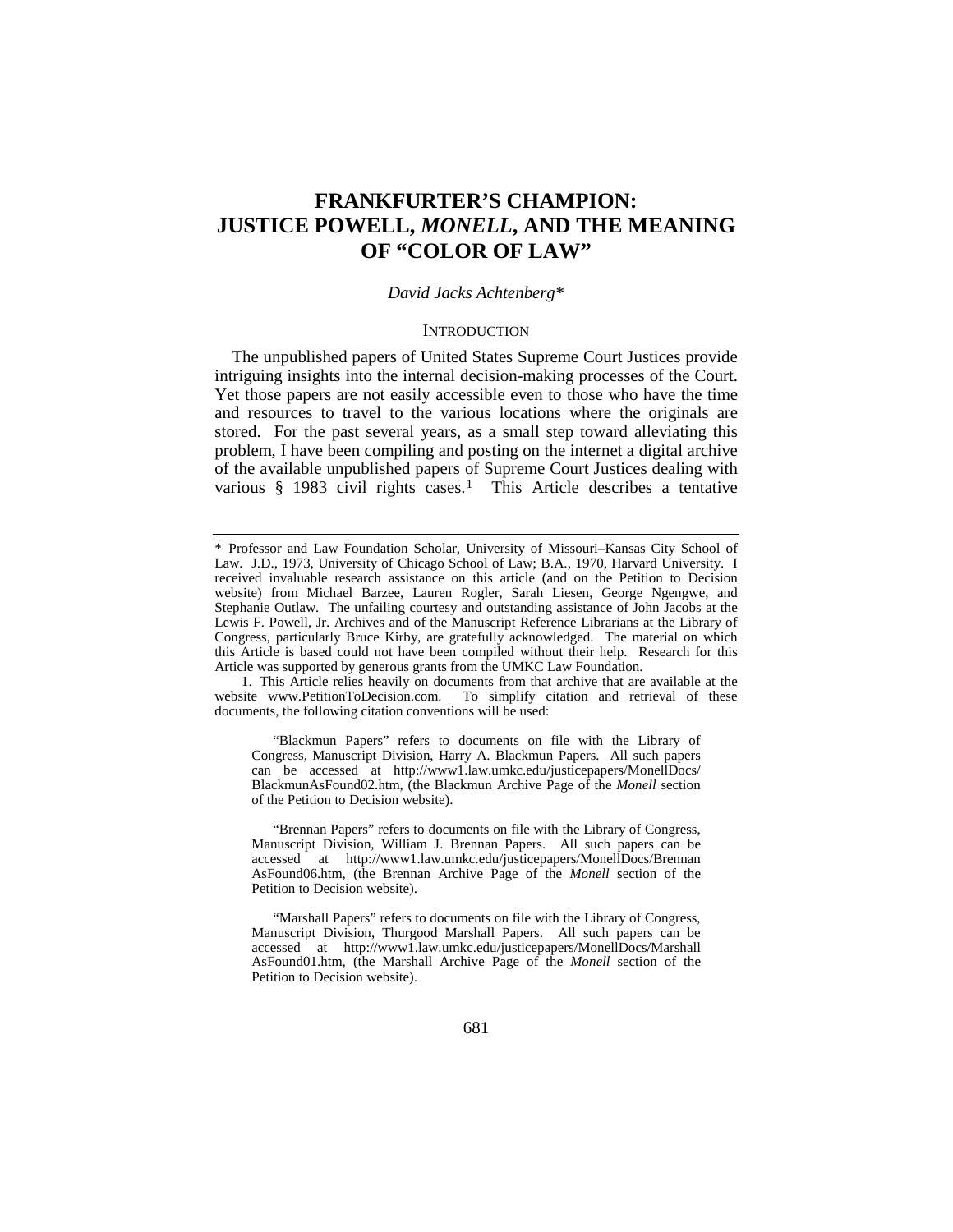hypothesis based on the Justices' papers relating to *Monell v. Department of*  Social Services,<sup>[2](#page-2-0)</sup> the case that decided that cities could be sued under § 1983. That hypothesis deals with a puzzling aspect of the case: its conclusion that, while cities and other governmental entities are subject to § 1983 suits, they cannot be sued on a respondeat superior basis. This conclusion is puzzling because the opinion's arguments in favor of it are so unpersuasive as to raise the question of whether the real explanation lies somewhere else.

This Article suggests such an explanation: that *Monell*'s idiosyncratic restriction on municipal liability was the result of Justice Powell's beliefs about what might appear to be an unrelated issue—the proper meaning of the phrase "under color of law." Justice Powell had become convinced, like Justice Frankfurter before him, that "under color of law" should be interpreted narrowly to restrict all § 1983 suits to situations in which the wrongdoer's conduct was actually authorized by state or local law. However, knowing that he would be unable to muster a majority to apply that restriction across the board, Powell settled for an opinion applying it to suits against municipalities. He was able to accomplish this goal because he was the crucial fifth vote that Justice Brennan needed to make it possible for cities to be sued at all. I call this explanation the "Frankfurter's Champion" hypothesis, because Justice Powell was seeking to resurrect the position Justice Frankfurter had taken in *Monroe v. Pape.* [3](#page-2-1)

The Article will also discuss whether Justice Powell's position and the ultimate no-respondeat-superior ruling in *Monell* can instead be explained by the briefs of the parties or by arguments developed in chambers by the

"Blackmun Papers," "Brennan Papers," "Marshall Papers," and "Powell Papers" are all documents from the Justices' files on *Monell* or from the Justices' general files for the 1977–78 term. "Powell Papers – Burrell" are from Justice Powell's files on *Burrell v. McCray*. "Powell Papers – Civil Rights" are from various non-case-specific files Justice Powell maintained on civil rights matters, e.g., a notebook in which he compiled various memos and documents relating to the Civil Rights Acts.

<sup>&</sup>quot;Powell Papers," "Powell Papers – Burrell," and "Powell Papers – Civil Rights" all refer to documents on file with Washington & Lee University, the Lewis F. Powell, Jr. Archives, Lewis F. Powell, Jr. Papers. "Powell Papers" can be accessed at http://www1.law.umkc.edu/justicepapers/MonellDocs/ PowellAsFound01.htm, (the Powell Archive Page of the *Monell* section of the Petition to Decision website). "Powell Papers – Burrell" can be accessed at http://www1.law.umkc.edu/justicepapers/BurrellDocs/PowellDocs/PowellBurre llFilesPage.htm. "Powell Papers – Civil Rights" can be accessed at http://www1.law.umkc.edu/justicepapers/NCSFDocs/PowellDocs/PowellNCSF Page.htm.

<span id="page-2-1"></span><span id="page-2-0"></span>Many of the documents cited in this Article are typed documents that have been annotated in hand by someone other than the document's author, e.g., a memo written by Justice Brennan with handwritten notes by Justice Powell. This Article will use underlining (as opposed to italics) to indicate hand underlining by someone other than the document's author. Typed underlining will be shown as italics unless otherwise indicated in the footnote.

<sup>2.</sup> 436 U.S. 658 (1978).

<sup>3.</sup> 365 U.S. 167 (1961).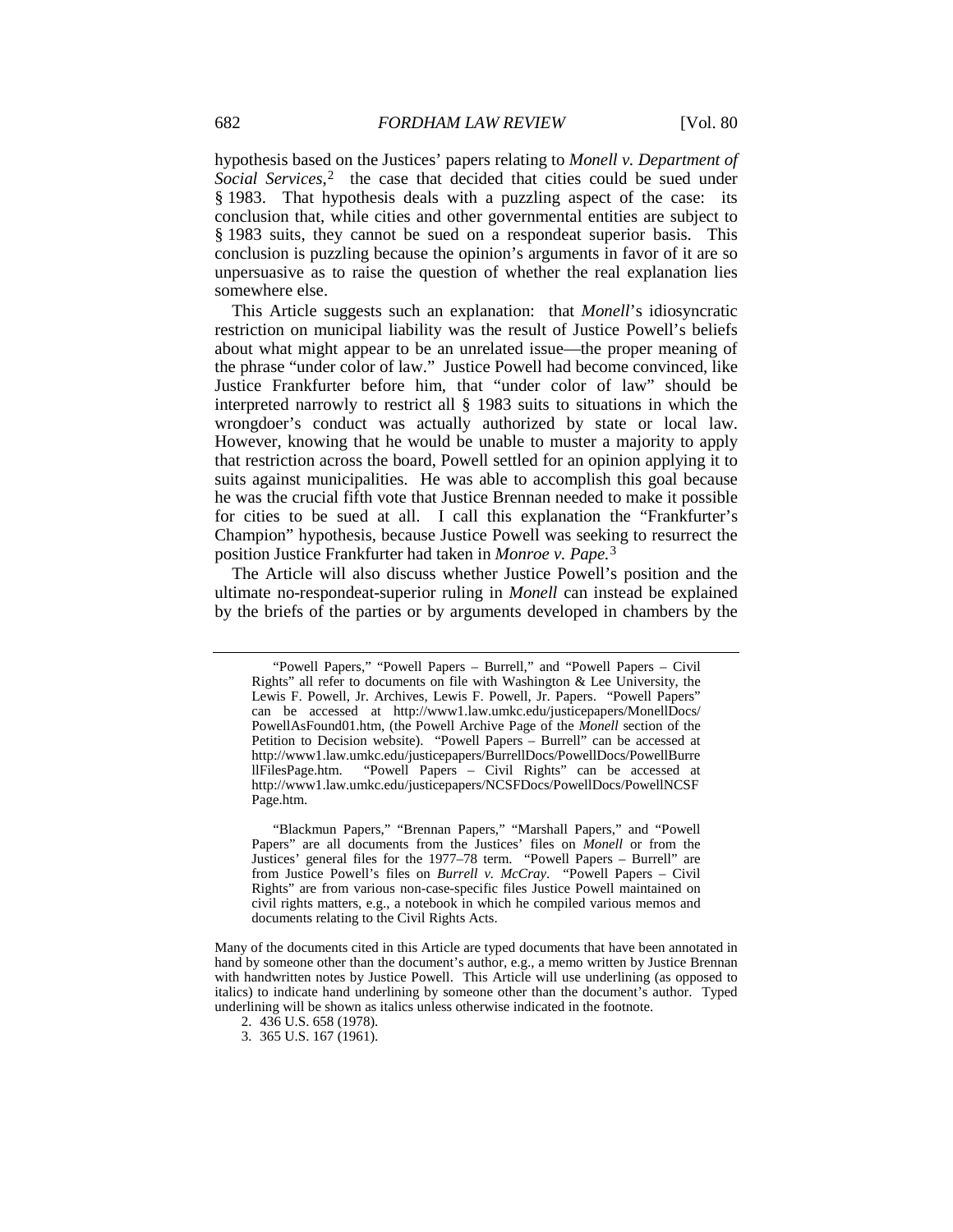clerks or Justices. After concluding that the briefs do not provide any such explanation, the Article will discuss a plausible alternative hypothesis: that Justice Powell may have become convinced that the legislative history of § 1983 restricted the ambit of the act to "actual wrongdoers," i.e., to defendants who were "at fault." The Article concludes that, although plausible, this explanation is less persuasive than the Frankfurter's Champion hypothesis, since Powell abandoned the fault-based argument when it threatened his efforts to broker an opinion that limited municipal liability in a way consistent with Frankfurter's narrow view of "under color of law."

I recognize that "[f]ew speculations are more treacherous than diagnosis of the motives or genetic explanations of the position taken by Justices in Supreme Court decisions."<sup>[4](#page-3-0)</sup> The explanation presented in this Article is a tentative hypothesis—one that may be strengthened or weakened as further evidence is gathered from the recently released Potter Stewart Papers and from the forthcoming Byron White Papers—but one that, on the current evidence, seems more likely than the alternative explanations.

#### I. FROM *MONROE* TO *MONELL*: THE TRADITIONAL EXPLANATION

Any effort to explain *Monell* must begin with Justice Douglas's opinion in *Monroe v. Pape.*[5](#page-3-1) *Monroe* had two important holdings.[6](#page-3-2) First, the Court held that state or local employees act "under color of" state law even if their actions are not authorized by—or even are forbidden by—state or local law.[7](#page-3-3) In other words, "Misuse of power, possessed by virtue of state law and made possible only because the wrongdoer is clothed with the authority of state law, is action taken 'under color of' state law."[8](#page-3-4) This color of law holding evoked a lengthy and passionate dissent from Justice Frankfurter who argued that § 1983 was never intended to cover conduct committed under the mere "pretense of [state or local] authority."[9](#page-3-5)

*Monroe*'s second holding was less favorable to plaintiffs. The Court held that cities could never be sued under § 1983 because they were not suable "persons" within the meaning of the statute.<sup>[10](#page-3-6)</sup> The Court arrived at this result based on its interpretation of the statute's legislative history, particularly its conclusion that the 42nd Congress's rejection of a proposal known as the Sherman Amendment showed that it opposed all forms of municipal liability.<sup>[11](#page-3-7)</sup> This municipal non-liability holding was, at the time,

<sup>4.</sup> Felix Frankfurter, *Mr. Justice Roberts*, 104 U. PA. L. REV. 311, 317 (1955).

<sup>5.</sup> 365 U.S. 167.

<span id="page-3-3"></span><span id="page-3-2"></span><span id="page-3-1"></span><span id="page-3-0"></span><sup>6</sup>*. Monroe*'s third holding—that § 1983 protected all constitutional rights rather than just those that were inherent in a citizen's relationship to the federal government, *id*. at 170– 71—is not pertinent to the discussion of *Monell*.

<sup>7</sup>*. Id.* at 171–87.

<sup>8</sup>*. Id.* at 184 (quoting United States v. Classic, 313 U.S. 299, 326 (1941)).

<sup>9</sup>*. Id.* at 238–39 (Frankfurter, J., dissenting).

<sup>10</sup>*. Id.* at 187–92 (majority opinion).

<span id="page-3-7"></span><span id="page-3-6"></span><span id="page-3-5"></span><span id="page-3-4"></span><sup>11</sup>*. Id.* at 188–91. In simple terms, the Sherman Amendment made cities (or, in an earlier version, city inhabitants) liable for damages caused by the depredations of the Ku Klux Klan or by similar mob violence. For a more detailed discussion of the three versions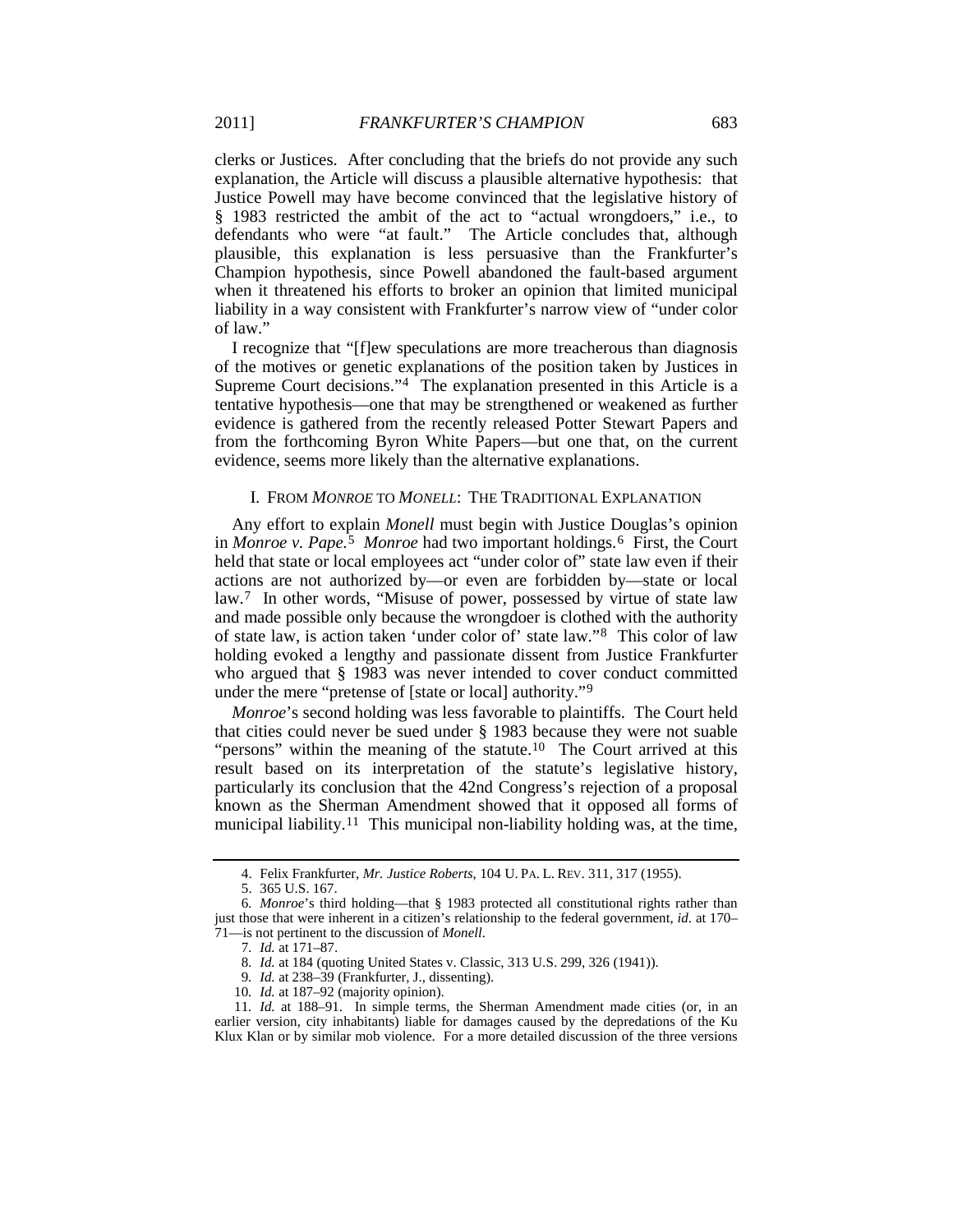far less controversial than the Court's color of law holding, and it elicited no dissents.

<span id="page-4-8"></span>However, by the mid-1970s, *Monroe*'s municipal non-liability holding was under considerable stress. Scholarly commentary was highly critical.<sup>[12](#page-4-0)</sup> More significantly, *Monroe* and other cases holding that *cities* and *counties* could not be sued<sup>[13](#page-4-1)</sup> seemed irreconcilable with a large number of cases including well-known desegregation cases—that permitted § 1983 suits against school districts.<sup>[14](#page-4-2)</sup> Meanwhile, the civil rights plaintiffs' bar began developing creative arguments to effectively circumvent municipal nonliability without explicitly overruling *Monroe*.[15](#page-4-3)

<span id="page-4-9"></span><span id="page-4-7"></span>*Monell v. Department of Social Services*[16](#page-4-4) resolved this tension by overruling *Monroe*'s categorical municipal non-liability holding while at the same time creating what can be called the *Monell* doctrine—a doctrine under which cities cannot be sued on a respondeat superior basis but instead are subject to suit only for acts which implemented or executed official city policy.[17](#page-4-5) The Court's opinion justified the rejection of respondeat superior liability by reinterpreting the meaning of Congress's defeat of the Sherman Amendment,<sup>[18](#page-4-6)</sup> i.e., by concluding that, since Congress refused to impose

<span id="page-4-1"></span>13*. See, e.g.*, Aldinger v. Howard, 427 U.S. 1 (1976); City of Kenosha v. Bruno, 412 U.S. 507 (1973); Moor v. Cnty. of Alameda, 411 U.S. 693 (1973).

<span id="page-4-2"></span>14*. See* cases cited in *Monell*, 436 U.S. at 663 n.5. This conflict was exacerbated when the Court, in *City of Kenosha v. Bruno*, held that *Monroe*'s municipal non-liability rule forbade equitable relief just as it forbade monetary damages. 412 U.S. 507 (1973).

<span id="page-4-3"></span>15. For a detailed discussion of the theories that were being bruited about, see Michael H. Gottesman & Dennis D. Clark, Federal Jurisdiction over Teachers' Fourteenth Amendment Claims in Light of *City of Kenosha v. Bruno* 6–50 (undated [marked received Dec. 4, 1973]) (copy on file with the author). This unpublished memo was circulated widely among civil rights attorneys and laid out various alternatives including suits against school district officials in their official capacity, *id.* at 14–29, and suits brought directly against school districts asserting an implied cause of action under the Fourteenth Amendment similar to the cause of action recognized in *Bivens*, *id.* at 29–50. The former theory was used by the *Monell* plaintiffs. *See infra* text accompanying notes [97](#page-18-0)[–103.](#page-19-0) Fear of adoption of the latter theory was one motive for Powell's desire to overturn the blanket municipal nonliability rule. *See Monell*, 436 U.S. at 712–13 (Powell, J., concurring); Memorandum from Nancy Bregstein to Justice Powell: Inferring a Damage Action from the Fourteenth Amendment (Aug. 25, 1977), *in* Powell Papers – Civil Rights*, supra* note [1,](#page-1-2) at Box 132: File [3] (extensive memo discussing the theory); Memorandum from Justice Powell to Conference 9 (Feb. 23, 1978), *in* Powell Papers, *supra* note [1,](#page-1-2) at Box 189: File 5 (warning that lawyers had "gotten the word" and were beginning to assert the theory); Memorandum from Justice Powell to Eugene Comey (June 28, 1977), *in* Powell Papers – Civil Rights*, supra* not[e 1,](#page-1-2) at Box 130B: File [1] (describing conference at which professors discussed the theory and assigning it to his clerks as a summer memo project).

16. 436 U.S. 658 (1978).

17*. Id.* at 690–91.

<span id="page-4-6"></span><span id="page-4-5"></span><span id="page-4-4"></span>18*. Id.* at 693–94; *see also* Pembaur v. City of Cincinnati, 475 U.S. 469, 478–79 & n.7 (1986) (stating that *Monell* was based primarily on legislative history, particularly inferences from the rejection of the Sherman Amendment). To a lesser extent, the Court relied on a dubious textual argument. *Monell*, 436 U.S. at 692.

of the Sherman Amendment and for their full text, see *Monell v. Dep't of Soc. Servs.*, 436 U.S. 658, 666–69, 702–04 (1978).

<span id="page-4-0"></span><sup>12</sup>*. See, e.g.*, Don B. Kates, Jr. & J. Anthony Kouba, *Liability of Public Entities Under Section 1983 of the Civil Rights Act*, 45 S. CAL. L. REV. 131 (1972); *Developments in the Law: Section 1983 and Federalism*, 90 HARV. L. REV. 1190, 1190–95 (1977).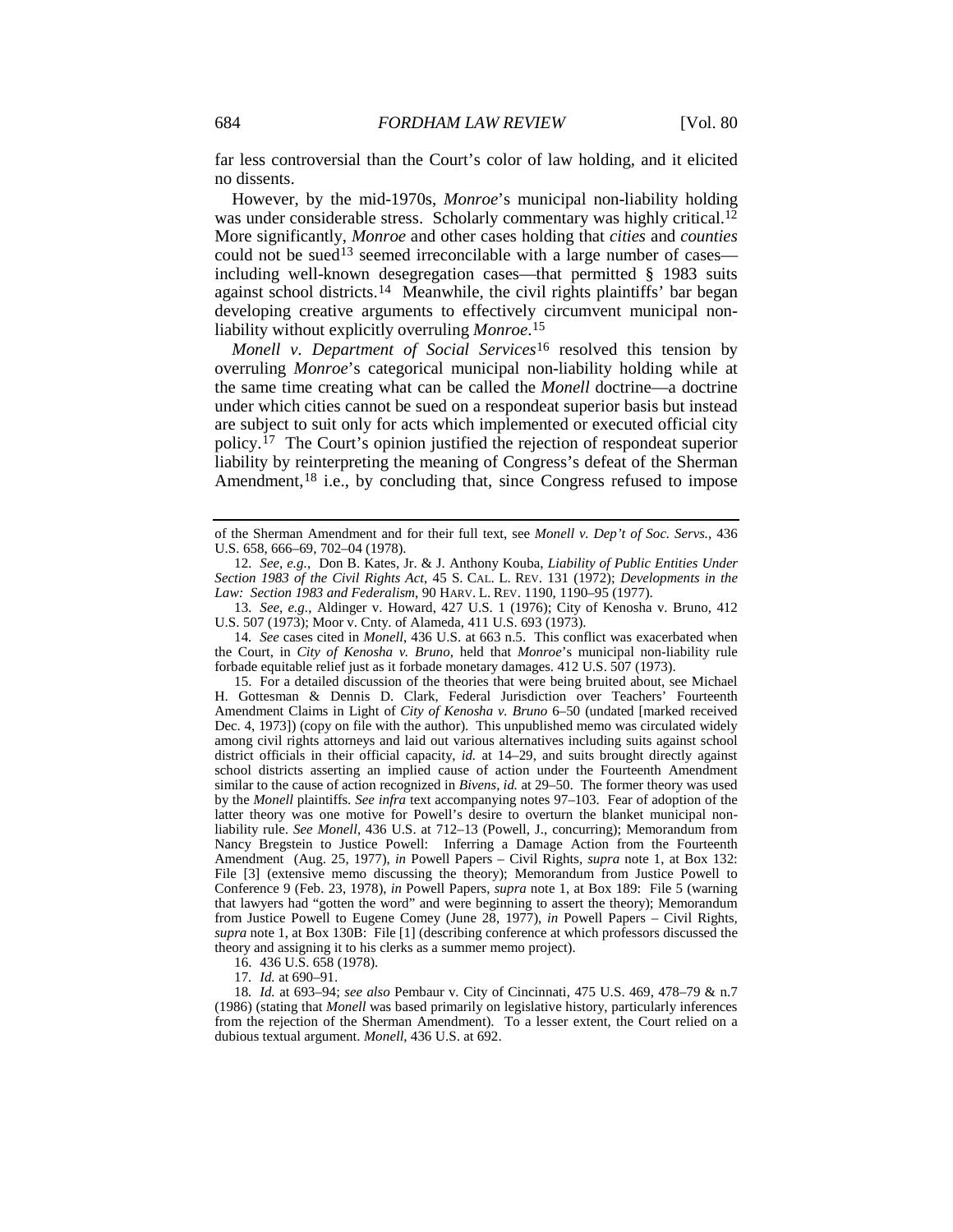one form of vicarious liability (the Sherman Amendment), it opposed all forms of vicarious liability, including respondeat superior. The majority opinion gave no hint that disagreement over the meaning of "color of" law played any part in the decision*.*[19](#page-5-0)

<span id="page-5-4"></span>There are serious problems with this view of the genesis of the *Monell* doctrine. As many scholars have argued, Congress's rejection of the Sherman Amendment—a radical proposal to make cities liable for the depredations of private mobs—simply does not imply that Congress was hostile to traditional respondeat superior liability for the wrongs of a city's own employees.[20](#page-5-1) Despite Justice Brennan's half-hearted footnote statement to the contrary, $2<sup>1</sup>$  opposition to a non-traditional, extreme form of vicarious liability does not imply opposition to a traditional, moderate form of vicarious liability. After all, the fact that a corporation is not ordinarily liable if a gang member assaults someone on its property does not imply that the corporation will not be liable if one of its own employees does so.

More significant than the scholarly consensus is the evidence that the Justices *knew* that the legislative history argument for the *Monell* doctrine made no sense. The respondent's brief actually conceded that the rejected Sherman Amendment would have imposed a form of strict liability that was quite different from traditional respondeat superior:

<span id="page-5-5"></span>We appreciate, as this Court has, the distinction between the type of strict liability which would have been imposed on municipalities by the amendment proposed by Senator Sherman, as well as its later proposed version and the situation where a municipality would be held liable on the basis of traditional principles of *respondeat superior*.[22](#page-5-3)

21*. Monell*, 436 U.S. at 692–93 n.57.

<span id="page-5-3"></span><span id="page-5-2"></span>22. Brief for Respondent at 9–10, Monell v. Dep't of Soc. Servs, 436 U.S. 658 (1978) (No. 75-1914), 1977 WL 187959, at \*9–10 (citations omitted). The influential amicus brief of the NEA and Lawyers' Committee for Civil Rights also distinguished the two types of liability. Brief for National Education Association and Lawyers' Committee for Civil Rights

<span id="page-5-0"></span><sup>19.</sup> The only hint that "color of law" concerns might have played a role in the *Monell* decision is the statement in Justice Powell's concurring opinion that "[n]o conduct of government comes more clearly within the 'under color of' state law language of § 1983" than actions that are "fully consistent with, and thus not remediable under, state law." *Monell*, 436 U.S. at 707 (Powell, J., concurring).

<span id="page-5-1"></span><sup>20</sup>*. See, e.g.*, David Jacks Achtenberg, *Taking History Seriously: Municipal Liability Under 42 U.S.C. § 1983 and the Debate over Respondeat Superior*, 73 FORDHAM L. REV. 2183, 2196–2217 (2005); Jack M. Beermann, *Municipal Responsibility for Constitutional Torts*, 48 DEPAUL L. REV. 627, 631–35, 643 (1999); Robert J. Kaczorowski, *Reflections on*  Monell*'s Analysis of the Legislative History of § 1983*, 31 URB. LAW. 407, 430–34 (1999); Larry Kramer & Alan O. Sykes, *Municipal Liability Under § 1983: A Legal and Economic Analysis*, 1987 SUP. CT. REV. 249, 259–261 (1987); Susanah M. Mead, *42 U.S.C. § 1983 Municipal Liability: The* Monell *Sketch Becomes a Distorted Picture*, 65 N.C. L. REV. 517, 537 (1987); Charles A. Rothfeld, *Section 1983 Municipal Liability and the Doctrine of Respondeat Superior*, 46 U. CHI. L. REV. 935, 943–46 (1979); Peter H. Schuck, *Municipal Liability Under Section 1983: Some Lessons from Tort Law and Organization Theory*, 77 GEO. L.J. 1753, 1755 n.13 (1989); *see also* Board of Cnty. Comm'rs v. Brown, 520 U.S. 397, 431–33 (1997) (Breyer, J., dissenting); Oklahoma City v. Tuttle, 471 U.S. 808, 834 (1985) (Stevens, J., dissenting); Vodak v. City of Chicago, 639 F.3d 738, 747 (7th Cir. 2011) (Posner, J.) (stating that scholars agree that the rejection of respondeat superior was based on "historical misreadings").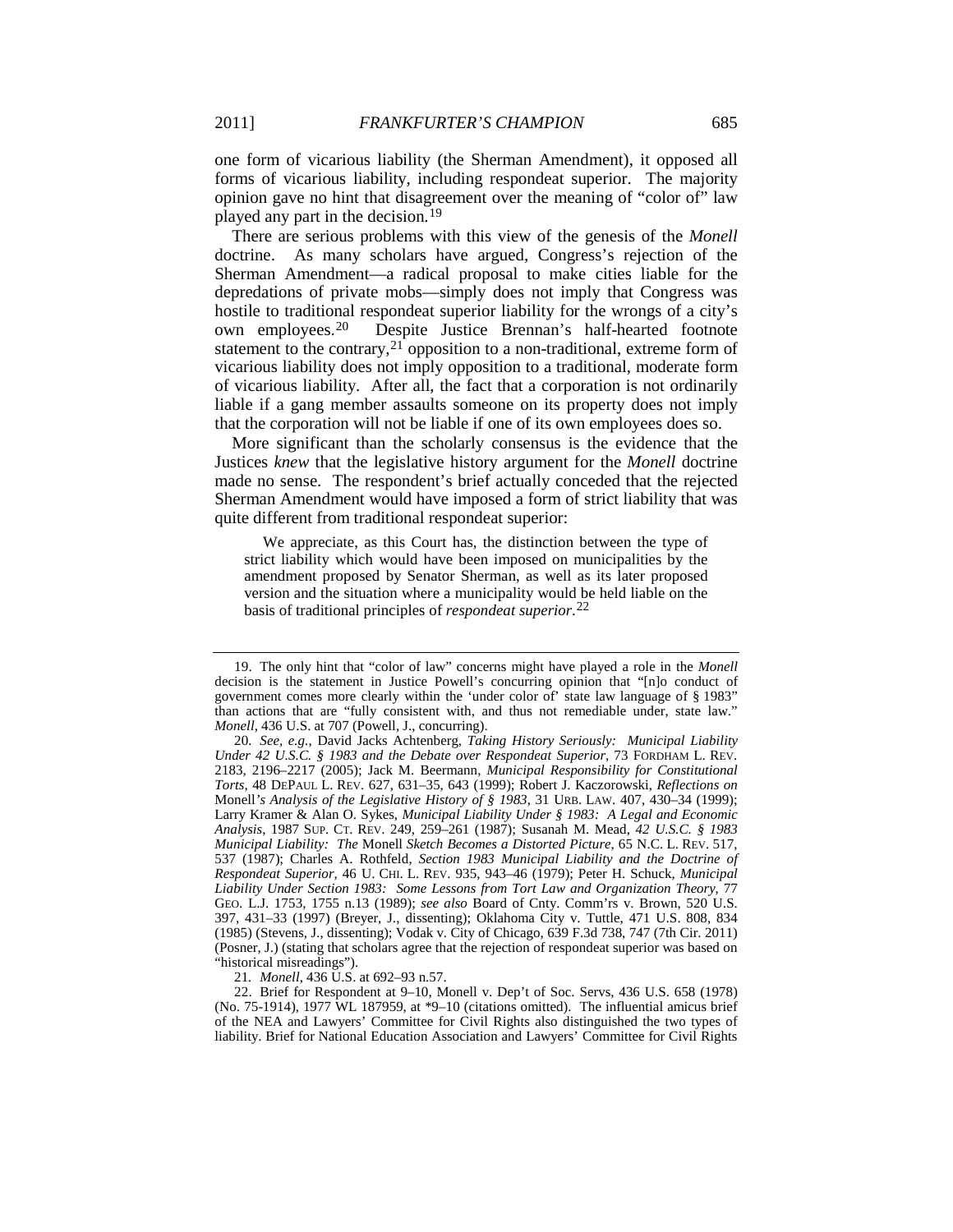<span id="page-6-8"></span>Similarly, while the Court was considering *Monell*, Justice Powell received and reviewed a memo from his clerk, Nancy Bregstein, that clearly explained that Congress's rejection of the Sherman Amendment did not imply that municipalities should not be liable for the acts of municipal agents.[23](#page-6-1) Quoting one of the leading articles critical of *Monroe*, Bregstein wrote, "Nothing in the rejection of the Sherman Amendment is inconsistent with the idea that municipalities should be liable for the torts of their *own* employees."[24](#page-6-2) Powell underlined a similar passage later in the memo: "[T]he kind of liability contemplated by the Sherman amendment would have been quite different from imposing liability on municipalities for their own wrongful acts or those of their agents. Congress did not come close to expressing any opinion on the constitutionality of imposing the latter liability." $25$  The full meaning of the debates may have been ambiguous, Bregstein wrote, but nothing in them suggested rejection of respondeat superior: "It is plain that whatever the meaning of the debates on the Sherman amendment, Congress has not spoken on the question of the 'necessity' or 'appropriateness' of a damage remedy against municipalities for [their] own or [their] agents' violation of constitutional rights."[26](#page-6-4) Powell praised the Bregstein memo, recommended that one of his other clerks read it, and gave no indication that he disagreed with the passages quoted above.[27](#page-6-5)

Even Justice Rehnquist, who favored *blanket* municipal non-liability, recognized that there was nothing in the defeat of the Sherman Amendment that justified rejection of municipal respondeat superior.[28](#page-6-6) During the Court's November 4, 1977 post-argument conference, Justice Rehnquist insisted that, since municipal corporations could only act through their agents, it was impossible to "draw [the] line between policy making officials and subordinate officers."[29](#page-6-7) In a subsequent detailed memo to the other Justices, he elaborated on this point:

25*. Id.* at 37.

<span id="page-6-4"></span><span id="page-6-3"></span><span id="page-6-2"></span>26*. Id.* at 42–43; *see also id.* at 42 ("The Court [in *Monroe*] was not presented with the argument that the debates were not relevant to municipal liability for unconstitutional conduct of its own agents*.*").

<span id="page-6-5"></span>27*. Id.* at 1 (handwritten annotation by Justice Powell describing it as a "splendid memo"); Memorandum from Samuel Estreicher to Justice Powell: *Procunier v. Navarette* 25 (Aug. 30, 1977), *in* Powell Papers – Civil Rights, *supra* note [1,](#page-1-2) at Box 132: File [2] (handwritten annotation by Justice Powell suggesting that, in connection with Estreicher's analysis of the legislative history of § 1983, he should "[s]ee Nancy's fine memo").

<span id="page-6-6"></span>28. Ironically, the arguments Justice Rehnquist made within chambers on *Monell* are quite similar to the arguments Justice Stevens made—and Justice Rehnquist rejected—in *Tuttle*. *Compare infra* text accompanying notes [29](#page-6-0)[–30,](#page-7-0) *with* Oklahoma City v. Tuttle, 471 U.S. 808, 834 (1985) (Stevens, J., dissenting).

<span id="page-6-7"></span>29. Justice Brennan, Conference Notes 2 (Nov. 4, 1977), *in* Brennan Papers, *supra* note [1,](#page-1-2) at Box 430: File 8; *see also* Justice Blackmun, Conference Notes 2 (Nov. 4, 1977), *in*

<span id="page-6-0"></span>Under Law, as Amicus Curiae at 25–26 & App. 25a–26a, Monell v. Dep't of Soc. Servs., 436 U.S. 658 (1978) (No. 75-1914), 1977 WL 187961, at \*24–26 & App. 25a–26a [hereinafter NEA Brief].

<span id="page-6-1"></span><sup>23.</sup> Bregstein, *supra* note [15,](#page-4-7) at 1 (handwritten annotation by Justice Powell indicating that he reviewed the memo on September 10–12, 1977 and describing it as a "splendid memo").

<sup>24</sup>*. Id.* at 35 (quoting Kates & Kouba, *supra* not[e 12,](#page-4-8) at 136).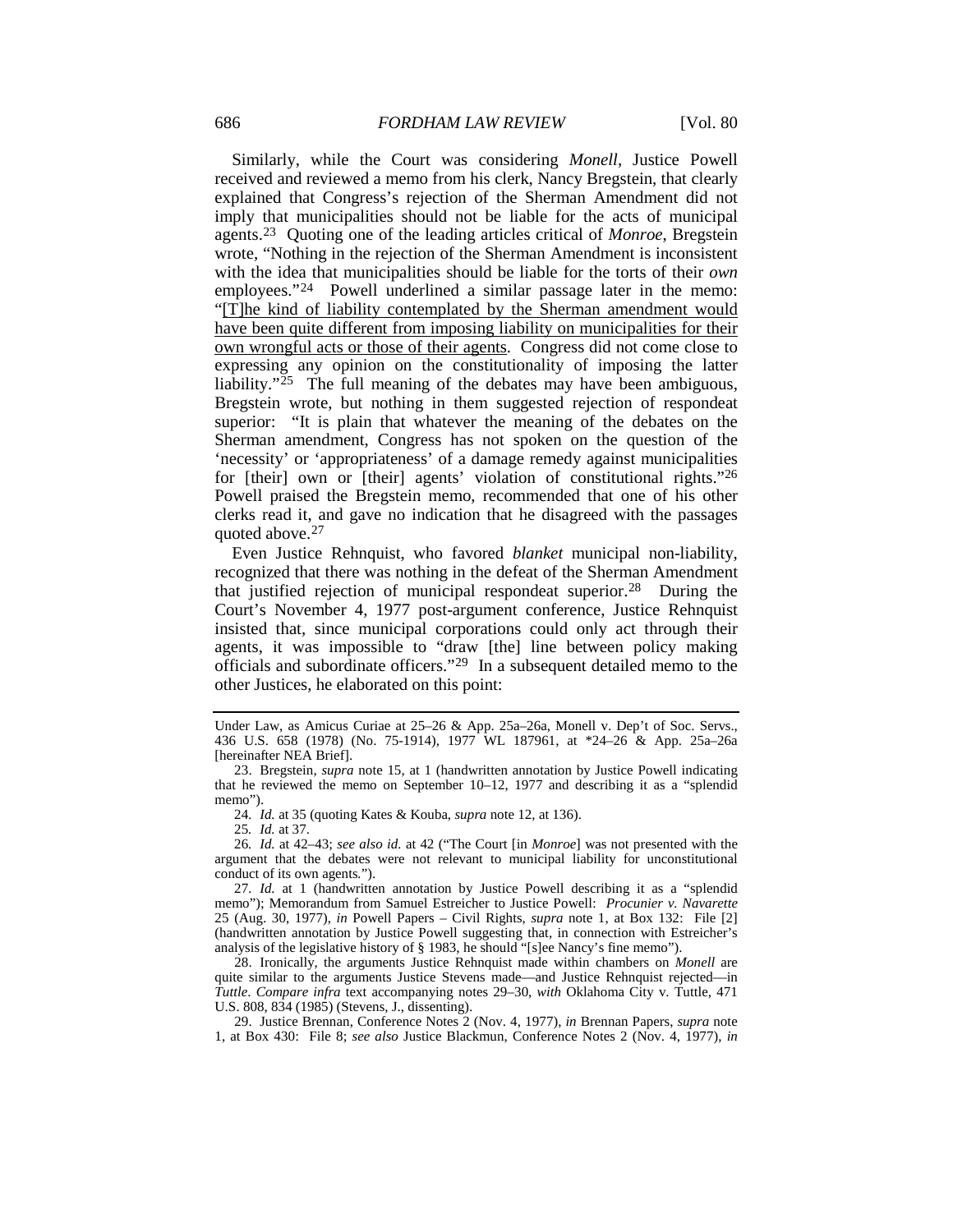[The legislative history of § 1983] affords no basis for saying that, although cities are "persons" within the Act, they are not liable on a *respondeat superior* basis for actions of their numerous employees. The Sherman Amendment was *not* an effort to impose vicarious liability on cities and counties for acts of their employees; it was a far more drastic measure, intended to impose liability . . . for mere failure to prevent private vandals from committing crimes against persons or property within the municipal jurisdiction. Just as Congress could quite consistently have rejected it and still intended that municipal corporations be "persons" within § 1983, Congress could have rejected the amendment and still intended that "persons" . . . are [to be held] liable for affirmative acts of their employees under a *respondeat superior* theory. In short, I think that once municipal corporations are included within the definition of "person" in § 1983, it is doctrinally very difficult to say that they are not liable on a *respondeat superior* [basis] because Congress rejected the Sherman Amendment.[30](#page-7-1)

<span id="page-7-4"></span><span id="page-7-0"></span>The weakness of the Court's legislative history argument suggests to some that the result was simply an ad hoc political compromise—perhaps one motivated by concern about the perilous financial condition of some cities<sup>31</sup>—in which votes for an expansion of municipal civil rights liability were obtained in exchange for a rule that insured that cities would not have to pay damages every time a rogue police officer mistreated a suspect.<sup>[32](#page-7-3)</sup> One could understand how the court could reach that outcome as a result of politics or even statesmanship but not as a principled effort at statutory construction.

But more than three decades later, with access to the unpublished papers of Justices Brennan, Blackmun, Marshall, and Powell, a more complete story of the case emerges. Those papers suggest that there may have been an odd logic behind *Monell*: one driven by the desire of a particular justice to use *Monell* to push the Court as far as practically possible toward an interpretation of § 1983 that reflected what he believed to be its proper meaning.

Blackmun Papers, *supra* note [1,](#page-1-2) at Box 258: File 2 (paraphrasing Rehnquist as saying, "A municipal corporation acts only through individuals. Cannot draw the line."

<span id="page-7-1"></span><sup>30.</sup> Memorandum from Justice Rehnquist to Conference 9 (Mar. 6, 1978) *in* Powell Papers, *supra* note [1](#page-1-2) at Box 189: File 6. Even Justice Brennan grudgingly acknowledged that defeat of the Sherman Amendment was not logically inconsistent with respondeat superior liablity. Monell v. Dep't of Soc. Servs, 436 U.S. 658, 692–93 n.57 (1978).

<span id="page-7-2"></span><sup>31.</sup> In the mid-to-late 1970s, New York City went through a period of widely publicized financial crisis, and the oral arguments show that the court was well aware of that situation. Transcript of Oral Argument at 12, 27, Monell v. Dep't of Soc. Servs., 436 U.S. 658 (1978)<br>(No. 75-1914), *available at* http://www1.law.umkc.edu/justicepapers/MonellDocs/ (No. 75-1914), *available at* http://www1.law.umkc.edu/justicepapers/MonellDocs/ z Other Source pdfs Monell/Monell Oral Argument Transcript  $(v2)$ .pdf. For a quick overview of the crisis, see, for example, Roger Dunstan, *Overview of New York City's Fiscal Crisis,* CRB NOTE (Cal. Research Bureau, Cal. State Library), Mar. 1, 1995, *available at* http://www.library.ca.gov/crb/95/notes/V3N1.pdf.

<span id="page-7-3"></span><sup>32.</sup> Schuck, *supra* not[e 20,](#page-5-4) at 1755 n.13.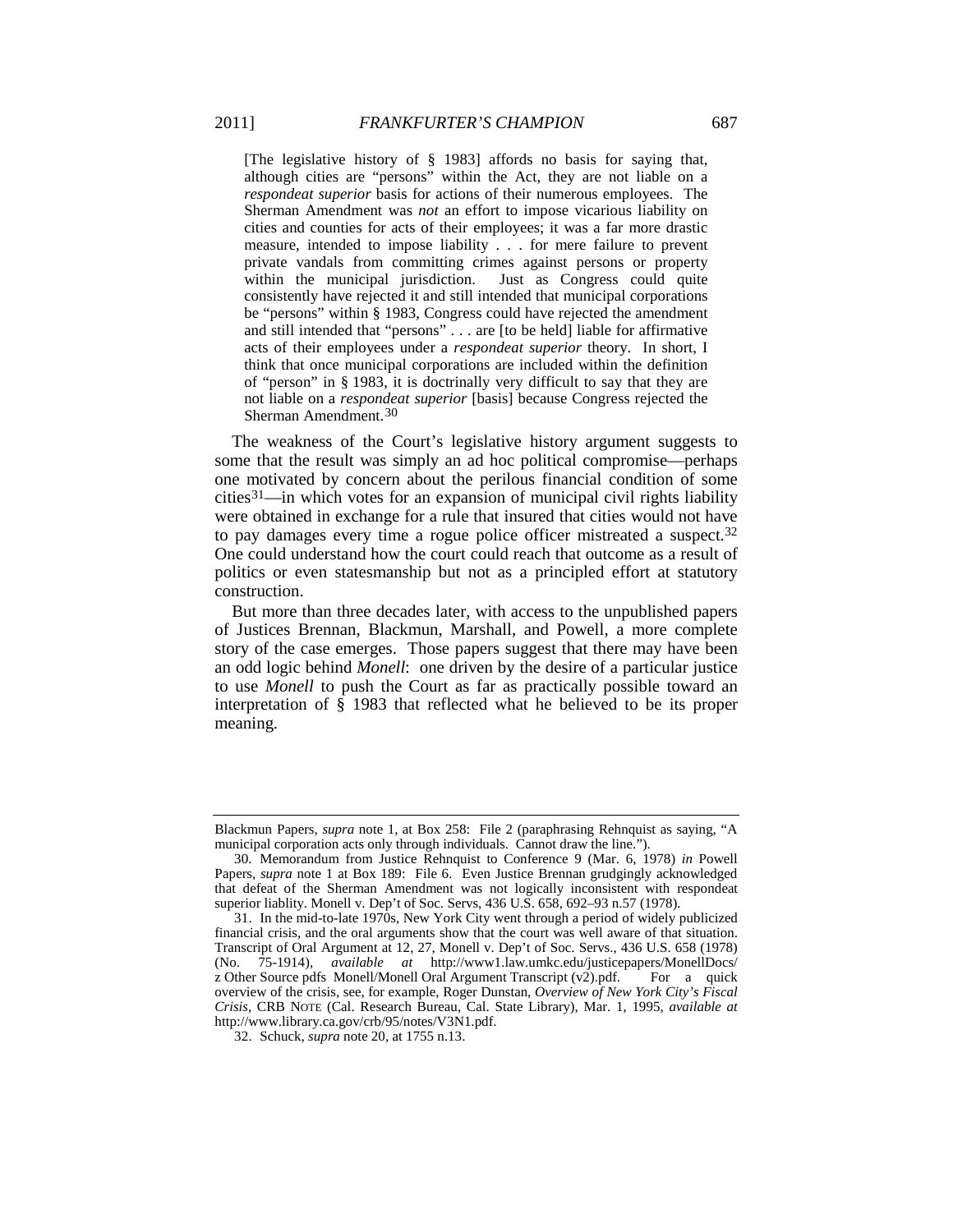#### II. FROM *MONROE* TO *MONELL*: FRANKFURTER'S CHAMPION

Imagine a Justice with the following three characteristics: First, he believed that *Monroe*'s municipal non-liability holding was wrong and that Congress never intended to exempt cities from § 1983 suits. Second, he was seen as a crucial swing vote in *Monell*—a vote that Justice Brennan believed he needed in order to reverse *Monroe* and make cities liable under § 1983. Third, and most important, the Justice had become Felix Frankfurter's posthumous champion. He had decided that Frankfurter had been right and that § 1983 was intended to reach only those violations that were actually authorized by state or local law. Thus, just as he believed that Douglas was wrong to exempt cities from suits, he also believed that Douglas was wrong to reject Frankfurter's narrow view of color of law.

What would be the logical strategy for such a Justice? If he had the votes to do so, Frankfurter's champion would work toward a decision under which both cities and individuals could be sued under § 1983, but under which neither cities nor individuals would be liable unless the constitutional violation was actually authorized by state or local law. However, if he lacked the votes to overrule *Monroe*'s color of law holding, his optimal strategy would be to seek half a loaf: a decision under which cities were subjected to § 1983 suits, but only for violations that actually executed or implemented official city policy—in other words, the actual decision in *Monell*.

The Frankfurter-inspired Justice described above had a real life counterpart, Lewis Powell. He was convinced that cities should be suable under § 1983. He was seen as a pivotal vote in *Monell*—in fact, it appears that he carefully positioned himself to be the swing Justice in the case. And, firmly convinced that Frankfurter had been right in *Monroe*, he had become Frankfurter's champion.<sup>[33](#page-8-0)</sup> Justice Powell seems to have sought the result one would expect a Frankfurter-inspired justice to seek: a decision permitting § 1983 suits against cities but only to the extent that doing so was consistent with Frankfurter's narrow view of color of law.

#### <span id="page-8-3"></span>*A. "I am persuaded": Powell and Municipal Non-liability*

Almost from the beginning, Powell appears to have been convinced that *Monroe*'s municipal non-liability rule was wrong. His clerk's pre-argument bench memo took the position that "*Monroe*'s exclusion of municipalities from the coverage of [§ 1983] is a judicial redefinition of the statute not supported by its text or legislative history,"<sup>[34](#page-8-1)</sup> and it seems clear that Justice Powell agreed.<sup>[35](#page-8-2)</sup> In a subsequent memo to the conference, Powell wrote,

<span id="page-8-0"></span><sup>33.</sup> Justice Stewart, whose role is discussed *infra,* text accompanying notes [173–](#page-30-0)84, may have had the same goal. I hope to be able to discuss Stewart's strategy and motivation more thoroughly and with more confidence after reviewing his recently released unpublished papers.

<span id="page-8-1"></span><sup>34.</sup> Bench Memorandum from Samuel Estreicher to Justice Powell 1 (Oct. 18, 1977), *in* Powell Papers, *supra* not[e 1,](#page-1-2) at Box 189: File 2.

<span id="page-8-2"></span><sup>35</sup>*. See, e.g.*, Justice Blackmun, Conference Notes, *supra* note [29,](#page-6-0) at 2 (paraphrasing Justice Powell as saying, "Not supported by legislative history"). While it is possible that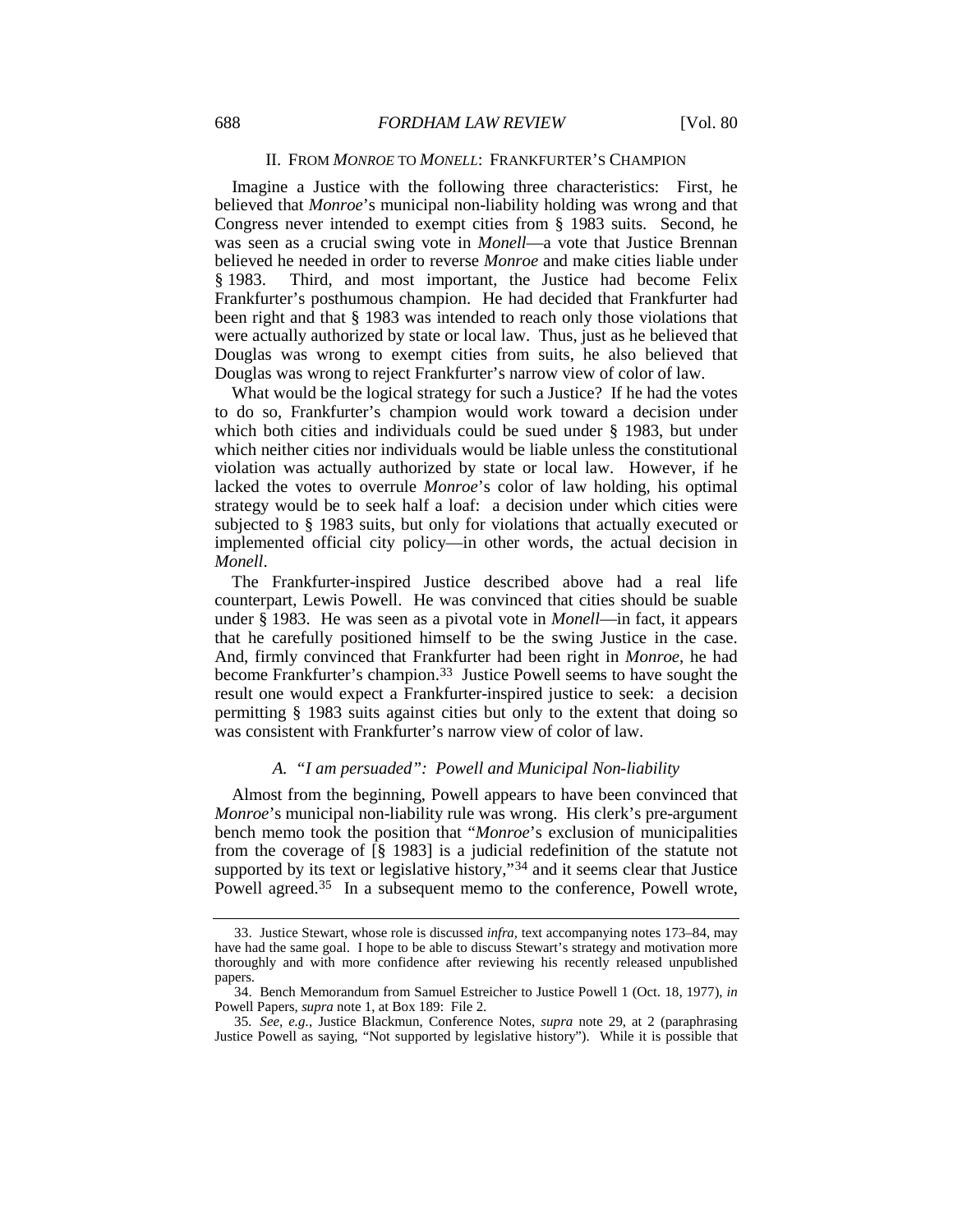<span id="page-9-0"></span>"As to the legislative history debate, I am persuaded that Bill Douglas' reading of it in *Monroe* was wrong."[36](#page-9-3) And, of course, in his concurring opinion, he argued that *Monroe*'s municipal non-liability ruling was so clearly wrong and so indefensible based on the legislative record that it justified disregarding stare decisis concerns even under the strictest standard for doing so.<sup>[37](#page-9-4)</sup>

<span id="page-9-1"></span>This is not surprising. By the time of the post-argument conference, at least seven Justices believed that Douglas was wrong on the issue, although they were not all ready to reverse.<sup>38</sup> And, by the March 6 conference, even Justice Rehnquist was willing to "quite frankly concede that if at the time of [*Monroe*], the same thorough canvass of the legislative history had been made as we have done this Term, the Court should have concluded that the word 'person' in 1983 did not exclude municipal corporations."[39](#page-9-6) The Justices disagreed about how *certain* they were that Douglas's position was wrong—Rehnquist writing that "the balance [was] about sixty-forty,"<sup>[40](#page-9-7)</sup> while Justice Stevens arguing that it was "much more than sixty-forty"<sup>[41](#page-9-8)</sup>— but, with the possible exception of Chief Justice Burger,<sup>[42](#page-9-9)</sup> they all agreed that it *was* wrong.

<span id="page-9-4"></span>37. Monell v. Dep't of Soc. Servs., 436 U.S. 658, 705 (1978) (Powell, J., concurring) ("[*Monroe*'s] reading, in light of today's thorough canvass of the legislative history, clearly 'misapprehended the meaning of the controlling provision.'" (quoting Monroe v. Pape, 365 U.S. 167, 192 (1961) (Harlan, J., concurring))).

38*. See infra* text accompanying note[s 43](#page-10-0)[–51.](#page-11-0)

<span id="page-9-6"></span><span id="page-9-5"></span>39. Memorandum from Justice Rehnquist to Conference 1 (Mar. 6, 1978), *in* Powell Papers, *supra* not[e 1,](#page-1-2) at Box 189: File 6; Rough Draft Memorandum from Justice Rehnquist to Conference 1 (Mar. 6, 1978), *in* Powell Papers, *supra* note [1,](#page-1-2) at Box 189: File 6 (delivered to Justice Powell—and apparently not to the other Justices—on Mar. 5, 1978).

<span id="page-9-7"></span>40. Memorandum from Justice Rehnquist to Conference 1 (Mar. 6, 1978), *in* Powell Papers, *supra* note [1,](#page-1-2) at Box 189: File 6.

<span id="page-9-8"></span>41. Justice Brennan, Conference Notes [Second Conference] 1 (Mar. 6, 1978), *in* Brennan Papers, *supra* note [1,](#page-1-2) at Box 430: File 8 (paraphrasing Stevens as saying, "Error much more than 60-40 in *Monroe*"); *see also* Justice Blackmun, Conference Notes [Second Conference] 1 (Mar. 6, 1978), *in* Blackmun Papers, *supra* note [1,](#page-1-2) at Box 258: File 2 (paraphrasing Stevens as saying, "Odds greater than 60/40 on the error of *Monroe*").

<span id="page-9-9"></span>42. There appears to be nothing in the Blackmun, Brennan, Marshall, or Powell papers on *Monell* indicating that Burger ever wrote or said anything at all on the issue other than possibly saying that he saw "no basis for overruling *Monroe*." Justice Brennan, Conference Notes [Second Conference], *supra* not[e 41,](#page-9-2) at 1.

<span id="page-9-2"></span>this phrase referred to *Monroe*'s color of law holding, in light of Powell's subsequent statements, it seems somewhat more likely that Powell was speaking about the municipal non-liability holding. *See infra* notes [36–](#page-9-0)[37](#page-9-1) and accompanying text.

<span id="page-9-3"></span><sup>36.</sup> Memorandum from Justice Powell to Conference 1 (Feb. 23, 1978), *in* Powell Papers, *supra* note [1,](#page-1-2) at Box 189: File 5. In addition to believing that municipal nonliability was wrong as a matter of history, Powell believed that it should be eliminated for two practical reasons: First, in his view, it would have little effect in the real world because cities generally indemnified their employees. *Id.* at 2–3. Second, he feared that the absence of municipal § 1983 liability might lead to an unrestricted, judge-made remedy against municipalities similar to the remedy against federal employees recognized in *Bivens*. *Id.* at 9–10; *see also,* sources cited *supra,* not[e 15.](#page-4-7)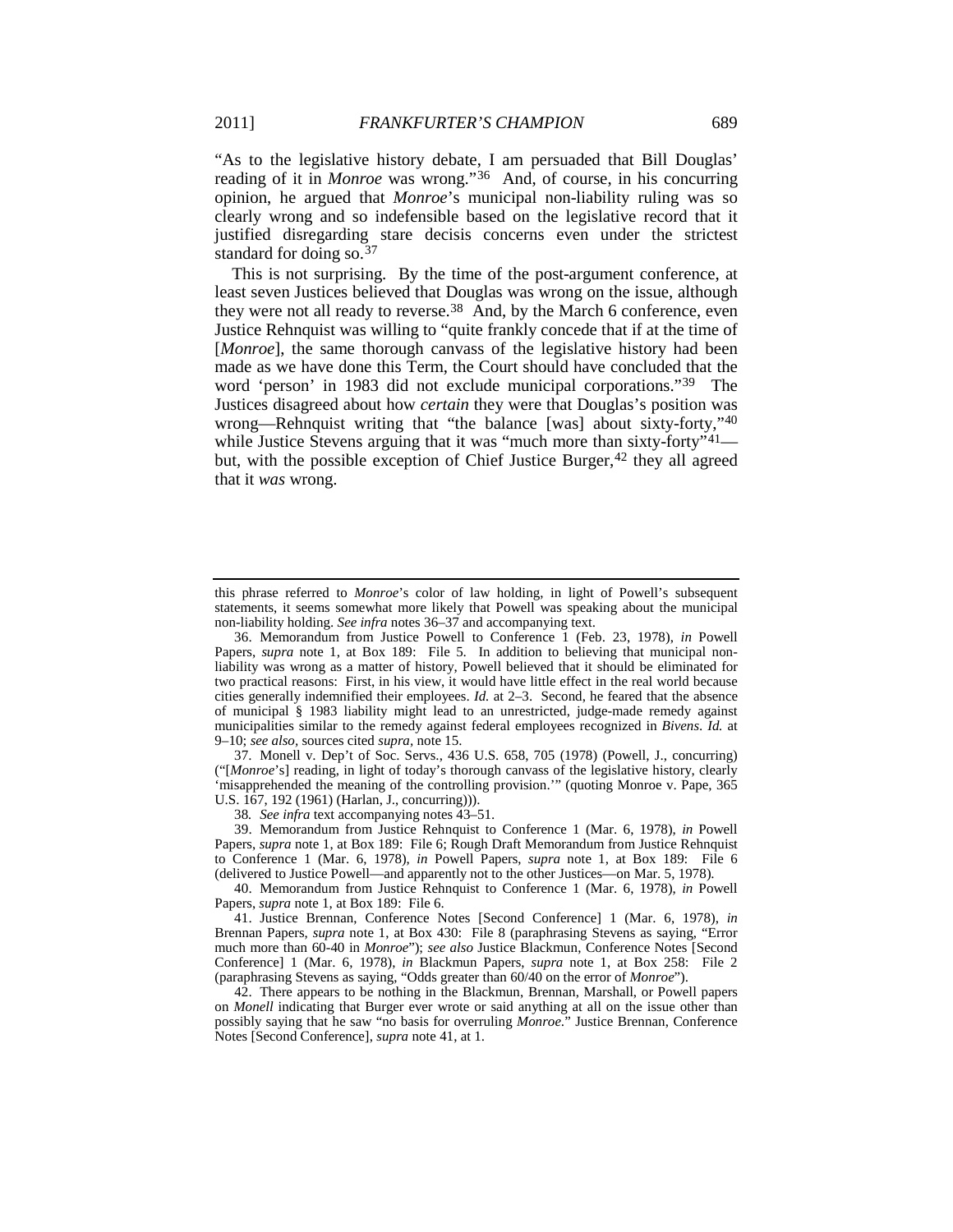#### <span id="page-10-0"></span>*B. "I am not at rest": Powell as the Critical Fifth Vote*

That Justice Powell was convinced that *Monroe* had been wrong on the municipal non-liability issue did not mean that he was willing to overrule the case or that he was willing to telegraph that conviction to the other Justices. Instead, it appears that he carefully positioned himself to be the critical fifth vote that Brennan would need to have a majority.

Following its ordinary practice, the Court met in conference on November 4, 1978, to discuss and take an initial vote on the cases it had heard that week, including *Monell*. The Justices' notes on that conference paint a somewhat confusing picture.<sup>43</sup> There appeared to be two Justices, Chief Justice Burger<sup>[44](#page-10-2)</sup> and Justice Rehnquist,  $45$  who were firmly committed to affirming based on *Monroe*'s municipal non-liability rule. The remaining Justices all seemed to agree that the municipal non-liability rule was wrong,[46](#page-10-4) but that did not mean that Justice Brennan had five votes to reverse. Justice Blackmun said he felt bound by stare decisis to affirm, particularly in light of congressional inaction on the issue.[47](#page-10-5) Justice Stewart first voted to reverse but, before the end of the conference, changed his vote to a "pass.["48](#page-10-6) It appeared that Brennan could count on his own vote and

<span id="page-10-3"></span>45. Justice Blackmun, Conference Notes, *supra* note [29,](#page-6-0) at 2 (Rehnquist votes to affirm); Justice Powell, Conference Notes, *supra* not[e 43,](#page-10-0) at 3 (same).

<span id="page-10-4"></span>46. Justice Blackmun, Conference Notes, *supra* note [29,](#page-6-0) at 1–2; Justice Brennan, Conference Notes, *supra* note [29,](#page-6-0) at 1–2; Justice Powell, Conference Notes, *supra* note [43,](#page-10-0)  at 1–3. In fact, even Justice Rehnquist may have indicated at the November 4 conference that he thought *Monroe*'s municipal non-liability was wrong as a matter of history but that he would uphold it based on stare decisis considerations. Justice Blackmun, Conference Notes, *supra* note [29,](#page-6-0) at 2 (paraphrasing Justice Rehnquist as saying that "*Monroe* [was] debatable as to police acting under color and as to construction of the Sherman Amendment"); Justice Powell, Conference Notes, *supra* note [43,](#page-10-0) at 3 (paraphrasing Rehnquist as saying, "*Monroe* was wrongly decided but it is firmly established").

<span id="page-10-5"></span>47. Justice Brennan, Conference Notes, *supra* note [29,](#page-6-0) at 2; Justice Powell, Conference Notes, *supra* note [43,](#page-10-0) at 2. While Blackmun eventually voted to reverse, he gave no indication that he would do so until four months later. Memorandum from Justice Blackmun to Conference 1 (Mar. 6, 1978), *in* Blackmun Papers, *supra* not[e 1,](#page-1-2) at Box 257: File 11.

<span id="page-10-1"></span><sup>43.</sup> Justice Blackmun, Conference Notes, *supra* note [29,](#page-6-0) at 1–2; Justice Brennan, Conference Notes, *supra* note [29,](#page-6-0) at 1–2; Justice Powell, Conference Notes 1–3 (Nov. 4, 1977), *in* Powell Papers, *supra* note [1,](#page-1-2) at Box 189: File 3.

<span id="page-10-2"></span><sup>44.</sup> As was often the case, Chief Justice Burger attempted to maintain control over opinion assignment by stating that he was passing even though he made it clear that he intended to vote to affirm. Justice Blackmun, Conference Notes, *supra* note [29,](#page-6-0) at 1 (Burger passing but stating that the district is not a person under *Monroe*); Justice Brennan, Conference Notes, *supra* note [29,](#page-6-0) at 1 (Burger stating that case should be dismissed because district is not a person under *Monroe*); Justice Powell, Conference Notes, *supra* note [43,](#page-10-0) at 1 (Burger affirming or passing but stating that *Monroe* will control); *see also* Memorandum from Justice Burger to Justice Brennan 1 (Nov. 12, 1977), *in* Marshall Papers, *supra* note [1,](#page-1-2)  at Box 200: File 11 (indicating that he would vote to reverse although he passed in conference).

<span id="page-10-6"></span><sup>48.</sup> Justice Blackmun, Conference Notes, *supra* not[e 29,](#page-6-0) at 1 (Stewart marked "Reverse" but then later marked as "Pass"); Justice Brennan, Conference Notes, *supra* note [29,](#page-6-0) at 1 (Stewart marked as "Will pass"); Justice Powell, Conference Notes, *supra* note [43,](#page-10-0) at 1 (Stewart marked "Reverse (tentative)" but that is crossed out and replaced with "Pass (on 2nd vote)").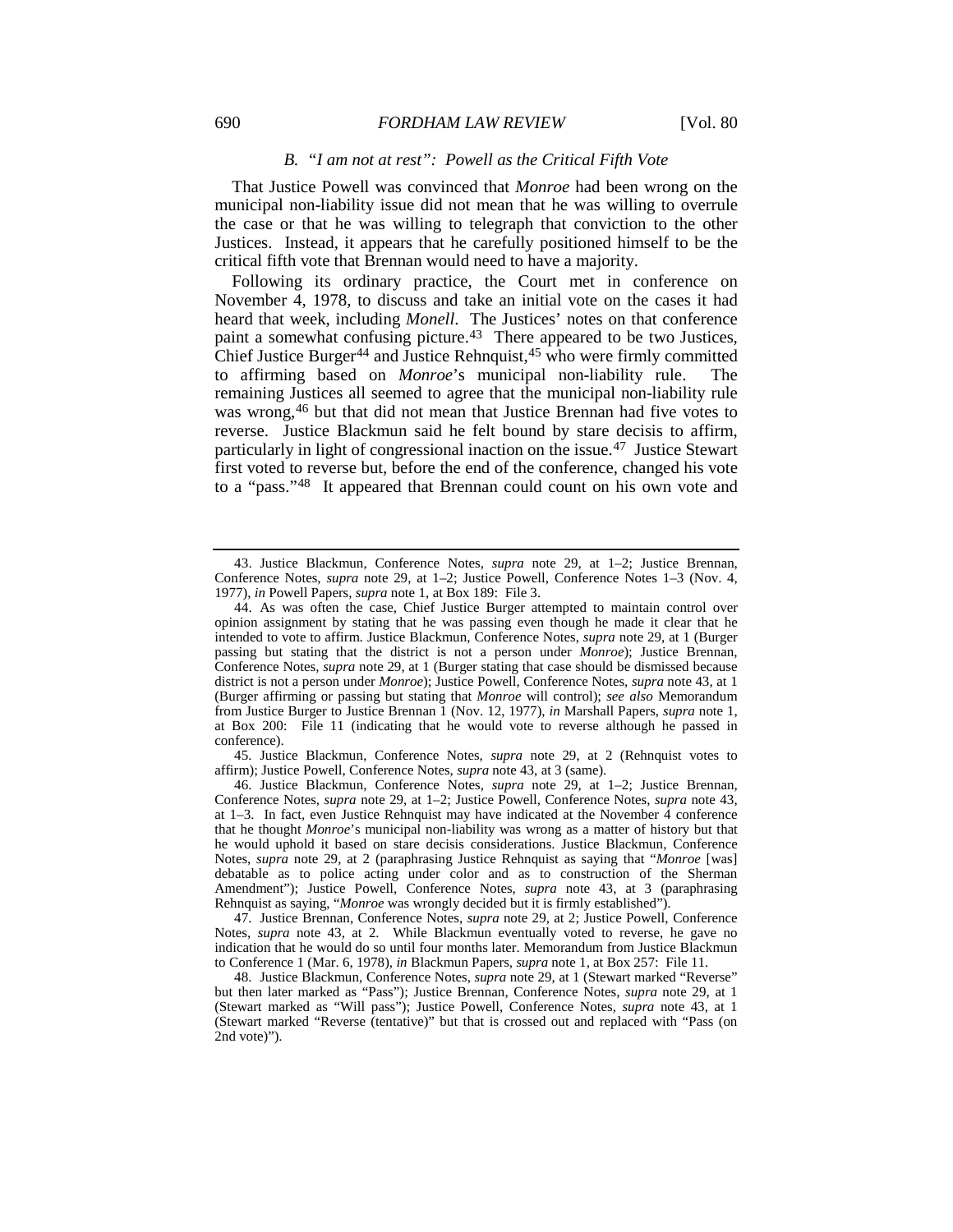those of Justices Marshall, Stevens, and probably White,<sup>49</sup> which gave him four of the five he needed. And, at the end of the first conference, Brennan may have thought that Justice Powell would be the fifth vote to reverse. Powell's own conference notes counted him as a vote to reverse, although a tentative one.[50](#page-11-2) Justice Brennan's notes indicated that he too thought Powell was a tentative vote to reverse.<sup>51</sup>

<span id="page-11-8"></span><span id="page-11-0"></span>But shortly after the conference, Justice Powell withdrew that vote.<sup>[52](#page-11-4)</sup> Stating that his initial position had been "about as tentative as a vote can be," he wrote the Chief that he was "not at rest, and wanted you—and [the] members of the Conference—to know this before assignments are made" since this meant that there was no longer a "Court," (i.e., a majority to reverse or to affirm).<sup>[53](#page-11-5)</sup> "If any Justice is disposed to circulate a memorandum," he wrote, "I am sure I would find it helpful."<sup>[54](#page-11-6)</sup> Thus, in a polite way, Powell announced that he was the swing Justice and told Justice Brennan that he would need to craft his proposed opinion in a way that would garner Powell's vote.

<span id="page-11-9"></span>There is another factor that may have caused Justice Brennan to be particularly solicitous of Justice Powell's views. When deeply engrossed in the study of one case, it is easy to forget that the Justices deal with many cases at the same time and that particular Justices may have been more concerned about one of the other cases. It is likely that Justice Brennan considered *Regents of the University of California v. Bakke<sup>[55](#page-11-7)</sup>* to be among the most important cases of the 1977 term and seems even more likely that he considered it to be substantially more significant than *Monell.* The two cases were argued less than a month apart and were discussed by the Court

<span id="page-11-1"></span><sup>49.</sup> Justice Blackmun, Conference Notes, *supra* note [29,](#page-6-0) at 1–2; Justice Brennan, Conference Notes, *supra* note [29,](#page-6-0) at 1–2; Justice Powell, Conference Notes, *supra* note [43,](#page-10-0) at 1–3. Justice White's vote may have appeared tentative because, although he indicated willingness to reverse, he also indicated that he was very close to Potter Stewart's position and, as discussed later, Stewart eventually passed.

<span id="page-11-2"></span><sup>50.</sup> Justice Powell, Conference Notes, *supra* note [43,](#page-10-0) at 3 (showing his own vote as "Reverse (*tentative*)," and showing the total vote as five to reverse, two to affirm, and two passing). Justice Blackmun also marked Powell as a vote to reverse with a question mark. Justice Blackmun, Conference Notes, *supra* note [29,](#page-6-0) at 2.

<sup>51.</sup> Justice Brennan, Conference Notes, *supra* not[e 29,](#page-6-0) at 2.

<span id="page-11-4"></span><span id="page-11-3"></span><sup>52.</sup> Memorandum from Justice Powell to Chief Justice Burger 1 (Nov. 11, 1977), *in* Powell Papers, *supra* not[e 1,](#page-1-2) at Box 189: File 3.

<sup>53</sup>*. Id.*

<span id="page-11-6"></span><span id="page-11-5"></span><sup>54</sup>*. Id.* When there was "no court," the ordinary practice was for the Chief Justice to ask a member of each bloc to draft a memorandum rather than a proposed opinion. Memorandum from Chief Justice Burger to Conference 1 (Nov. 11, 1977), *in* Powell Papers, *supra* note [1,](#page-1-2) at Box 189: File 3. Such "no-court" memoranda may be somewhat less formal than draft opinions and are intended to persuade undecided Justices by setting forth the arguments in favor of each side's position. Major portions of such memoranda are frequently incorporated into the final opinion, but other portions—alternative arguments, fallback positions, or more extreme proposals that fail to muster a majority—may never see the light of day. For a discussion of Justice Brennan's "no-court" memorandum in *Monell*, see *infra* text accompanying note[s 130–](#page-24-0)36.

<span id="page-11-7"></span><sup>55.</sup> 438 U.S. 265 (1978) (argued Oct. 12, 1977).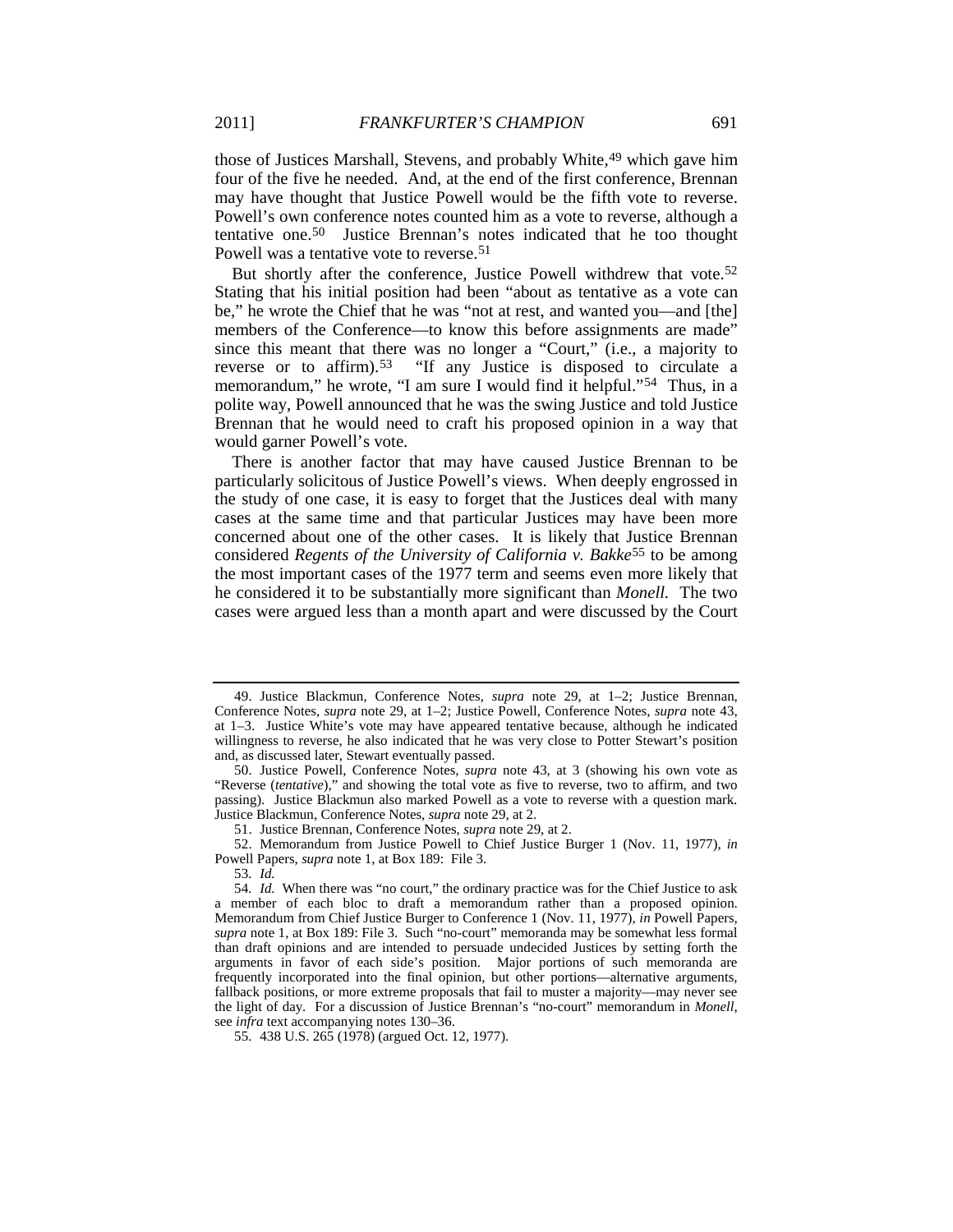at the same "special conference" on March 6, 1978[.56](#page-12-1) Given the importance of the affirmative action issue to Justice Brennan and the centrality of Justice Powell's vote in *Bakke*, it is possible that Brennan was particularly eager to accommodate Powell's views in *Monell*.[57](#page-12-2)

#### <span id="page-12-10"></span>*C. "Frankfurter was right": Powell's Narrow View of Color of Law*

By the end of the Court's post-argument conference on *Monell*, Brennan seems to have had a pretty good idea what Powell's views were. Brennan's notes paraphrase Powell as saying that "Frankfurter was right in *Monroe v. Pape.* Never made sense to say those cops acted in 'color of state action.' Would go with idea that when policy of body violates constitution[,] that's violation of 1983 by a 'person.'"[58](#page-12-3) Powell tied what became *Monell*'s "policy" requirement, not to legislative history or to text, but rather to the meaning of "under color of" law. For Powell, if the Court was going to overturn *Monroe*'s municipal non-liability rule, it would have to do so in a way that restricted—or at least did not extend—*Monroe*'s color of law holding. Powell's own notes indicate that he told the conference, "I do not want to extend *Monroe*."[59](#page-12-4)

<span id="page-12-0"></span>Powell's adherence to the narrow view of "color of law" and his desire to restrict the impact of *Monroe*'s broader interpretation was not a new development. At least as early as 1975, Powell had become convinced that Frankfurter was right on the issue and that it was crucial to find a way to limit the effect of the *Monroe* majority's opinion. At home in Richmond that summer, Powell wrote himself a memo titled "Limitations on § 1983"[60](#page-12-5) to record his thoughts on the upcoming case of *Paul v. Davis*.[61](#page-12-6) In the memo, he criticized the "trend of judicial authority" which gave § 1983 an expansive interpretation and stated that he "probably would have joined" Frankfurter's "prophetic" *Monroe* dissent.<sup>[62](#page-12-7)</sup> However, given that overruling *Monroe* appeared unlikely,<sup>[63](#page-12-8)</sup> he went on to ask what options "*Monroe* le[ft] open" as ways to limit § 1983 suits for acts that were "unauthorized and contrary to state law."<sup>[64](#page-12-9)</sup> A few days later, he wrote a

<span id="page-12-6"></span><span id="page-12-5"></span>60. Justice Powell, Limitations on § 1983 (July 31, 1975), *in* Powell Papers – Burrell, *supra* not[e 1,](#page-1-2) at Box 178: File 1 [hereinafter Powell, Limitations].

63*. Id.* at 2–3.

<span id="page-12-1"></span><sup>56.</sup> Memorandum from Justice Burger to Conference 1 (Feb. 27, 1978), *in* Brennan Papers, *supra* note [1,](#page-1-2) at Box 434: File 3.

<span id="page-12-2"></span><sup>57.</sup> For a discussion of Brennan's efforts to enlist Powell as an ally during the 1977–78 term, see SETH STERN & STEPHEN WERMIEL, JUSTICE BRENNAN: LIBERAL CHAMPION 443–49, 451–55 (2010).

<span id="page-12-3"></span><sup>58.</sup> Justice Brennan, Conference Notes, *supra* note [29,](#page-6-0) at 2; *see also* Justice Blackmun, Conference Notes, *supra* note [29,](#page-6-0) at 2 (paraphrasing Powell as saying, "Felix Frankfurter [was] right in *Monroe*"); Justice Powell, Conference Notes, *supra* not[e 43,](#page-10-0) at 3 (paraphrasing himself as saying, "I think F.F. was right in *Monroe*").

<span id="page-12-4"></span><sup>59.</sup> Justice Powell, Conference Notes, *supra* note [43,](#page-10-0) at 3 (paraphrasing himself as saying, "I do not want to extend *Monroe*. I could open it up for this type of case and tighten it with respect to the *Monroe v Pape* factual situation.").

<sup>61.</sup> 424 U.S. 693 (1976).

<sup>62.</sup> Powell, Limitations, *supra* note [60,](#page-12-0) at 1–2.

<span id="page-12-9"></span><span id="page-12-8"></span><span id="page-12-7"></span><sup>64</sup>*. Id.* at 3–5. In this memo, he concluded that requiring exhaustion of administrative remedies was "the most hopeful limitation." *Id.* at 5.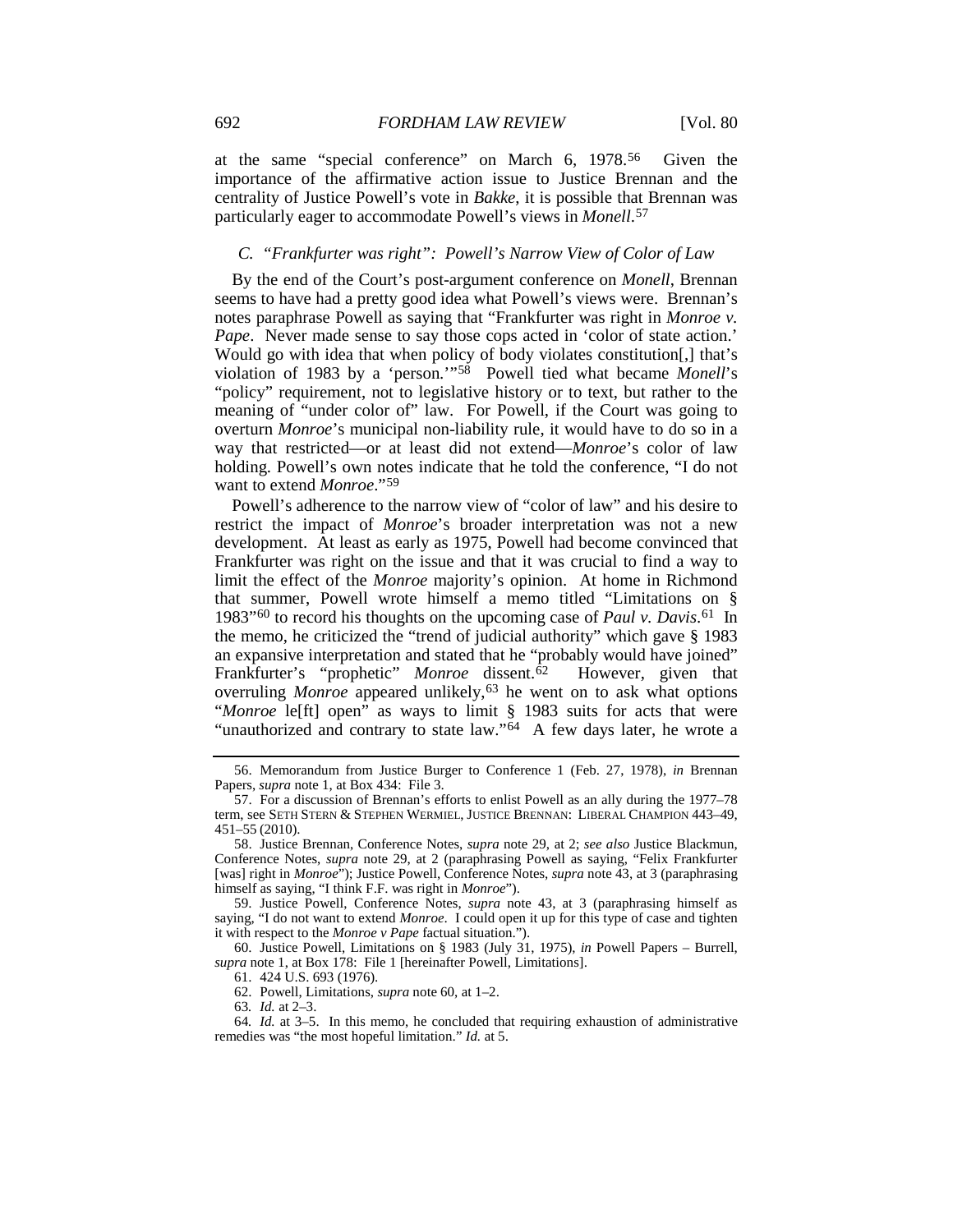second memorandum to himself in which he complained that, "[i]f the slate were clean, [*Paul v. Davis*] would hardly merit discussion," but that *Monroe* made the case "difficult to resolve in any rational way."<sup>[65](#page-13-0)</sup> Around the same time, Powell's handwritten notes on his law clerk's summer project memo showed similar frustration.[66](#page-13-1)

This frustration came to a head the following year as the Court considered *Burrell v. McCray*, a case that raised, but did not resolve, the question of whether prisoners should be required to exhaust administrative remedies before suing under § 1983.[67](#page-13-2) The Court eventually dismissed certiorari as improvidently granted,[68](#page-13-3) but not before Justice Powell made it clear to his colleagues that he firmly believed that *Monroe* was wrong on the color of law issue.<sup>69</sup> On the day of the oral argument, he wrote himself a memo that contained a section explaining why *Monroe* should be overruled[.70](#page-13-5) "Had I been on the Court," he wrote, "I would have joined Frankfurter's dissent in *Monroe v. Pape*. Few cases in the history of the Court have distorted the purpose, and legislative history, of a statute more than Douglas' opinion in *Monroe*."[71](#page-13-6)

<span id="page-13-9"></span><span id="page-13-8"></span>The memo spelled out the action he planned to take if the Court rejected the exhaustion requirement. *Monroe* so severely imbalanced the structure of federalism that he would be willing to overrule it despite his normal concern for stare decisis.[72](#page-13-7) "I am prepared at least to consider dissenting in

<span id="page-13-2"></span>67. 426 U.S. 471, 473 (1976) (Brennan, J., dissenting from dismissal of writ as improvidently granted). The issue was eventually resolved legislatively by the Civil Rights of Institutionalized Persons Act, 42 U.S.C. §§ 1997–1997j (2006), and the Prison Litigation Reform Act, Pub. L. No. 104-134, §§ 801–810, 110 Stat. 1321–66 (1996) (codified as amended in scattered sections of 11, 18, 28, and 42 U.S.C.). Outside the prisoner litigation context, the Court has held, over a vigorous dissent by Justice Powell, that exhaustion of administrative remedies is not required. Patsy v. Bd. of Regents*,* 457 U.S. 496, 516 (1982); *id.* at 532–536 (Powell, J., dissenting).

68*. Burrell*, 426 U.S. at 471.

<span id="page-13-4"></span><span id="page-13-3"></span>69*. See infra* notes [74–](#page-14-0)[76](#page-14-1) and accompanying text. Powell's jaundiced view of *Monroe* appears to have been reinforced by a memo from his clerk who argued that the only feasible way to contain the damaging effects of *Monroe* was to overrule it. Memorandum from J. Phillip Jordan to Justice Powell: *Burrell v. McCray* 7–8 (Apr. 22, 1976), *in* Powell Papers – Burrell, *supra* not[e 1,](#page-1-2) at Box 178: File 2.

<span id="page-13-5"></span>70. Memorandum from Justice Powell to Self: *Burrell v. McCray* (Apr. 27, 1976), *in* Powell Papers – Burrell, *supra* not[e 1,](#page-1-2) at Box 178: File 3.

<span id="page-13-7"></span><span id="page-13-6"></span>71*. Id.* at 5. While this quote (and others) suggest that Justice Powell was attempting to be faithful to the legislative will of the 42nd Congress, there were also passages indicating that he was concerned, as a policy matter, about what he saw as *Monroe*'s distorting effect on federal-state relations. *See, e.g.*, *id.* at 3–4 (discussing "powerful policy considerations militating against allowing 1983 suits being brought directly in federal courts . . . [and] strongly support[ing] overruling *Monroe v. Pape*").

72*. Id.* at 6.

<sup>65.</sup> Memorandum from Justice Powell to Self: *Paul and McDaniel v. Davis* 4 (Aug. 4, 1975), *in* Powell Papers – Civil Rights, *supra* note [1,](#page-1-2) at Box 131: File [6].

<span id="page-13-1"></span><span id="page-13-0"></span><sup>66.</sup> Memorandum from J. Phillip Jordan to Justice Powell on Case Law Background 3 (undated [approx. July 31, 1975]), *in* Powell Papers – Civil Rights, *supra* note [1,](#page-1-2) at Box 131: File [5]. Powell underlined a passage that described *Monroe*'s color of law rule as "*an interpretation of the section that may be true to its language but certainly is divorced from its purpose*." *Id.* at 3. He also annotated the memo's description of *Monroe*'s color of law reasoning with notes such as "Douglas' rewriting of the statute, its history and purpose," *id.* at 12, and "Distortion of 1983 and its history." *Id.* at 15.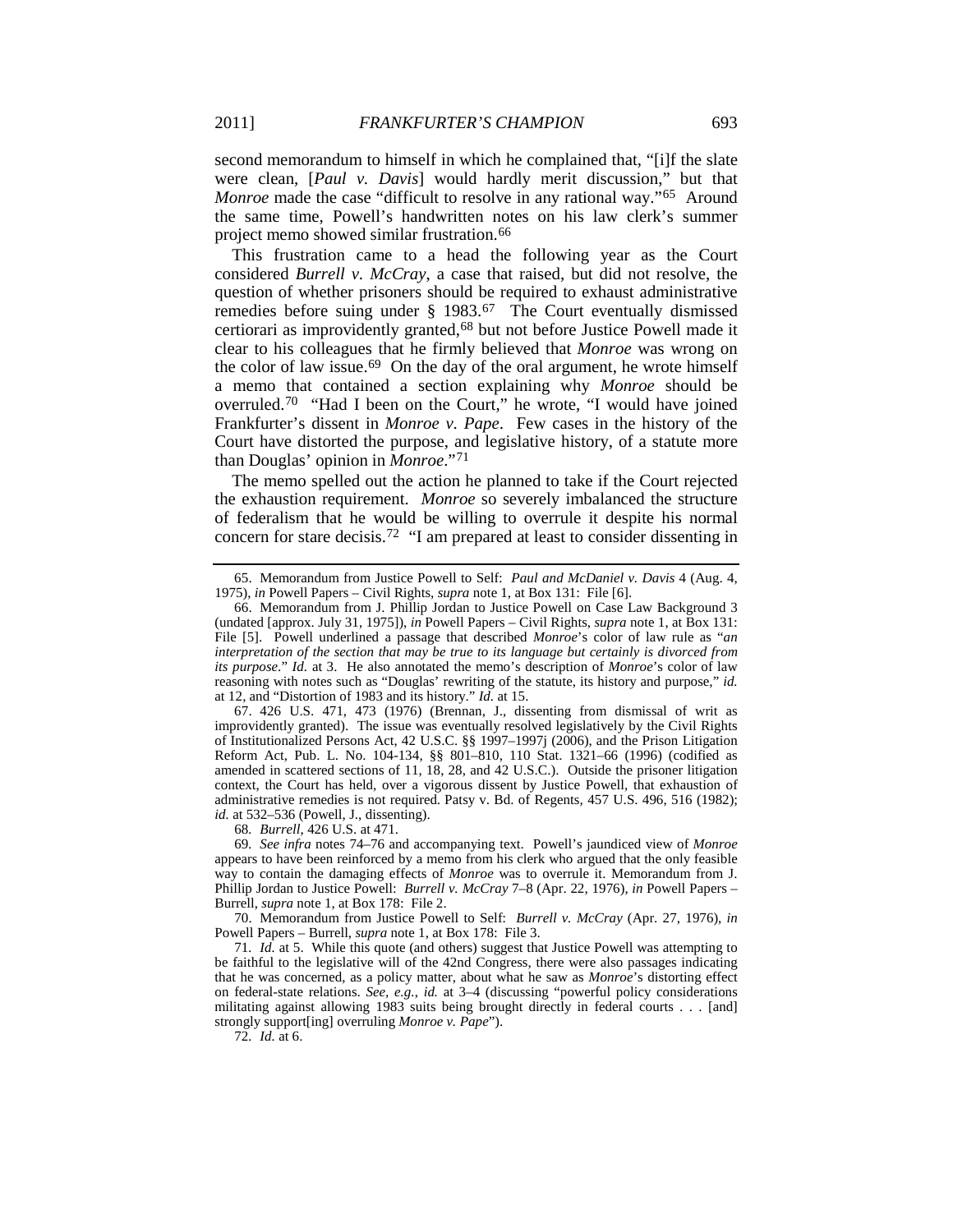this case (I am sure no majority would agree with me) on the ground that *Monroe* should be overruled, and the Frankfurter rationale adopted as the only position consistent with principle and sound public policy."[73](#page-14-2)

<span id="page-14-0"></span>In the Court's post-argument conference on *Burrell*, Powell told the Justices that he intended to do so.[74](#page-14-3) After the initial discussion, Powell counted seven votes to reject the position that exhaustion should be required;[75](#page-14-4) and he informed the Justices that he was considering writing a dissent on the color of law issue.<sup>[76](#page-14-5)</sup> Since the case was dismissed as improvidently granted, Powell wrote no dissent, but he had put the Justices on notice.

<span id="page-14-1"></span>Powell's *Monell* papers reinforce the conclusion that he saw the case as an opportunity to apply the narrow Frankfurter view of color of law to suits against municipalities. He repeatedly redrew the boundary of municipal liability to conform to the color of law line. For example, in his notes in preparation for the November 4 conference, he began by saying that *Monroe*'s municipal non-liability rule was too broad because Congress had not opposed all municipal liability, only vicarious liability. [77](#page-14-6) But he then recast this as opposition to liability that exceeded the Frankfurter color of law rule: "[The Sherman Amendment] was rejected because Congress did not want to impose *vicarious liability* on local governments (e.g., for action violative of state or local law—as in the Monroe situation when conduct of [the] police was violative of Illinois law)."[78](#page-14-7) He then reiterated that municipalities should be suable for action pursuant to official policy because such actions, unlike unauthorized actions, were within the proper meaning of "color of law": "Congress gave no indication of intent to absolve municipalities for unconstitutional action taken by responsible officials in course of their duty pursuant to established policy: E.g., here Board of Education acted officially in adopting pregnancy policy. Thus there was 'color of state' law."[79](#page-14-8)

Similarly, when Powell described his desired version of the *Monell* doctrine, he regularly did so in phrases that were strikingly parallel to the ones he used to describe his view of the color of law requirement. Powell's *Monell* memoranda argued that "[m]unicipal entities would be suable for constitutional wrongs [that were] authorized,"[80](#page-14-9) but not for "tortious conduct of individual officials that was neither mandated nor specifically

<sup>73</sup>*. Id.* at 5.

<span id="page-14-4"></span><span id="page-14-3"></span><span id="page-14-2"></span><sup>74.</sup> Justice Powell, Conference Notes on *Burrell v. McCray* 2 (Apr. 30, 1976), *in* Powell Papers – Burrell, *supra* note 1, at Box 178: File 3.

<sup>75</sup>*. Id.* at 1 (showing the vote as "Affirmed on Exhaustion 7-2").

<sup>76</sup>*. Id.* at 2 (paraphrasing himself as saying, "I may write on 'color of law' issue").

<span id="page-14-6"></span><span id="page-14-5"></span><sup>77.</sup> Justice Powell, Pre-Conference Notes 1 (Nov. 3, 1977), *in* Powell Papers, *supra* note [1,](#page-1-2) at Box 189: File 3.

<sup>78</sup>*. Id.*

<span id="page-14-8"></span><span id="page-14-7"></span><sup>79</sup>*. Id.* Although this portion of Powell's notes is headed "Petitioner's basic argument," the argument regarding color of state law appears nowhere in any of the briefs.

<span id="page-14-9"></span><sup>80.</sup> Justice Powell, Notes 3 (Mar. 5, 1978), *in* Powell Papers, *supra* note [1,](#page-1-2) at Box 189: File 6.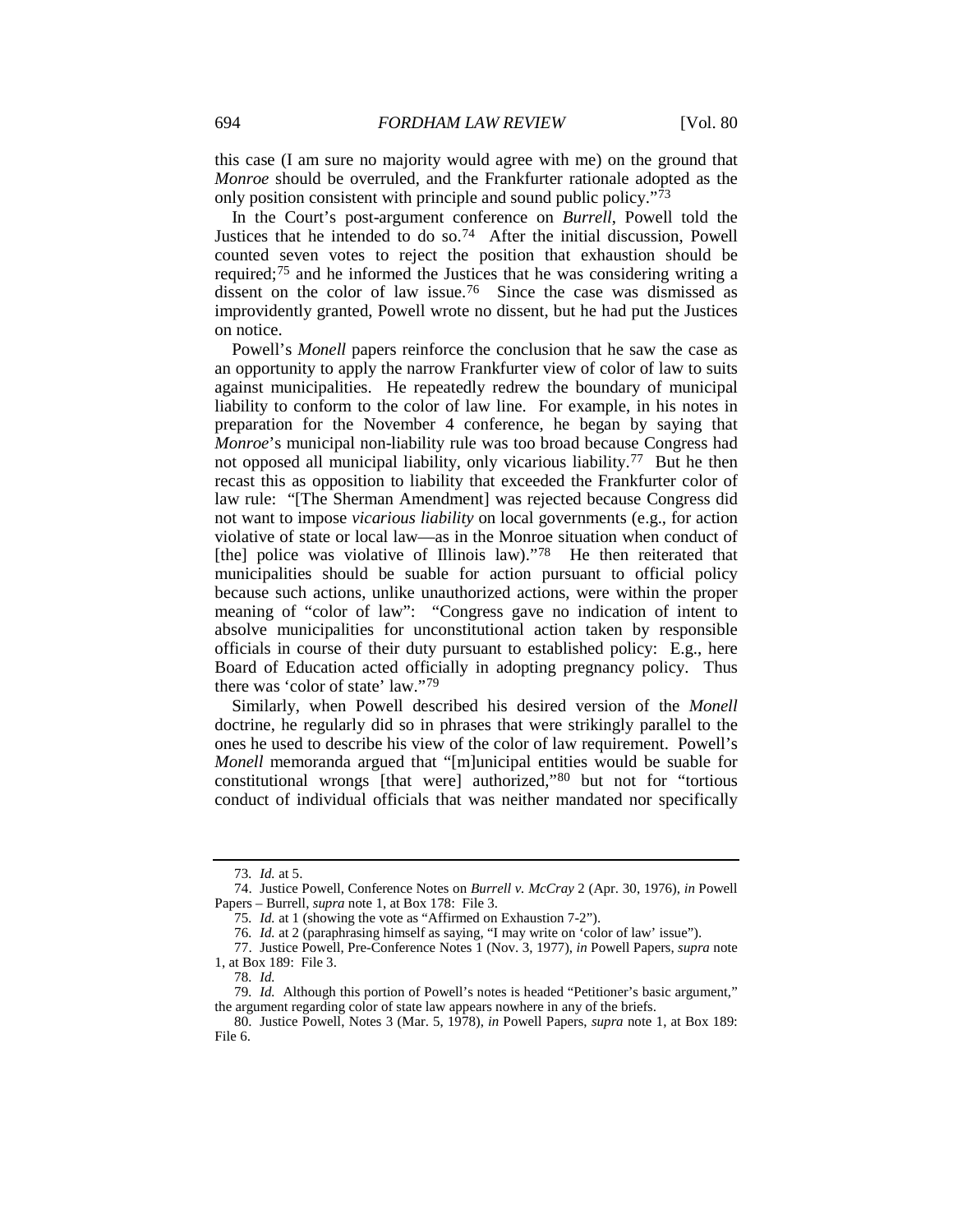authorized by, and indeed was violative of, state or local law."[81](#page-15-1) Powell's *Burrell* memoranda used quite similar phrases to explain the Douglas-Frankfurter color of law debate. In one, Powell criticized the *Monroe* majority for holding "that § 1983 applies in an otherwise proper case even though the state action is unauthorized and contrary to state law."  $82 \text{ In}$  $82 \text{ In}$ another, he explained that actions should be held to be under color of law only if they were either "taken pursuant to statutory authority" or "taken within [the officer's] permissible discretion and not in violation of any state law."[83](#page-15-3) Thus, Powell's criteria were the same: he believed that the color of law requirement was not met if the official's action was unauthorized or violated state law, and he wanted the *Monell* doctrine to exempt cities if the official's conduct was unauthorized or violated state law.[84](#page-15-4)

For Powell, one of the principal reasons to overturn *Monroe*'s blanket municipal non-liability rule was to bring the effective interpretation of § 1983 closer to the Frankfurter view. An unsent draft memorandum to Justice Stewart indicated that Powell was willing to overcome his reluctance to expand § 1983 liability because the existing non-liability rule denied relief "for the actions of local governmental units bearing a direct responsibility for constitutional deprivation, even though such actions are fully consistent with, indeed mandated by, state law," and this turned the Frankfurter-Douglas color of law debate "on its head."[85](#page-15-5) Affirming the lower court's decision would be anomalous, limiting § 1983 liability to "unauthorized state action, the very conduct that Felix Frankfurter argued was not encompassed by the 'under color of' wording of the statute."<sup>[86](#page-15-6)</sup> In his concurring opinion, he argued that the rule distorted the reach of the

<span id="page-15-5"></span>85. Draft Memorandum from Justice Powell to Justice Stewart 1–2 (undated), *in* Powell Papers, *supra* note [1,](#page-1-2) at Box 189: File 9 (draft prepared by Samuel Estreicher approximately Feb. 19, 1978). The significance of this draft is somewhat difficult to evaluate. As far as can be determined from Justice Powell's papers, it was not sent in this form to Justice Stewart or any other Justice. The two memoranda into which the draft was converted—and which were sent—did not contain the language quoted in the text. Memorandum from Justice Powell to Conference [draft hand-delivered to Justice Stewart only] (Feb. 21, 1978), *in* Powell Papers, *supra* note [1,](#page-1-2) at Box 189: File 4; Memorandum from Justice Powell to Conference, *supra* note [36.](#page-9-0) Nonetheless, it is likely that Powell's clerk was reasonably accurate in reflecting the Justice's thinking, even if Powell decided not to convey those thoughts in writing to his brethren.

<span id="page-15-6"></span>86. Draft Memorandum from Justice Powell to Justice Stewart, *supra* not[e 85,](#page-15-0) at 2.

<span id="page-15-0"></span><sup>81.</sup> Memorandum from Justice Powell to Conference 7 (Feb. 23, 1978), *in* Powell Papers, *supra* note [1,](#page-1-2) at Box 189: File 5.

<span id="page-15-2"></span><span id="page-15-1"></span><sup>82.</sup> Powell, Limitations, *supra* note [60,](#page-12-0) at 2–3; *see also id.* at 2 (conduct in *Monroe* "not only was unauthorized but was contrary to Illinois law").

<sup>83.</sup> Memorandum from Justice Powell to Self, *supra* not[e 70,](#page-13-8) at 5.

<span id="page-15-4"></span><span id="page-15-3"></span><sup>84.</sup> Powell was not the only Justice who defined the municipal liability boundary in a language that could equally describe Frankfurter's concept of "color of law." In the posthearing conference, Justice White said cities should be liable only when "agents are doing precisely what [they are] authorized to do." Justice Blackmun, Conference Notes, *supra* note [29,](#page-6-0) at 1; *see also* Justice Brennan, Conference Notes, *supra* note [29,](#page-6-0) at 1 (paraphrasing Justice White as saying, "Where agents do precisely what they're authorized to do, body should be 'person' for purposes of liability"). Similarly, Justice Stewart later wrote Justice Brennan that a city should be liable only for "the affirmative, deliberate, knowing official action of its governing body." Memorandum from Justice Stewart to Justice Brennan 1 (Apr. 26, 1978), *in* Marshall Papers, *supra* note 1, at Box 200: File 11.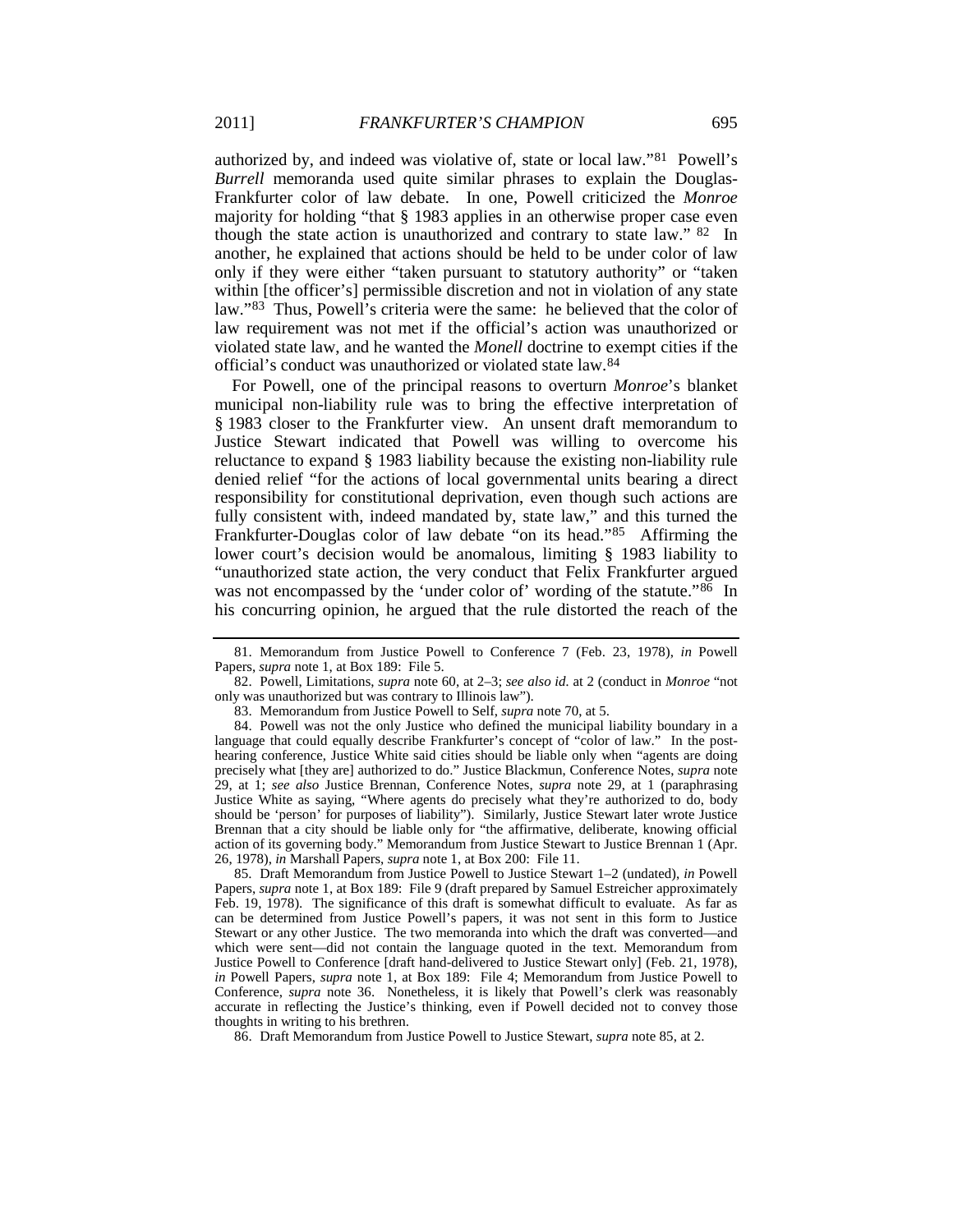statute by denying recovery for violations that fit within even the narrowest definition of color of law:

The Court correctly rejects a view of the legislative history that would produce the anomalous result of immunizing local government units from monetary liability for action directly causing a constitutional deprivation, even though such actions may be fully consistent with, and thus not remediable under, state law. No conduct of government comes more clearly within the "under color of" state law language of § 1983. It is most unlikely that Congress intended public officials acting under the command or the specific authorization of the government employer to be exclusively liable for resulting constitutional injury.<sup>[87](#page-16-0)</sup>

Thus, Justice Powell believed that *Monroe*'s municipal non-liability rule was wrong, but was willing to withhold his crucial vote on that issue until he saw Justice Brennan's opinion. At the same time, he clearly communicated his position that *Monroe*'s color of law ruling was also wrong and that he did not want to extend it as part of a recognition of municipal liability. Powell eventually gave Justice Brennan that crucial fifth vote, but only after Brennan circulated an opinion that accommodated Powell's position—an opinion that permitted suits against cities, but only for violations that were within Powell's (and Frankfurter's) narrower definition of color of law. And there is good reason to believe that this result was not coincidental: Powell was engaged in an ongoing project of trying to find ways to limit what he saw as the pernicious effects of *Monroe*'s color of law ruling. Accordingly, it seems likely that the odd outcome in *Monell* was the result of implicit bargaining by Justice Powell on behalf of the Frankfurter position on color of law.

#### III. FROM *MONROE* TO *MONELL*: TWO ALTERNATIVE EXPLANATIONS

Of course, the fact that the Frankfurter's Champion hypothesis provides *an* explanation for Powell's position in *Monell* does not necessarily mean that it provides the *best* explanation. In this section, I will discuss the possibility that Powell's position (and the *Monell* doctrine itself) might have been the result of legislative history arguments raised by the parties in their briefs or by the clerks or Justices in chambers. First, I will examine the parties' briefs and arguments and show that they cannot explain the Court's adoption of the *Monell* doctrine or Powell's support for it. Then I will discuss a more plausible alternative, that Justice Powell became convinced that the legislative history of § 1983 restricted the ambit of the Act to "actual wrongdoers," i.e., to defendants who were at fault. Finally, I will explain why this actual wrongdoer theory seems not to be a satisfactory explanation for Powell's support for the *Monell* doctrine.

<span id="page-16-0"></span><sup>87.</sup> Monell v. Dep't of Soc. Servs., 436 U.S. 658, 707 (1978) (Powell, J., concurring) (emphasis omitted).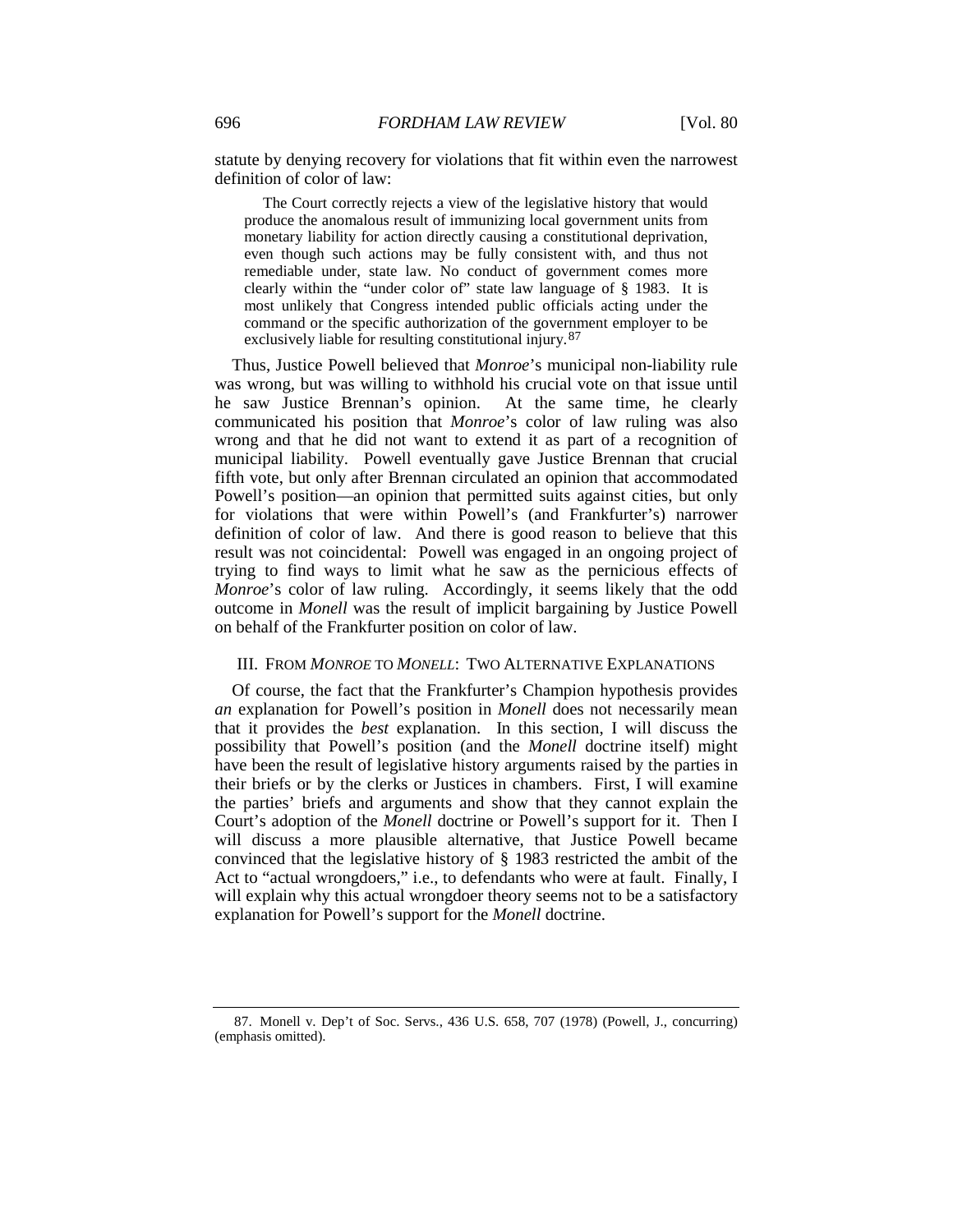#### <span id="page-17-0"></span>*A. "The power that is theirs": The Parties' Briefs and Arguments*

After the opinion was handed down, *Monell* immediately became known as the case that overruled *Monroe*'s municipal non-liability holding; but that was not the way the case was briefed or argued. The petitioners and their amici National Education Association and Lawyers' Committee for Civil Rights Under Law (NEA) correctly anticipated that a proposal to flatly overrule *Monroe* would provoke substantial resistance within the Court on stare decisis grounds.<sup>88</sup> They also knew that much of the strength of their position resulted from the stare decisis effect of the line of cases that had permitted  $\S$  1983 suits against school boards.<sup>89</sup> As a result, they crafted their arguments to reconcile *Monroe* with the school board cases and carefully avoided arguing that cities should be subject to suit or that *Monroe* should be overruled. The petitioners explicitly stated, "Thus, the correctness of this Court's prior holdings in *Moore* [sic] *v. County of Alameda* and *Monroe v. Pape* are not here at issue."[90](#page-17-3) Similarly, the NEA, while arguing that the municipal non-liability rule was completely inconsistent with the legislative history, nonetheless explicitly declined to ask the Court to overrule *Monroe* on the issue.<sup>[91](#page-17-4)</sup>

Instead, the petitioners and the NEA argued that *Monroe* could be distinguished.<sup>[92](#page-17-5)</sup> Before turning to the distinctions that the petitioners actually advocated, it is important to recognize one distinction that they did not advocate. They did not argue that *Monroe* should be distinguished on the basis that the liability in that case, unlike the liability claimed in *Monell*, was based on respondeat superior.<sup>[93](#page-17-6)</sup> None of the briefs filed by the petitioners or the NEA even mentions the phrase.<sup>94</sup>

<span id="page-17-6"></span>93. The Justices sharply disagreed on the question of whether *Monroe* could actually be distinguished on the basis that the sole claim of liability was respondeat superior. *Compare*

<span id="page-17-8"></span><span id="page-17-7"></span><span id="page-17-1"></span><sup>88</sup>*. See supra* text accompanying notes [43](#page-10-0)[–51](#page-11-0) and *infra* text accompanying notes [112–](#page-21-0) 28.

<span id="page-17-2"></span><sup>89.</sup> Brief for Petitioner at 7–8, 14–24, Monell v. Dep't of Soc. Servs., 436 U.S. 658 (1978) (No. 75-1914), 1977 WL 187958, at \*7–8, \*13–24; NEA Brief, *supra* note [22,](#page-5-5) at 27– 32; *see also supra* not[e 14](#page-4-9) and accompanying text.

<span id="page-17-3"></span><sup>90.</sup> Reply Brief for Petitioner at 1, Monell v. Dep't of Soc. Servs., 436 U.S. 658 (1978) (No. 75-1914), 1977 WL 187960, at \*1; *see also* Transcript of Oral Argument, *supra* note [31,](#page-7-4) at 5 (quoting petitioners' counsel as stating that "we don't think our case presents the Court with the necessity of reconsidering" the holding that cities were not suable persons under section 1983).

<span id="page-17-4"></span><sup>91.</sup> NEA Brief, *supra* note [22,](#page-5-5) at 26 ("We do not challenge here the holding of *Monroe v. Pape*. Soundly based or not, the decision there that municipalities are not 'persons' under Section 1983, twice relied upon in recent decisions, may well be entitled to *stare decisis* effect."); *id.* at 31a–32a ("The holding in *Monroe* was erroneous. . . . But however erroneous, this holding may be deemed to be *stare decisis*.").

<span id="page-17-5"></span><sup>92.</sup> The petitioners also asserted a fallback position suggesting that partial relief could be based on the district court's power to issue preliminary injunctions. The petitioners argued that, since the district court had the power to issue a preliminary injunction ordering the board members to reinstate and pay employees until a decision was reached on the prayer for a permanent injunction, it also had the power to order the lesser relief of payment for the same period without reinstatement. Brief for Petitioner, *supra* note [89,](#page-17-0) at 11, 69–75. Obviously, this argument provided no support for the ultimate outcome in *Monell*, and was entirely unrelated to any distinctions between authorized and unauthorized wrongs or between respondeat superior and other bases for municipal liability.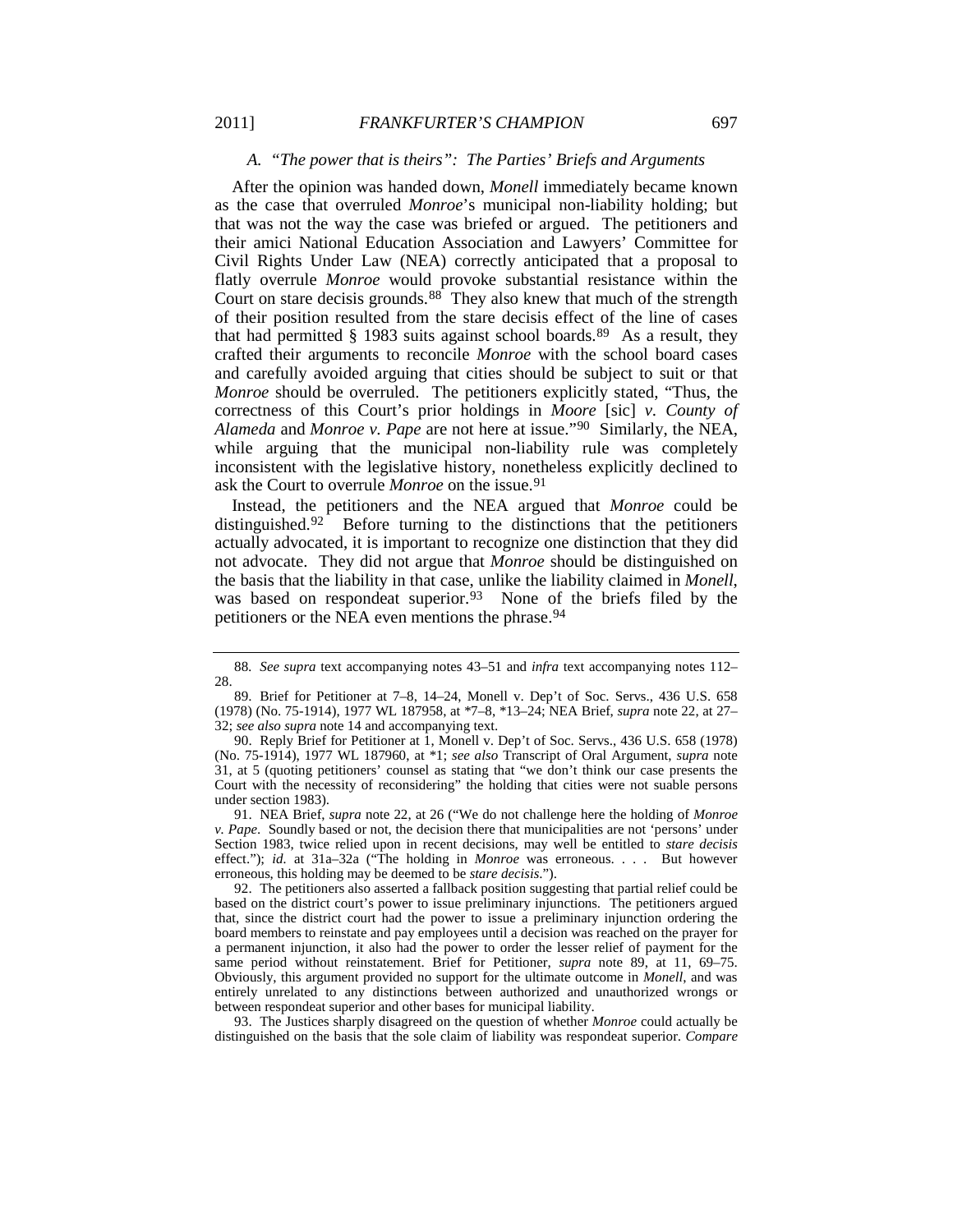The petitioners' first argument was that school districts were different than cities and counties and therefore that *Monroe*'s municipal non-liability rule should not apply to independent school districts at all.<sup>[95](#page-18-1)</sup> This argument—which was the only one in which the petitioners suggested that a governmental entity itself should be liable—never so much as hinted that school districts should be exempt from respondeat superior liability or from liability for unauthorized actions of district officials. Instead, it claimed that *Monroe* simply did not apply to school districts and therefore that school districts were "persons" who could be sued like any other "person."[96](#page-18-2)

<span id="page-18-0"></span>The petitioners' second argument did not seek to make governmental *entities* liable at all, so it seems an unlikely source for an explanation for Monell's restriction of such liability.<sup>[97](#page-18-3)</sup> Nonetheless, it merits closer examination because it does draw a line—albeit a different line than that drawn by *Monell—*between certain constitutional violations for which monetary relief would be available and others for which it would not.

This argument was based on the fact that, unlike *Monroe*, *Monell* was not a damage suit against the city itself, but instead an equitable action brought

*supra,* text accompanying notes [112–](#page-21-0)28, *with* Memorandum from Justice Stevens to Justice Brennan (Apr. 12, 1978), *in* Brennan Papers, *supra* note [1,](#page-1-2) at Box 437: File 6 (arguing that *Monroe* cannot be distinguished). After substantial negotiation among the Justices, Justice Brennan's final opinion avoided taking a position on the issue. Monell v. Dep't of Soc. Servs., 436 U.S. 658, 701 n.66 (1978).

<sup>94.</sup> Unlike the briefs of the petitioners and the NEA, the respondents' brief mentions respondeat superior in two passages. However, as one would expect, neither passage contends that *Monroe* should be interpreted as permitting governmental entity liability in the non-respondeat superior situation. Brief for Respondent, *supra* not[e 22,](#page-5-5) at 9–11 (recognizing that the liability imposed by the Sherman Amendment was different than "traditional principles of *respondeat superior*" but arguing that Congress thought it entirely lacked the power to make municipalities liable); *id.* at 32–34 (stating that, for egregious violations of constitutional rights, "an argument could be made for the imposition of *respondeat superior* liability" under § 1983, but taking the position that the Court should adopt a blanket immunity rule applicable both to innocent and egregious violations). The respondents' brief also mentioned "vicarious liability" but only in the context of arguing that the petitioners were not asserting vicarious liability, but were instead asserting a harsh form of strict liability. *Id.* at 11 n.\*.

Finally, there is one reference to "respondeat superior" in the oral argument. Transcript of Oral Argument, *supra* note [31,](#page-7-4) at 11–12. In response to a question, petitioners' counsel agreed that his argument for suits against officials in their official capacity did not depend on respondeat superior since such suits were against the actual wrongdoing official. This was clearly not an argument that there was anything about the text or history of § 1983 that would bar respondeat superior liability.

<span id="page-18-1"></span><sup>95.</sup> Brief for Petitioner, *supra* note [89;](#page-17-0) *see also* NEA Brief, *supra* note [22,](#page-5-5) at 27–32 (amici's second argument). While this argument was subject to some questioning during oral argument, it seems to have been virtually ignored by the Justices with the exception of Justice Marshall, who expressed some passing interest. Memorandum from Phillip Spector to Justice Marshall (Nov. 3, 1977), *in* Marshall Papers, *supra* not[e 1,](#page-1-2) at Box 195: File 10.

<span id="page-18-2"></span><sup>96.</sup> Brief for Petitioner, *supra* note [89,](#page-17-0) at 24–31; *see also* NEA Brief, *supra* note [22,](#page-5-5) at 32.

<span id="page-18-3"></span><sup>97.</sup> Since the petitioners' second argument did not attempt to make the city itself liable, it did not and could not depend on respondeat superior. Transcript of Oral Argument, *supra* not[e 31,](#page-7-4) at 11–12.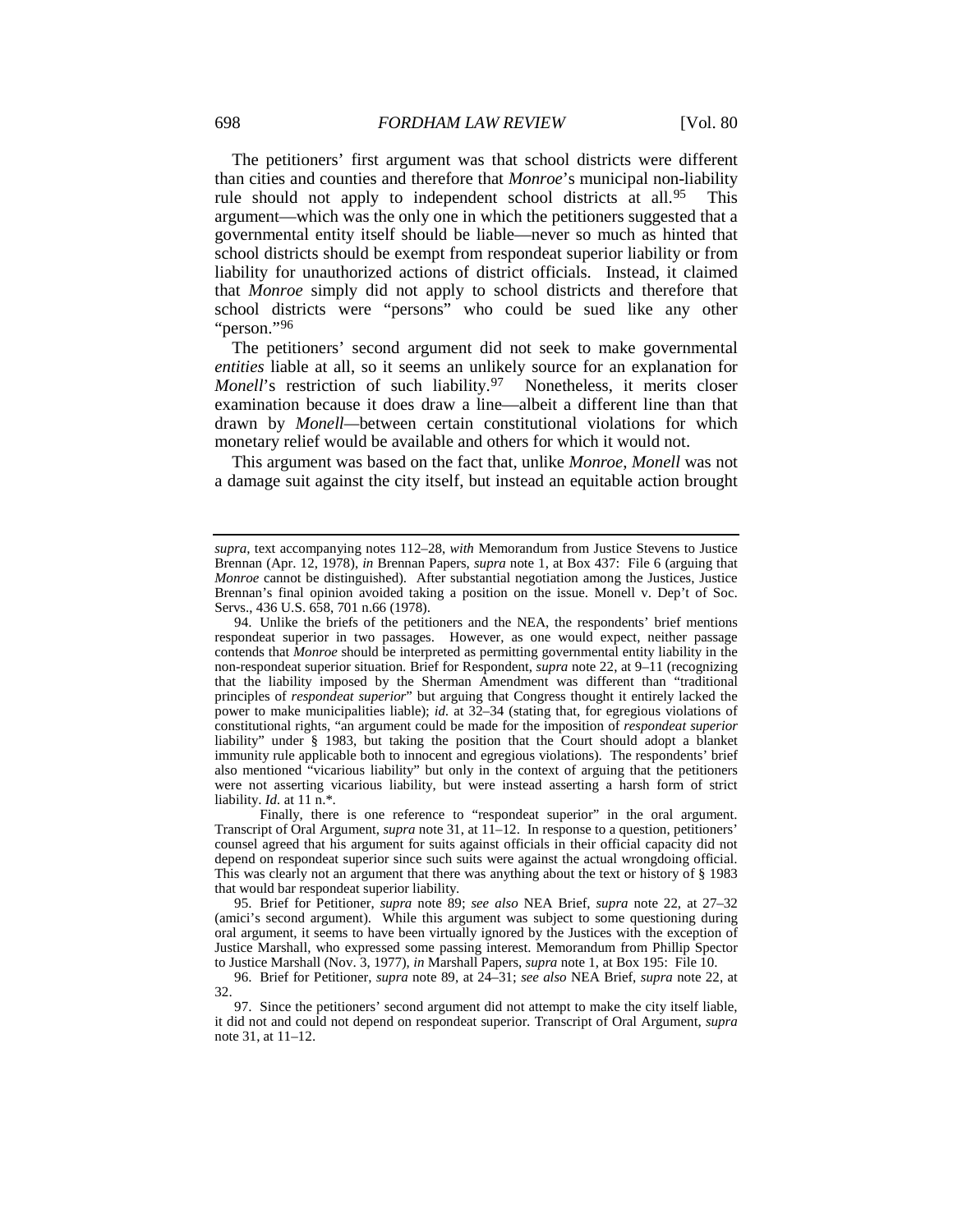against particular officials in their official capacity asking them to use their existing power to undo the wrong they had committed<sup>[98](#page-19-1)</sup>:

As to the defendant officials, petitioners would have the Court note that they do not assert that New York City is liable for all violations of its employees, but only that officials who have used their powers to violate the Constitution can be compelled to use those same powers to remedy the violation. [99](#page-19-2)

This argument did recognize a limit on the remedial power of the court, but not the limit created by the *Monell* doctrine, i.e., it did not restrict liability to situations in which the wrong was committed by someone whose acts could fairly be described as official policy. The court's power did not depend on whether the wrongdoer was authorized to commit the wrong, but instead depended on whether the wrongdoer had the power to undo the wrong.<sup>100</sup> Under this "power that is theirs" restriction, officials who had committed a particular wrong could be required to repair that wrong using public resources only if the state had granted them the power to do so.<sup>[101](#page-19-4)</sup> The question was not whether the wrong was authorized but rather whether the defendant wrongdoer had the authority to grant the remedy. As NEA's brief stated the argument:

The theory is applicable only where the wrongdoing officials hold positions of responsibility empowering them to provide the relief sought*.*  Not every act of misconduct by every municipal employee can lead to an order against him in his official capacity impacting upon the public treasury. The courts can do no more than order wrongdoing officials to exercise "the power that is theirs" to right the wrongs which they have committed through their offices. Although a court may have jurisdiction over a public official, it cannot instill him with powers to undo his wrong which he does not possess by virtue of his office.<sup>[102](#page-19-5)</sup>

If the relief sought was money to be paid from the city or school district treasury, the availability of relief would depend on whether the wrongdoer had the power of the purse—not whether he or she had authority to commit the wrong.[103](#page-19-6)

<span id="page-19-0"></span><sup>98.</sup> Brief for Petitioner, *supra* not[e 89,](#page-17-0) at 3.

<sup>99</sup>*. Id.* at 8–9.

<span id="page-19-3"></span><span id="page-19-2"></span><span id="page-19-1"></span><sup>100</sup>*. Id.* at 37 ("Where, as here, it is within the authority of the defendants to provide the plaintiffs with the back pay required to fully remedy the unlawful conduct, the district court can compel them 'to exercise the power that is theirs.'"); *see also* Transcript of Oral Argument, *supra* not[e 31,](#page-7-4) at 9.

<span id="page-19-4"></span><sup>101.</sup> Brief for Petitioner, *supra* note [89,](#page-17-0) at 8–9, 32–35; Transcript of Oral Argument, *supra* note [31,](#page-7-4) at 9–10 (petitioner's counsel stating that the individual defendants in their official capacities could only be required to pay any judgment by using the funds over which the state had granted them power).

<span id="page-19-5"></span><sup>102.</sup> NEA Brief, *supra* note [22,](#page-5-5) at 7 n.3 (internal citations omitted). The same point was made in oral argument. Transcript of Oral Argument, *supra* note [31,](#page-7-4) at 11 (stating that the plaintiff in *Monroe* could not have sued the mayor because he was not the wrongdoer and could not have sued the police officer to compel him to pay money from the city treasury because the officer had "no authority to dispense public funds to make whole injured plaintiffs").

<span id="page-19-6"></span><sup>103.</sup> Brief for Petitioner, *supra* note [89,](#page-17-0) at 33–34 (stating that monetary relief would only be available if the wrongdoer was a high ranking official with authority to direct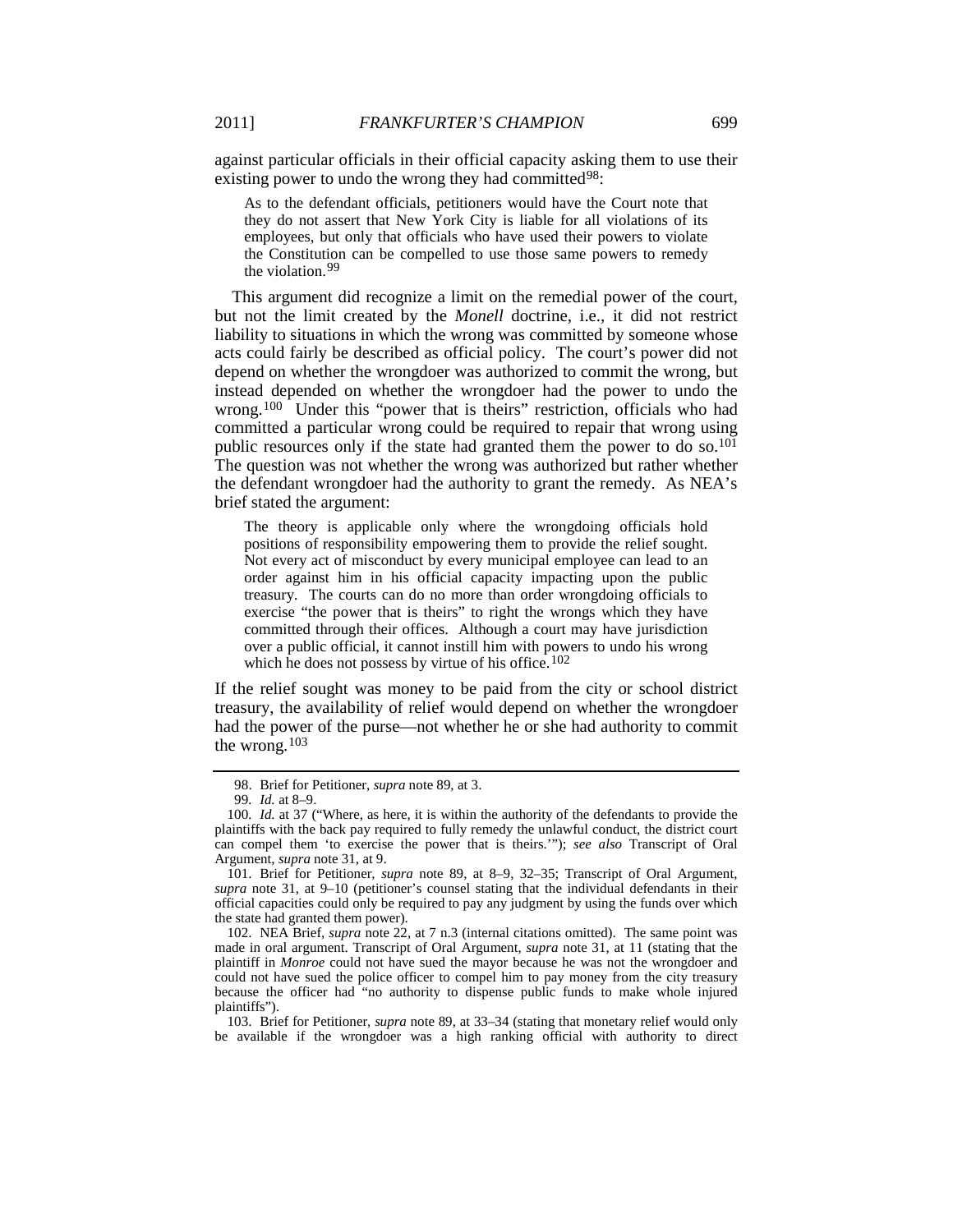The distinction between the plaintiffs' "power that is theirs" restriction and the *Monell* doctrine can be illustrated by the situation in *Pembaur v. City of Cincinnati*.[104](#page-20-0) In *Pembaur*, the Court determined that the Hamilton County Prosecuting Attorney had the authority to make county policy with regard to searches and seizures by county sheriffs.[105](#page-20-1) Under *Monell*, that made the county liable for damages resulting from an illegal search that the prosecutor authorized.[106](#page-20-2) But under Ohio law, the prosecutor does not have authority to appropriate county funds or to approve or pay settlements with such funds.<sup>[107](#page-20-3)</sup> As a result, although Hamilton County was liable under the position adopted by the *Monell* Court, it would not have been liable if the Court had adopted the "power that is theirs" restriction advanced by the plaintiffs and their amici. Under that restriction, the Court could not have ordered the prosecutor to pay county funds because it could not give him a power that he did not have under state law.[108](#page-20-4)

This "power that is theirs" restriction on official capacity suits was not compelled or even suggested by the language or legislative history of § 1983, and the petitioners made no argument that it was.<sup>109</sup> Instead the restriction was seen as an inherent limit on the remedial power of the federal courts in official capacity suits, a limit that resulted from the fact that any such suit—regardless of its statutory basis—could only order a defendant to exercise whatever authority he or she possessed.<sup>[110](#page-20-6)</sup> But once the Court eliminated the need for official capacity suits by overruling *Monroe* and permitting direct suits against the governmental entity itself, the basis for the "power that is theirs" restriction simply disappeared.

Thus, the petitioners' second argument simply cannot explain Justice Powell's willingness to support the *Monell* doctrine. The *Monell* doctrine eliminates liability unless the wrongdoer acted pursuant to state or local

104. 475 U.S. 469 (1986).

106*. Id.*

108. NEA Brief, *supra* not[e 22,](#page-5-5) at 7 n.3.

expenditures). The brief does predict that the "*primary* application [of the "power that is theirs" argument] will be in instances where, as here, the highest officials of a city or county adopt or effect an official policy directing, in violation of the constitution that money be taken or withheld from the aggrieved plaintiffs," but makes it clear that the propriety of such a suit results from the fact that such officials have "official power to restore funds unlawfully withheld." *Id.* at 34–35 (emphasis added).

<sup>105</sup>*. Id.* at 484–85.

<span id="page-20-3"></span><span id="page-20-2"></span><span id="page-20-1"></span><span id="page-20-0"></span><sup>107.</sup> That power is vested in the County Commissioners. OHIO REV. CODE ANN. § 307.55 (LexisNexis 2003).

<span id="page-20-5"></span><span id="page-20-4"></span><sup>109.</sup> The petitioners did make a plain language argument, but it was an argument that the language permits suits against officials in their official capacity rather than an argument in favor of the "power that is theirs" restriction on such suits. Brief for Petitioner, *supra* note [89,](#page-17-0) at 46–49.

<span id="page-20-6"></span><sup>110.</sup> Official capacity suits are, by definition, suits seeking to require defendants to exercise power that they possess by reason of the office that they hold. They seek to bind whatever official holds the particular office, and (if they involve monetary relief) to require the official to order the expenditure of public funds rather than to pay any judgment from his personal assets. Kentucky v. Graham, 473 U.S. 159, 165–66 & n.11 (1985). If the official leaves office during the pendency of the suit, his or her successor in office is automatically substituted since the suit seeks to require the defendant to exercise the power held by reason of his or her official position. *See* FED. R. CIV. P. 25(d).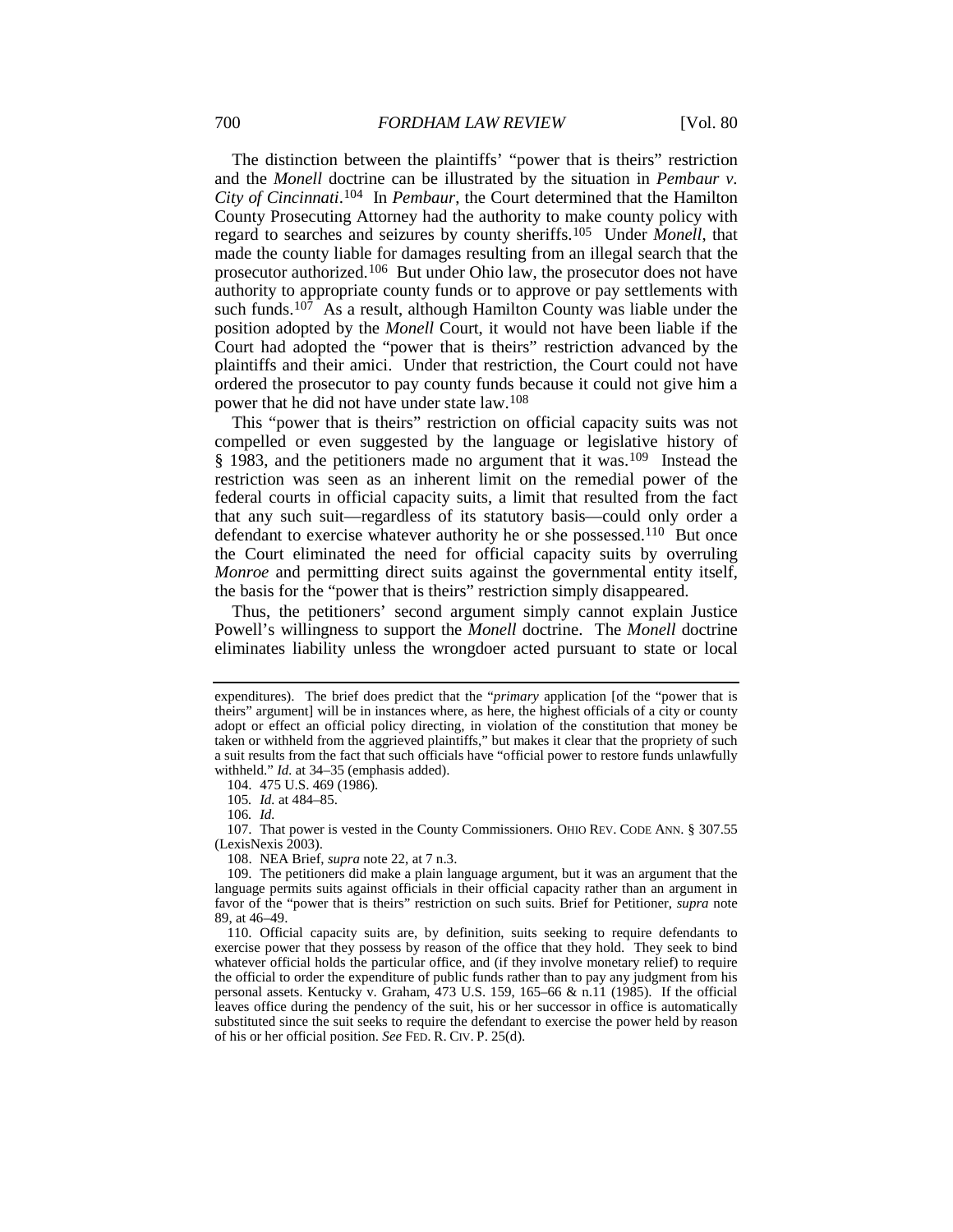authority; the "power that is theirs" restriction would have eliminated liability unless the wrongdoer had the power to correct the wrong. The *Monell* doctrine was justified by arguments about § 1983's legislative history; the "power that is theirs" restriction was based on the inherent nature of official capacity suits. The *Monell* doctrine is a limit on § 1983 damage suits against municipalities; the "power that is theirs" restriction assumes that such suits will not be permitted.

#### <span id="page-21-7"></span>*B. "When it bears some blame or fault": The Actual Wrongdoer Theory*

Unlike the parties' briefs and oral arguments, the internal papers of the Justices do present a plausible alternative explanation for Justice Powell's position—the possibility that Justice Powell had become convinced that Congress intended to limit § 1983 liability to "actual wrongdoers,"<sup>[111](#page-21-1)</sup> i.e., to defendants who were at fault. There is no question that Justice Powell (and his clerk, Samuel Estreicher) advocated the actual wrongdoer theory as a basis for limiting municipal liability. However, Justice Powell's ultimate abandonment of that advocacy casts doubt on the theory as an explanation for *Monell*.

<span id="page-21-6"></span><span id="page-21-0"></span>To understand the genesis of the "actual wrongdoer" theory, it is helpful to look in a little more detail at Justice Brennan's difficult position after the *Monell* post-argument conference. While he appeared to have four votes to reverse, even some of those were contingent. Justice Stevens was willing to vote to reverse since he thought that *Monroe* was probably wrong [112](#page-21-2) and that "the Court would look ridiculous to say [that a] school board [was] not a person."[113](#page-21-3) But Stevens wanted to qualify or distinguish *Monroe* on some basis rather than overrule it.[114](#page-21-4) Justice Marshall wanted to reverse, but his position was unclear. He wanted the court to be "as gentle as possible with Monroe v. Pape—leav[ing] it there and not extend[ing] it here."<sup>115</sup> Justice

<span id="page-21-1"></span><sup>111.</sup> Memorandum from Justice Powell to Conference 2 (Feb. 23, 1978), *in* Powell Papers, *supra* note 1, at Box 189: File 5.

<span id="page-21-2"></span><sup>112.</sup> Justice Powell, Conference Notes, *supra* note [43,](#page-10-0) at 3; Justice Brennan, Conference Notes, *supra* note [29,](#page-6-0) at 2 (paraphrasing Stevens as saying that he had "doubts about *Monroe*").

<span id="page-21-3"></span><sup>113.</sup> Justice Brennan, Conference Notes, *supra* note [29,](#page-6-0) at 2; *see also* Justice Blackmun, Conference Notes, *supra* note [29,](#page-6-0) at 2 (paraphrasing Stevens as saying, "Court would look bad to say [a] School Board [was] not a person"); Justice Brennan, First Circulated Draft Memorandum (Jan 30, 1978), *in* Blackmun Papers, *supra* note [1,](#page-1-2) at Box 258: File 2 (paraphrasing Stevens as saying a ruling that school districts were not suable would make the Justices "look like fools").

<span id="page-21-4"></span><sup>114.</sup> Justice Blackmun, Conference Notes, *supra* note [29,](#page-6-0) at 2 (paraphrasing Stevens as saying that *Monroe* should be limited based on the type of activity involved); Justice Brennan, Conference Notes, *supra* note [29,](#page-6-0) at 2 (paraphrasing Stevens as saying that *Monroe* should be limited to cases involving police officers); Justice Powell, Conference Notes, *supra* note [43,](#page-10-0) at 3 (paraphrasing Stevens as saying that the Court "should qualify or distinguish" *Monroe*). Stevens's position would change and he would ultimately become the one Justice who most forcefully argued that it was impossible to distinguish *Monroe* yet still hold municipalities liable. *See* Memorandum from Justice Stevens to Justice Brennan, *supra* not[e 93.](#page-17-8)

<span id="page-21-5"></span><sup>115.</sup> Justice Brennan, Conference Notes, *supra* note [29,](#page-6-0) at 1. Justice Powell's notes indicate that Justice Marshall said he was "somewhere between Byron [White] and Potter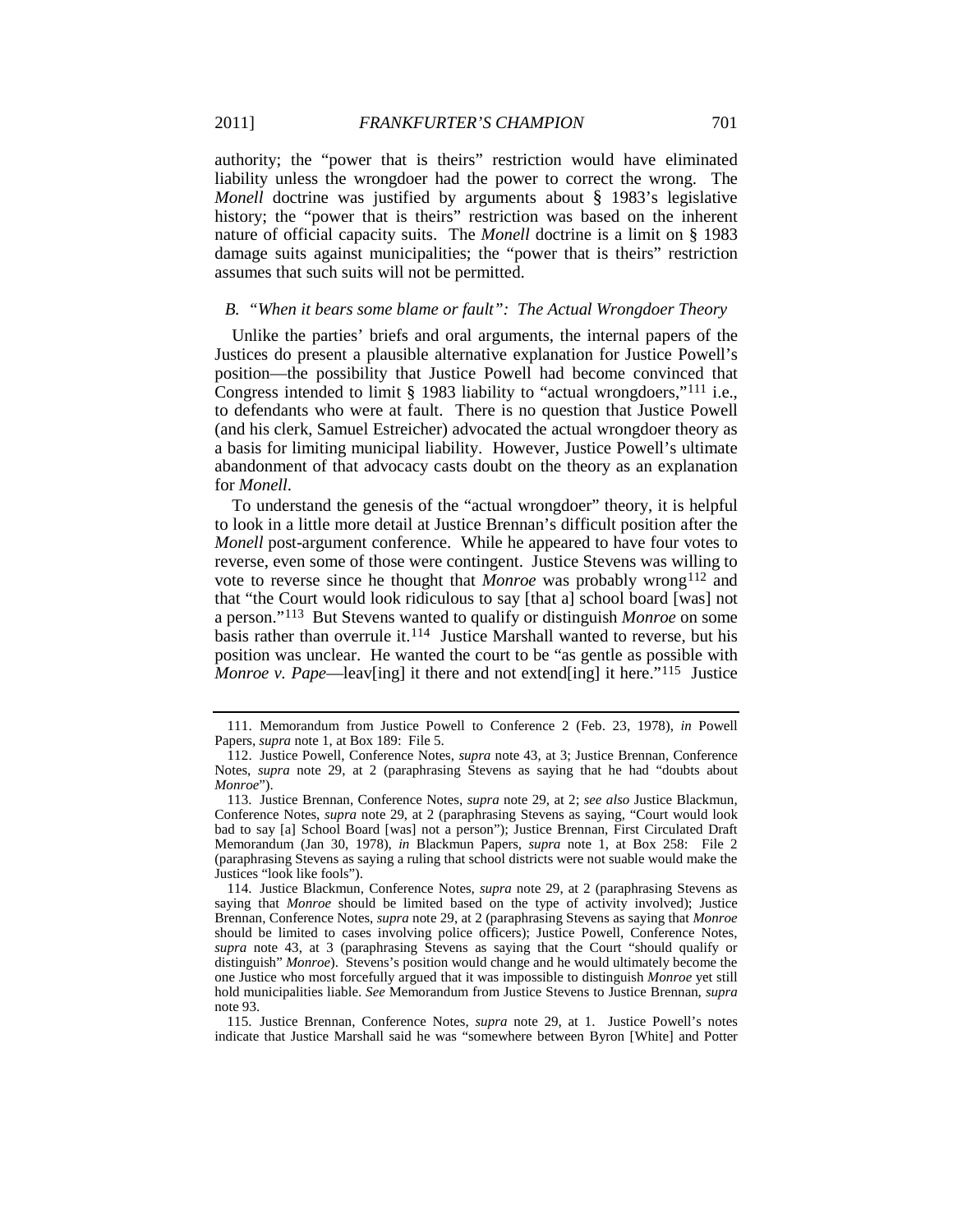White was willing to reverse because he thought that *Monroe* was probably wrong and should not be extended. [116](#page-22-0) However, he did not see the need to decide how far *Monroe* "should be cut back," since at the very least, "[w]here agents do precisely what they're authorized to do," the governmental entity should be liable.[117](#page-22-1)

When Brennan considered the critical swing Justices, the situation must have become even more complicated. Potter Stewart, who spoke immediately after Brennan, seemed to be arguing for a way to reconcile *Monroe* and the school desegregation cases without overruling either.<sup>[118](#page-22-2)</sup> On the one hand, he saw *Monroe* as barring respondeat superior liability.[119](#page-22-3) On the other, he saw the school desegregation cases as permitting suits against school boards (and, by implication, suits against cities) for "direct violations by the board" itself.<sup>[120](#page-22-4)</sup> Nonetheless, his position was not firm, and he asked to be marked as passing.[121](#page-22-5)

<span id="page-22-1"></span>117. Justice Brennan, Conference Notes, *supra* note [29,](#page-6-0) at 1; *see also* Justice Blackmun, Conference Notes, *supra* not[e 29,](#page-6-0) at 1 (paraphrasing Justice White as saying that § 1983 was "intended to impose liability when agents are doing precisely what [they are] authorized to do"). The available papers paint an unclear picture of Justice White's thinking on municipal liability. In the post-argument conference, he described a line that was very close to the one eventually drawn by the Court and, like a number of the Justices, he expressed a preference for not overruling *Monroe*. Memorandum from Justice White to Justice Brennan 1 (Feb. 25, 1978), *in* Brennan Papers, *supra* note [1,](#page-1-2) at Box 437: File 6. On the other hand, he seemed dubious about the conclusion that cities should be exempt from respondeat superior liability. Memorandum from Justice White to Justice Brennan 3 (Apr. 12, 1978), *in* Brennan Papers, *supra* note [1,](#page-1-2) at Box 437: File 6 (stating that White understood that Brennan was convinced of that conclusion but that White would be interested in whether others disagreed).

<span id="page-22-2"></span>118. Justice Blackmun, Conference Notes, *supra* note [29,](#page-6-0) at 1 (paraphrasing Stewart as saying that barring respondeat superior while permitting suits for violations committed by the city itself, "reconciles [*Monroe*] with all school desegregation cases").

<span id="page-22-3"></span>119. *Id.* (paraphrasing Stewart as saying, "City can not be sued on Respondeat Superior – this Monroe"); *id.* (paraphrasing Stewart as saying, "Not on Respondeat Superior or Sherman Amendment theory"); Justice Brennan, Conference Notes, *supra* note [29,](#page-6-0) at 1 (paraphrasing Stewart as saying, "I think *Monroe v. Pape* bars suits against city on respondeat superior"); Justice Powell, Conference Notes, *supra* note [43,](#page-10-0) at 1 (paraphrasing Stewart as saying, "Have concluded tentatively that a *city* can't be sued under theory of respondeat superior").

<span id="page-22-4"></span>120. Justice Blackmun, Conference Notes, *supra* note [29,](#page-6-0) at 1 (paraphrasing Stewart as saying, "Entity can be sued for direct violations *by itself*. This reconciles with all school desegregation cases."); Justice Brennan, Conference Notes, *supra* note [29,](#page-6-0) at 1 (paraphrasing Stewart as saying, "But school deseg cases make clear school board can be sued for direct violations by the board as here. But even city ought be held to own direct acts."); Justice Powell, Conference Notes, *supra* note [43,](#page-10-0) at 1 (paraphrasing Stewart as saying, "Our school board cases make clear that a school board may be sued itself for its *own* policies that are invalid").

<span id="page-22-5"></span>121. Justice Blackmun, Conference Notes, *supra* note [29,](#page-6-0) at 1 (paraphrasing Stewart as saying that his position was "[s]ufficiently doubtful [that he should be] mark[ed] as Pass"); Justice Brennan, Conference Notes, *supra* note [29,](#page-6-0) at 1 ("Will pass"); Justice Powell,

<sup>[</sup>Stewart]" but that he (Justice Powell) did not understand what Marshall meant. Justice Powell, Conference Notes, *supra* not[e 43,](#page-10-0) at 2.

Justice Marshall seemed to have been the Justice most concerned about the downside risk in *Monell*—the risk that the Court would affirm in a way that would seriously undercut the desegregation cases. *See, e.g.*, Bench Memorandum from Phillip L. Spector to Justice Marshall 1–2 (Sept. 21, 1977), *in* Marshall Papers, *supra* note [1,](#page-1-2) at Box 195: File 1.

<span id="page-22-0"></span><sup>116.</sup> Justice Blackmun, Conference Notes, *supra* note [29,](#page-6-0) at 1; Justice Powell, Conference Notes, *supra* not[e 43,](#page-10-0) at 2.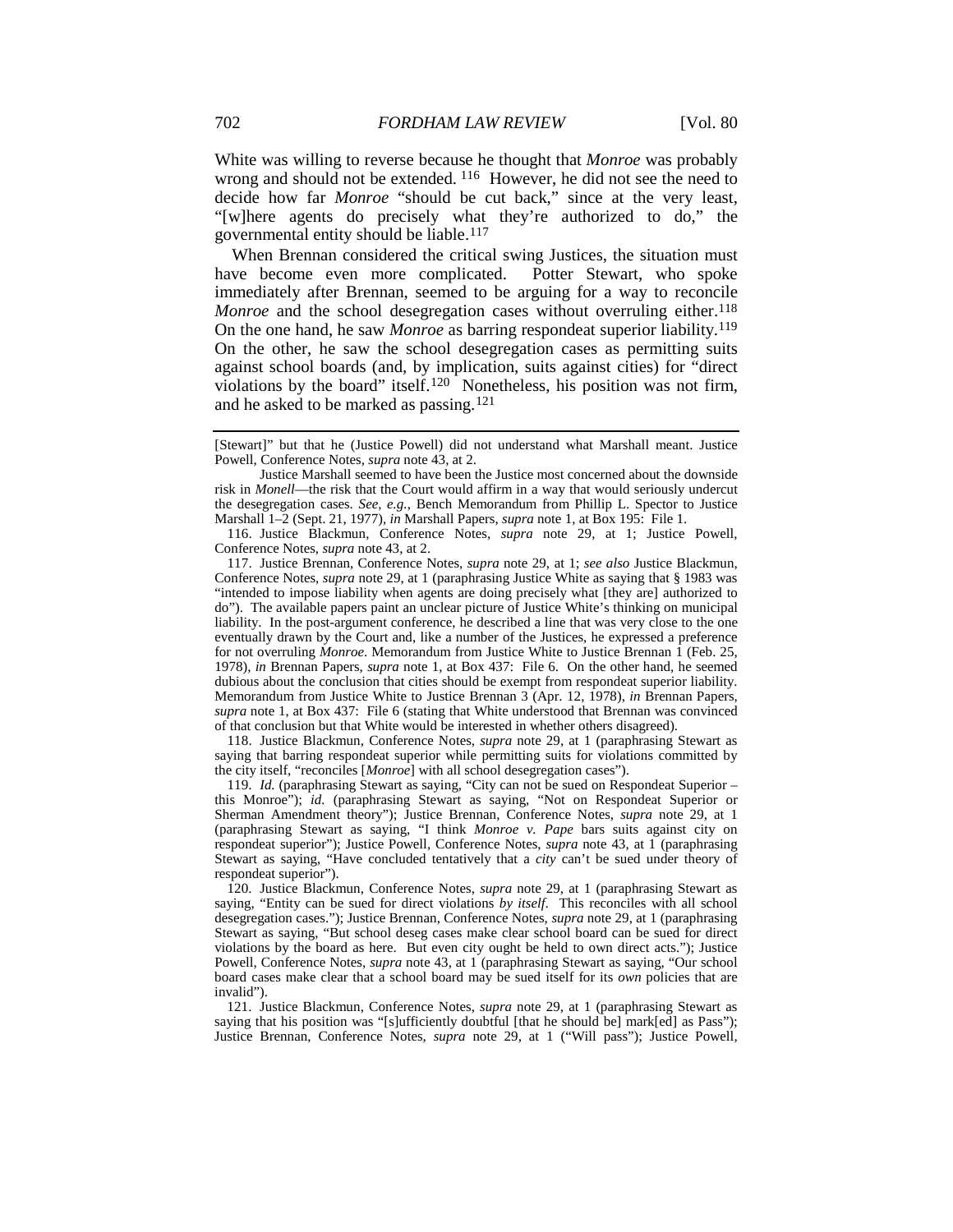As previously discussed,<sup>[122](#page-23-0)</sup> Justice Powell used the post-argument conference in *Monell* to reiterate his belief that Frankfurter's *Monroe* dissent had been right and that it "never made sense to say those cops acted in 'color of state action.'"[123](#page-23-1) However, he was tentatively willing to "go with the idea that when policy of [a governmental] body violates [the] constitution," the entity could be held liable under  $\S$  1983.<sup>124</sup> As a result, he was "inclined to try to work this out along lines stated by Potter [Stewart]."<sup>[125](#page-23-3)</sup>

Justice Powell was not alone in finding Stewart's approach attractive. Justice White indicated that he was "[q]uite close to [Potter Stewart]—but not with him all [the] way,"[126](#page-23-4) and Justice Marshall cryptically said that he was "[s]omewhere in between Byron and Potter."<sup>127</sup> On the other hand, Justice Stevens stated that his own position was not consistent with Stewart's.[128](#page-23-6)

As a result, Justice Brennan faced a daunting task. Although the Chief Justice asked him to write a memorandum "along the lines expressed by you, Byron, Thurgood, and John,"<sup>[129](#page-23-7)</sup> Brennan could muster five votes only if his memorandum reconciled the not entirely consistent views of those four Justices *and* attracted at least one vote from Justices Stewart, Powell,

<span id="page-23-2"></span>124. Justice Brennan, Conference Notes, *supra* note [29,](#page-6-0) at 2 (paraphrasing Justice Powell). Justice Brennan indicated that Powell's position was "tentative," *id.*, and Justice Powell himself stated that he was "not at rest" and that he would "have to see how this writes" before firming up a final position, Justice Powell, Conference Notes, *supra* not[e 43,](#page-10-0)  at 3 (paraphrasing himself). As discussed, *supra*, text accompanying notes [50](#page-11-8)[–54,](#page-11-9) Powell quickly informed the Justices in writing that he was undecided and wanted to see competing memoranda before taking a final position.

<span id="page-23-3"></span>125. Justice Blackmun, Conference Notes, *supra* note [29,](#page-6-0) at 2 (paraphrasing Powell as saying that he was "[l]eaning to [Potter Stewart] view"); Justice Brennan, Conference Notes, *supra* note [29,](#page-6-0) at 2 (paraphrasing Justice Powell as saying that he "lean[ed] toward PS views"); Justice Powell, Conference Notes, *supra* not[e 43,](#page-10-0) at 3 (paraphrasing himself).

<span id="page-23-4"></span>126. Justice Powell, Conference Notes, *supra* note [43,](#page-10-0) at 2 (paraphrasing White); *see also* Justice Blackmun, Conference Notes, *supra* note [29,](#page-6-0) at 1 (paraphrasing White as saying, "Am not sure how I differ from Potter Stewart").

127. Justice Powell, Conference Notes, *supra* note [43,](#page-10-0) at 2.

<span id="page-23-6"></span><span id="page-23-5"></span>128. Justice Blackmun, Conference Notes, *supra* note [29,](#page-6-0) at 2 (paraphrasing Stevens as saying that his basis for distinguishing *Monroe* was "different from Potter Stewart"). Justice Stevens eventually came to believe that *Monroe* could not be distinguished based on a nonrespondeat superior rule since the *Monroe* plaintiffs had alleged a non-respondeat superior custom and usage theory claiming that the police were following standard department procedure. Memorandum from Justice Stevens to Justice Brennan 1 (Apr. 12, 1978), *in* Blackmun Papers, *supra* note [1,](#page-1-2) at Box 257: File 11. As demonstrated by his dissent in *Oklahoma City v. Tuttle*, Justice Stevens also believed that the no respondeat superior rule was not supported by the legislative history of the statute. 471 U.S. 808, 835–41 (1985) (Stevens, J., dissenting).

<span id="page-23-7"></span>129. Memorandum from Justice Burger to Justice Brennan (Nov. 12, 1977), *in* Marshall Papers, *supra* note [1,](#page-1-2) at Box 200: File 11.

Conference Notes, *supra* note [43,](#page-10-0) at 1 (paraphrasing Stewart as saying his conclusions were tentative).

<sup>122</sup>*. See supra* text accompanying note[s 58](#page-12-10)[–71.](#page-13-9)

<span id="page-23-1"></span><span id="page-23-0"></span><sup>123.</sup> Justice Brennan, Conference Notes, *supra* note [29,](#page-6-0) at 2 (paraphrasing Justice Powell); *see also* Justice Blackmun, Conference Notes, *supra* note [29,](#page-6-0) at 2 (paraphrasing Powell as saying, "F[elix] Frankfurter right in *Monroe*"); Justice Powell, Conference Notes, *supra* not[e 43,](#page-10-0) at 3 (paraphrasing himself as saying, "I think F.F. was right in *Monroe*").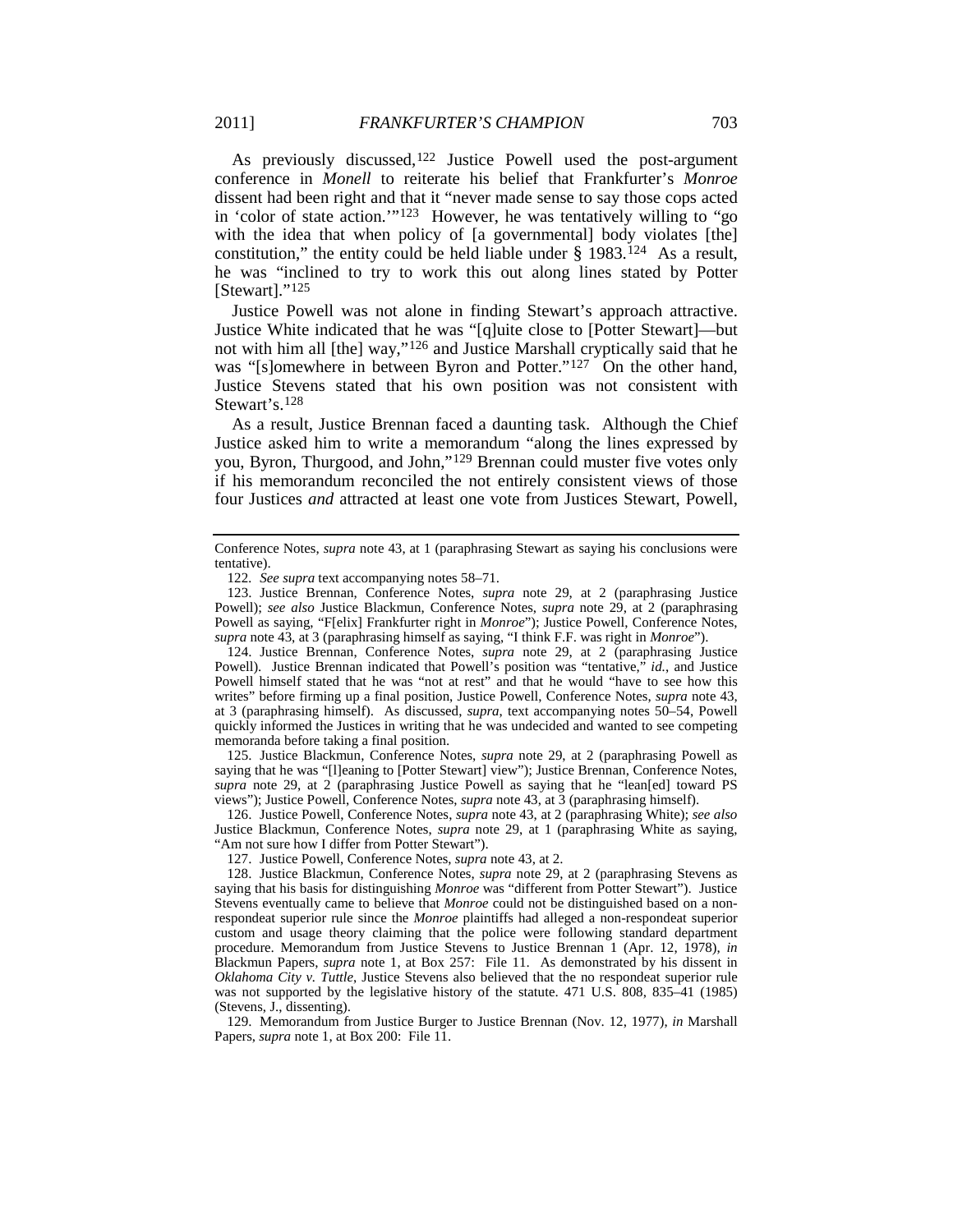or possibly Blackmun. To create a majority, it appeared that he might need to craft an argument that reconciled *Monroe* and the desegregation cases on the basis that the former involved respondeat superior liability while the latter involved liability for conduct that was, in some sense, more directly attributable to the governmental entity's governing body.

The difficulty was not to state the distinction but to explain a reason why the distinction should make a difference. Once a persuasive argument had been made that cities were "persons" and should be subject to suit, Brennan needed to develop a rationale for saying that they should not be subject to suit on the traditional basis normally applied to corporations and other entities—respondeat superior. And, unlike Powell, he was hardly likely to endorse any justification that explicitly undermined *Monroe*'s color of law ruling.

The rationale Brennan chose was the "actual wrongdoer" theory, the argument that a governmental entity should be liable only if it was at fault. In setting the boundaries of municipal liability, he argued, the Court should "fashion a doctrine of municipal 'fault' as required by history, reason, and the purpose of  $\S$  1983."<sup>130</sup> In this way, the Court could effectuate Congress's intent that municipal liability should exist only if the municipal entity "as such" had violated the plaintiff's rights.<sup>[131](#page-24-2)</sup> He summarized the actual wrongdoer theory as follows:

<span id="page-24-0"></span>The cornerstone of this approach is that a municipal or quasi-muncipal body may be directly sued under § 1983 for any relief necessary to redress a constitutional deprivation when it bears some blame or fault for the constitutional infringement. Conversely, where the body bears no significant responsibility for the harm suffered by a § 1983 plaintiff, it should not be vicariously liable to suit under the doctrine of respondeat superior: for such liability without fault is precisely analogous to the liability imposed by the Sherman amendment, which the 1871 Congress refused to impose.<sup>[132](#page-24-3)</sup>

It is important to understand the logic of Justice Brennan's position. Justice Brennan was not arguing that respondeat superior liability should be rejected because it was liability for acts that the city had not *authorized*, but rather because it was one example of liability for actions for which the city could not be blamed. For Justice Brennan, respondeat superior liability was, by definition, limited to liability without employer fault, <sup>[133](#page-24-4)</sup> and it was

<span id="page-24-5"></span><span id="page-24-1"></span><sup>130.</sup> Justice Brennan, First Circulated Draft Memorandum, *supra* note [113,](#page-21-6) at 8; *see also, e.g.*, *id.* at 46 (municipality subject to suit only if it "bears a significant degree of responsibility for a constitutional deprivation"); Justice Brennan, Second Opinion Draft 33 (Apr. 21, 1978), *in* Brennan Papers, *supra* note [1,](#page-1-2) at Box 437: File 6 ("In sum, a local government may be sued for monetary, declaratory, or injunctive relief under § 1983 when it is at fault, but not for the fault purely of its employees or agents.").

<span id="page-24-2"></span><sup>131.</sup> Justice Brennan, First Circulated Draft Memorandum, *supra* not[e 113,](#page-21-6) at 8; *see also id.* at 29 (a municipality should be held liable "for it own violations").

<sup>132</sup>*. Id.* at 46–47 (citations omitted).

<span id="page-24-4"></span><span id="page-24-3"></span><sup>133.</sup> Justice Brennan, First Opinion Draft 32 (Apr. 4, 1978), *in* Marshall Papers, *supra* note [1,](#page-1-2) at Box 200: File 12 (defining respondeat superior as meaning "liability imposed on employers without regard to their fault or blame"). This is why Brennan took the position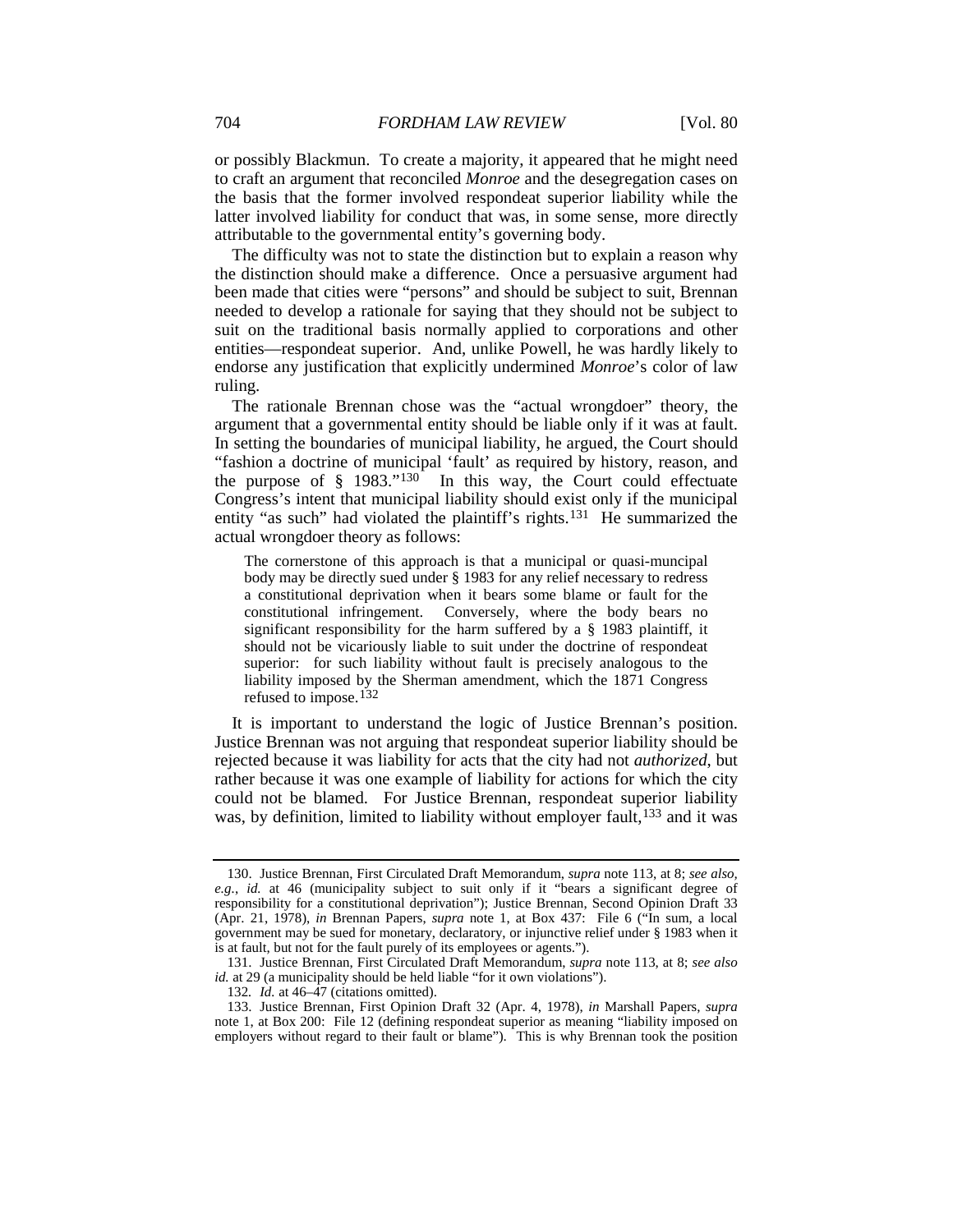this lack of fault that made respondeat superior analogous to the liability that would have been imposed by the rejected versions of the Sherman Amendment. Congress had rejected the first two versions, both of which would have made defendants liable even if they "did not know of an impending or ensuing riot or did not have the wherewithal to do anything about it . . . [and] even if [they] had done everything in [their] power to curb the riot."[134](#page-25-0) But Congress then adopted the third version (the "second conference substitute") which imposed liability on defendants "who, having the power to intervene against the Ku Klux violence," failed to do so.<sup>[135](#page-25-1)</sup> Both the rejected and the adopted versions imposed liability on defendants for conduct they had not authorized; the difference, Brennan argued, was that the rejected versions—like respondeat superior—imposed liability without fault, while the adopted version did not.<sup>[136](#page-25-2)</sup>

Justice Brennan's enunciation of this fault-based, actual wrongdoer theory was certainly not a surprise to Justice Powell. His clerk, Samuel Estreicher, had suggested the same theory in a bench memo, stating that the legislative history supported suing officials in their official capacity since "there was no intention to shield the 'wrongdoer' from liability, even if the 'wrongdoing' in question is simply a public official's execution of a statute or policy authorized by local law."[137](#page-25-3)

<span id="page-25-5"></span>In addition, shortly before the Court's post-argument conference, Estreicher had written Justice Powell, spelling out the actual wrongdoer approach in greater detail.<sup>[138](#page-25-4)</sup> He explained that, in his view, Congress's rejection of the Sherman Amendment was not an effort to protect municipal treasuries and did not indicate doubt about its power to make municipalities

<span id="page-25-3"></span>137. Estreicher, *supra* note [34,](#page-8-3) at 18; *see also id.* at 19 (explaining that official capacity suits to recover moneys withheld pursuant to official authority would be consistent with rejection of respondeat superior and "would not involve the unfairness of imposing liability on municipalities who were without legal authority to prevent the unconstitutional conduct"). Both of these statements were in a section of the memo devoted to discussing the petitioners' argument that the Court could permit suits against wrongdoing officials in their official capacity and that it could do so without overruling *Monroe*.

<span id="page-25-4"></span>138. Memorandum from Samuel Estreicher to Justice Powell 1 (Nov. 4, 1977), *in* Powell Papers, *supra* note [1,](#page-1-2) at Box 189: File 3.

that municipal liability would be perfectly appropriate if there was municipal "fault in hiring, training, or direction" of employees. *Id.* at 34 n.61.

<sup>134.</sup> Justice Brennan, Second Opinion Draft, *supra* not[e 130,](#page-24-0) at 31, 32 n.56.

<sup>135</sup>*. Id.* at 32 n.56.

<span id="page-25-2"></span><span id="page-25-1"></span><span id="page-25-0"></span><sup>136</sup>*. Id.* The explanation of the logic of this argument, is not meant to suggest that the argument is persuasive. *See supra,* text accompanying notes [23–](#page-6-8)[30.](#page-7-0) The argument rests on the unexamined assumption that a governmental entity—which can, of course, only act through employees or agents—is only at fault if its "policy making" officials are personally at fault. Brennan suggests no reason to accept that assumption or to disregard the obvious counterexamples. In tort litigation, the fault of line employees is regularly attributed to corporate entities to establish negligence and even, in most states, the higher level of fault necessary for punitive damages. 2 DAN B. DOBBS, THE LAW OF TORTS  $\overline{905}$  & n.1 (2001) (respondeat superior the norm); Achtenberg, *supra* note 20, at 2193 & n.56 (punitive damages). As Justice Rehnquist pointed out, if cities are to be liable at all, it must be for the actions of some person, and there is no logical reason to distinguish between policy-making officials and subordinate officers. Memorandum from Justice Rehnquist to Conference, *supra* not[e 30,](#page-7-0) at 9; *see also supra* not[e 29.](#page-6-0)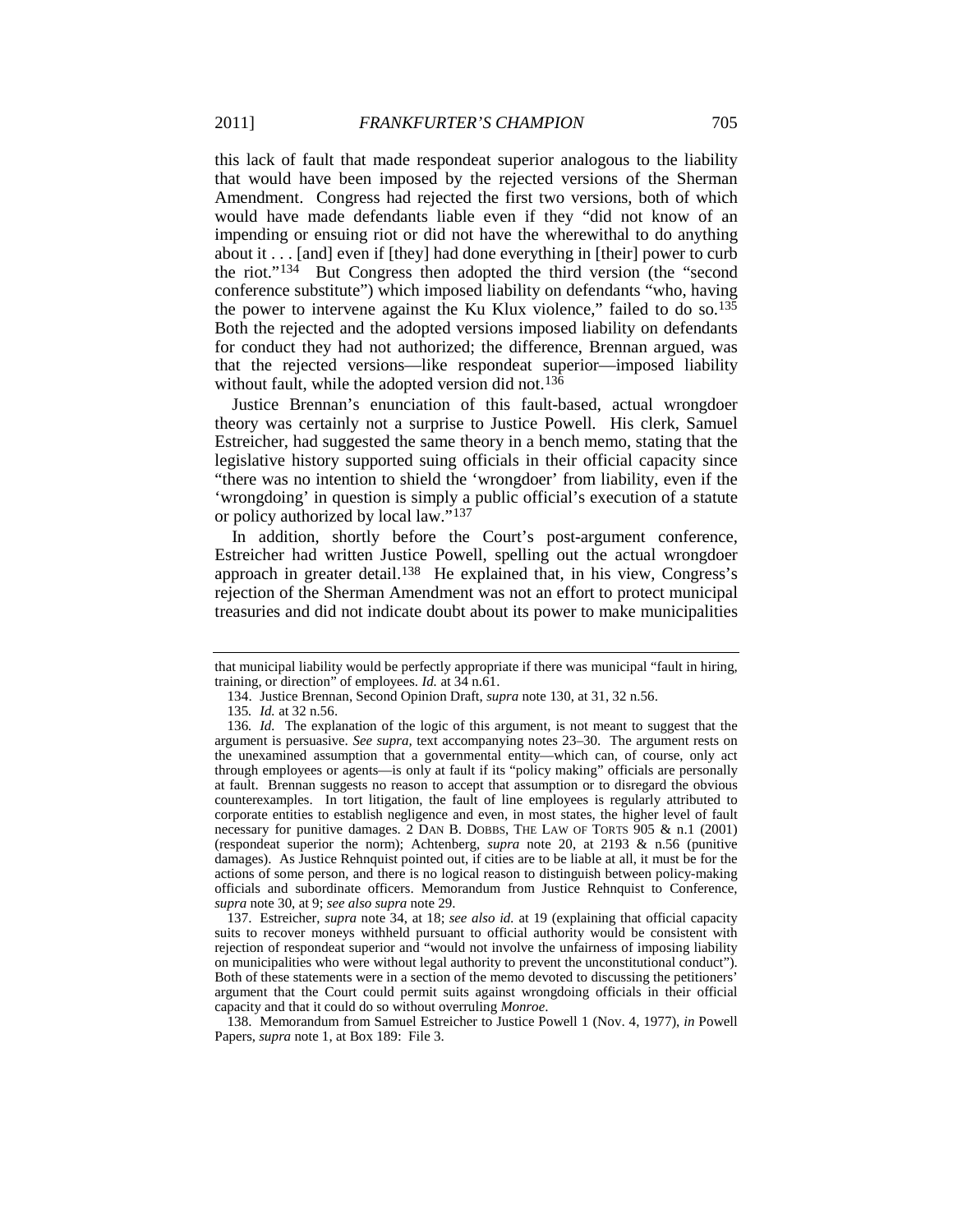liable.[139](#page-26-0) Instead, it was rejected because "it imposed vicarious, indeed strict, liability [on municipalities] for the conduct of private individuals" even when the municipality did not have the ability to prevent that conduct.[140](#page-26-1) As a result, he continued, "The legislative history can best be understood as a [sic] limiting the statutory ambit to actual wrongdoers, *i.e.*, a rejection of *respondeat superior* or other principle of vicarious liability."<sup>[141](#page-26-2)</sup>

Estreicher then turned to the question of when a governmental entity should be treated as the wrongdoer. He recognized that a good argument could be made that wrongs of employees should be attributed to the entity whenever the employee acted under color of law, but discarded that argument because it had been "rejected in *Monroe*."[142](#page-26-3) He then reformulated the actual wrongdoer test in a way that would exclude municipal liability whenever the conduct fell outside the narrow definition of color of law: a governmental entity should not be treated as the wrongdoer if the conduct "was not mandated or specifically authorized, and indeed may be violative of state or local law."[143](#page-26-4)

Powell must have been pleased with an approach that seemed to dovetail so nicely with his desire to resuscitate Frankfurter's color of law position, particularly since it appears that his chambers may have been peddling that approach to some of the other Justices.[144](#page-26-5) And, when Justice Brennan's January 30 memorandum adopted the actual wrongdoer approach, Powell jumped on board. On February 23, after reviewing competing memoranda from Justices Brennan and Rehnquist,<sup>[145](#page-26-6)</sup> Powell informed the conference that he had decided to reverse and that he agreed with the actual wrongdoer reading of the legislative history.<sup>[146](#page-26-7)</sup> In his view, he wrote, "The legislative

<span id="page-26-6"></span>145. Justice Brennan, First Circulated Draft Memorandum, *supra* note [113;](#page-21-6) Justice Rehnquist, Second Draft Memorandum (Jan. 31, 1978), *in* Blackmun Papers, *supra* not[e 1,](#page-1-2) at Box 258: File 1. Although Rehnquist's memo was titled "Second Draft," it appears to have been the first draft circulated to the conference as a whole and is the first draft found in the extant papers of Justices Blackmun, Brennan, Marshall, or Powell. Based on the fact that each of the two circulated memoranda refers to the arguments made in the other, it seems likely that Justices Brennan and Rehnquist had each prepared at least one earlier draft of their respective memoranda, which they had exchanged prior to the preparation of the generally circulated versions. This is also suggested by the fact that the word "Circulated" in the title of Brennan's January 30 memo was added by hand.

<span id="page-26-8"></span><sup>139</sup>*. Id.*

<sup>140</sup>*. Id.*

<sup>141</sup>*. Id.*

<sup>142</sup>*. Id.* at 2.

<sup>143</sup>*. Id.*

<span id="page-26-5"></span><span id="page-26-4"></span><span id="page-26-3"></span><span id="page-26-2"></span><span id="page-26-1"></span><span id="page-26-0"></span><sup>144</sup>*. Id.* at 1 (stating that Estreicher had "heard through the 'grapevine' that some of the other Justices may be receptive" to the approach which he had previously discussed with Brennan). Justice Powell may also have been attracted to the actual wrongdoer approach because it supported his position that municipalities should be given qualified immunity. *See* Memorandum from Justice Powell to Justice Brennan 1 (Apr. 11, 1978), *in* Brennan Papers, *supra* note [1,](#page-1-2) at Box 437: File 6 ("[T]he emphasis in your [first draft] opinion on the 'fault' principle and your recognition of the 42nd Congress' rejection of the justifications for vicarious liability argue against the imposition of liability for innocent failure to predict the often uncertain course of constitutional adjudication.").

<span id="page-26-7"></span><sup>146.</sup> Memorandum from Justice Powell to Conference, *supra* not[e 111,](#page-21-7) at 1.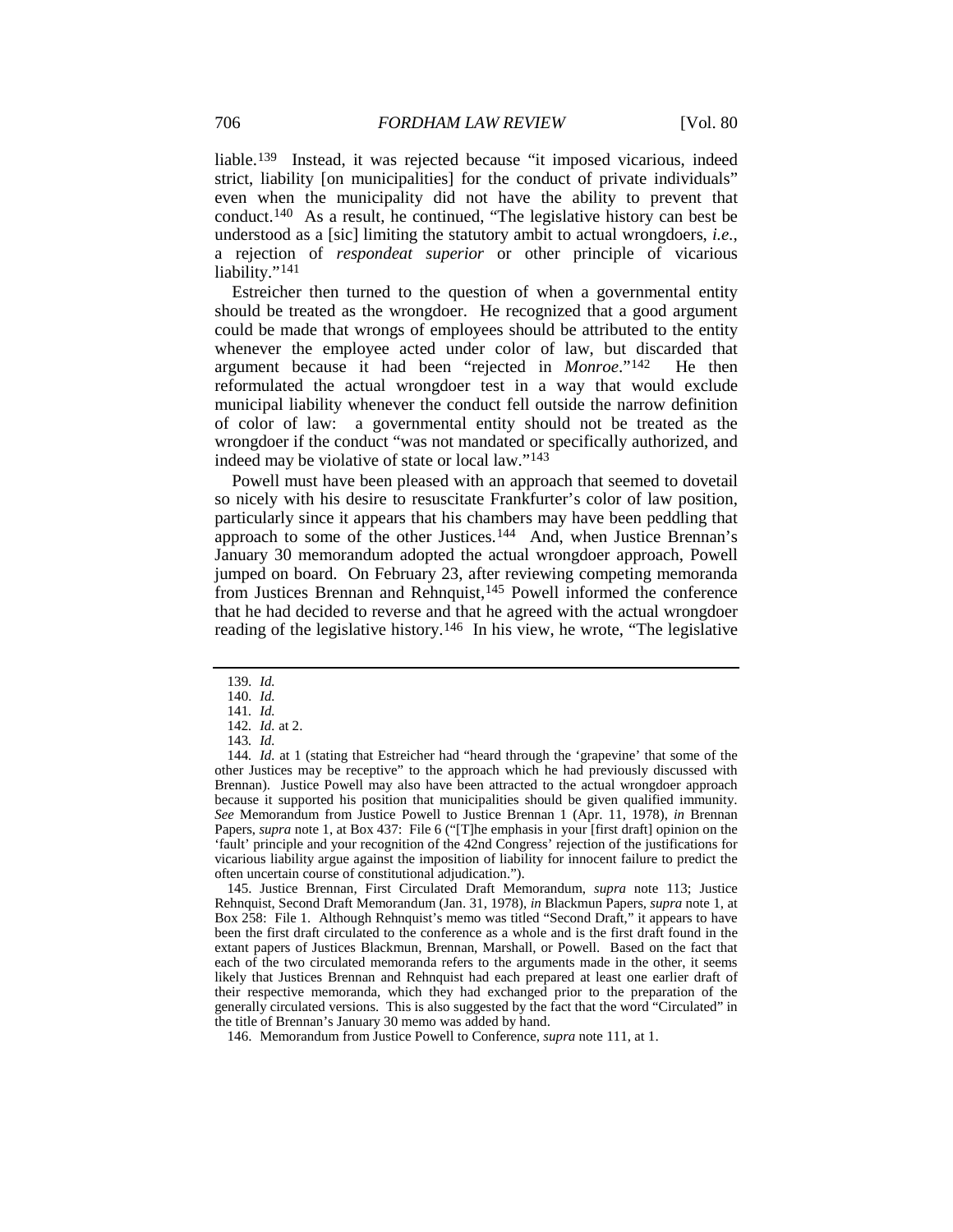history can best be understood as limiting the statutory ambit to actual wrongdoers, i.e., a rejection of *respondeat superior* or any other principle of vicarious liability."<sup>[147](#page-27-0)</sup>

<span id="page-27-8"></span>Justices Brennan's and Rehnquist's competing memoranda<sup>[148](#page-27-1)</sup> had framed the debate between those who wanted to replace *Monroe*'s blanket municipal non-liability rule and those who wanted to reaffirm it in all respects. After an additional flurry of memos<sup>[149](#page-27-2)</sup> (including Powell's endorsing the actual wrongdoer theory), the case was set for a second conference on March 6.[150](#page-27-3)

Powell's continued adherence to the actual wrongdoer theory is evidenced by his response to a draft memo he received from Justice Rehnquist the day before that second conference.<sup>[151](#page-27-4)</sup> Rehnquist's draft memo argued that if *Monroe*'s blanket municipal non-liability rule was not retained, there was no logical way to avoid recognizing respondeat superior liability.[152](#page-27-5) Powell's clerk prepared a memorandum to help the Justice respond to that argument if it arose during the upcoming conference.[153](#page-27-6) Powell underlined in red a passage that argued that the rejection of respondeat superior was justified because "Congress was concerned with imposing liability on *'*wrongdoers.' Absent authorization or the kind of recklessness from which one may infer authorization, [a city] could not be held at fault for the tortious excess of its employees."<sup>[154](#page-27-7)</sup> In the margin,

<span id="page-27-3"></span>150. Memorandum from Justice Burger to Conference (Feb. 27, 1978), *in* Brennan Papers, *supra* note [1,](#page-1-2) at Box 434: File 3.

<span id="page-27-4"></span>151. Rough Draft Memorandum from Justice Rehnquist to Conference (Mar. 6, 1978) (marked received 4:30 PM Mar. 5, 1978), *in* Powell Papers, *supra* note [1,](#page-1-2) at Box 189: File 6. Rehnquist distributed a revised form of the memo to the other Justices just before the conference. Memorandum from Justice Rehnquist to Conference (Mar. 6, 1978), *in* Powell Papers, *supra* note [1,](#page-1-2) at Box 189: File 6.

152*. See supra* text accompanying notes [29](#page-6-0)[–30.](#page-7-0)

<span id="page-27-7"></span><span id="page-27-6"></span><span id="page-27-5"></span>153. Memorandum from Samuel Estreicher to Justice Powell (Mar. 5, 1978), *in* Powell Papers, *supra* note [1,](#page-1-2) at Box 189: File 6.

154*. Id.* at 3–4.

<span id="page-27-0"></span><sup>147.</sup> *Id.* at 2. This quote is, of course, essentially identical to the language in Samuel Estreicher's pre-conference memo and to language in the final opinion. *Compare id.*, *with* Estreicher, *supra* note [138,](#page-25-5) at 1, *and* Monell v. Dep't of Soc. Servs., 436 U.S. 658, 707 (1977) (Powell, J., concurring).

<sup>148.</sup> Justice Rehnquist, Second Draft Memorandum, *supra* not[e 145.](#page-26-8)

<span id="page-27-2"></span><span id="page-27-1"></span><sup>149.</sup> Memorandum from Justice Brennan to Justice Powell 1–2 (Feb. 23, 1978), *in* Brennan Papers, *supra* note [1,](#page-1-2) at Box 437: File 6 (stating that he would happily limit *Monroe* to its facts, rather than overruling it, but that he thought the municipal immunity issue should be deferred); Memorandum from Justice Burger to Justice Rehnquist (Feb. 13, 1978), *in* Blackmun Papers, *supra* note [1,](#page-1-2) at Box 257: File 11 (announcing that he agreed with Rehnquist); Memorandum from Justice Powell to Conference, *supra* note [36,](#page-9-0) at 8–9 (announcing that he would reverse but suggesting that the opinion explicitly limit *Monroe* to its facts rather than overruling it and also requesting that the opinion recognize municipal qualified immunity); Memorandum from Justice Stevens to Conference (Feb. 23, 1978), *in* Brennan Papers, *supra* not[e 1,](#page-1-2) at Box 437: File 6 (stating that he was no longer sure how he would vote and suggesting further discussion on the merits, but disagreeing with the suggestion to recommend municipal qualified immunity); Memorandum from Justice White to Justice Brennan (Feb. 25, 1978), *in* Brennan Papers, *supra* note [1,](#page-1-2) at Box 437: File 6 (agreeing that school boards should be subject to suit, expressing preference to avoid overruling *Monroe*, and stating that he would prefer to defer the immunity issue).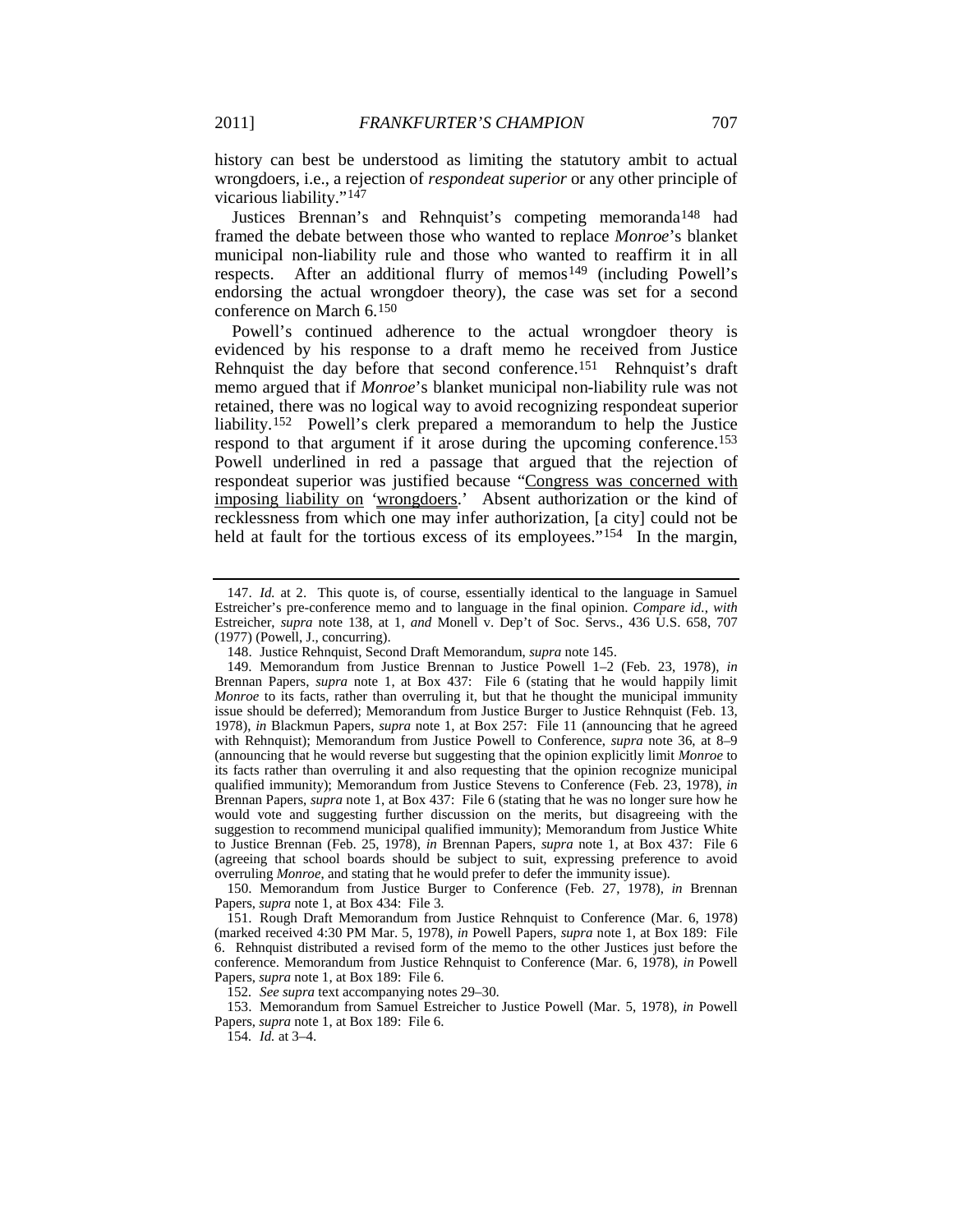Justice Powell himself wrote, "1983 debates made clear Congress was concerned with '*wrongdoers*.'"[155](#page-28-0)

During the first round of discussion at the March 6 conference itself, six Justices (Brennan, White, Marshall, Blackmun, Powell and Stevens) agreed that the case should be reversed; and, in the second round, Justice Stewart became the seventh.[156](#page-28-1) There was some disagreement about subsidiary issues—Justices Stevens and Blackmun preferred to flatly overrule *Monroe* rather than limit it to its facts,<sup>157</sup> and Justices Powell and Stewart wanted to grant cities qualified immunity immediately rather than defer the issue to be decided in a future case<sup>[158](#page-28-3)</sup>—but it appeared that Brennan had put together a solid majority behind a decision that would permit suits against municipalities while restricting that liability to situations in which the city could be described as at fault, i.e., as the actual wrongdoer.

<span id="page-28-8"></span><span id="page-28-6"></span>On April 4, Brennan circulated a first draft opinion rejecting *Monroe*'s blanket municipal non-liabilty rule. [159](#page-28-4) The portion of the draft that described the limits on such liability was replete with references to fault or blame as the standard for municipal liabilty under the actual wrongdoer theory.<sup>160</sup> Justice Powell objected to other aspects of the draft,<sup>[161](#page-28-6)</sup> but his

<span id="page-28-9"></span><span id="page-28-7"></span><sup>155</sup>*. Id.* at 3.

<span id="page-28-1"></span><span id="page-28-0"></span><sup>156.</sup> Justice Blackmun, Conference Notes [Second Conference], *supra* note [41;](#page-9-2) Justice Brennan, Conference Notes [Second Conference], *supra* note [41;](#page-9-2) Justice Powell, Conference Notes [Second Conference] (Mar. 6, 1978), *in* Powell Papers, *supra* note [1,](#page-1-2) at Box 189: File 6.

<span id="page-28-2"></span><sup>157.</sup> Justice Blackmun, Conference Notes [Second Conference], *supra* note [41](#page-9-2) (paraphrasing Stevens as saying, "Overrule Monroe squarely – [Not doing so] would not be faithful to allegations of its complaint"); Memorandum from Justice Blackmun to Conference (Mar. 6, 1978), *in* Blackmun Papers, *supra* note [1](#page-1-2) ("My inclination is to overrule [*Monroe*], but perhaps I could be persuaded, as are others, not to overrule it but to 'confine it to its facts,' even though that device is so often a euphemism for overruling."); Justice Brennan, Conference Notes [Second Conference], *supra* note [41](#page-9-2) (paraphrasing Stevens as saying, "Must overrule Monroe squarely along with other cases"); Justice Powell, Conference Notes [Second Conference] (Mar. 6, 1978), *in* Powell Papers, *supra* note [1,](#page-1-2) at Box 189: File 6 (paraphrasing Stevens as saying, "Should overrule *Monroe* and all that followed it").

<span id="page-28-3"></span><sup>158.</sup> Justice Blackmun, Conference Notes [Second Conference], *supra* note [41](#page-9-2) (paraphrasing Stewart as saying, "Entitled to know whether they have a *Wood v. Strickland* defense" and paraphrasing Powell as saying, "Could not impose liability on a body that reasonably thought it was not violating law. Will have to see what is written."); Justice Brennan, Conference Notes [Second Conference], *supra* note [41](#page-9-2) (paraphrasing Powell as saying that cities "should have immunity unless constitutional doctrine has been settled, as it was not here" and paraphrasing Stewart as saying, "[M]unicipality could be held as 'person' for its own deliberate actions with a *Wood v. Strickland* defense – Would decide it & not leave [it] undecided.").

<sup>159.</sup> Justice Brennan, First Opinion Draft (Apr. 4, 1978), *in* Marshall Papers, *supra* note [1,](#page-1-2) at Box 200: File 12.

<span id="page-28-5"></span><span id="page-28-4"></span><sup>160</sup>*. See, e.g.*, *id.* at 29 (touchstone of municipal liability is allegation that "official policy or official action is to blame for" the violation); *id.* at 29 n.55 (for municipal liability, official action "must be sufficient to support a conclusion that a local government itself is to blame or is at fault"); *id.* (arguing that the court had earlier recognized that "fault is a crucial factor in determining whether relief may run against a party"); *id.* at 32 (defining respondeat superior as meaning "liability imposed on employers without regard to their fault or blame for the torts of their employees"); *id.* at 34 (describing vicarious liability as liability "for the torts of an employee when the employer is not at fault for negligent hiring, improper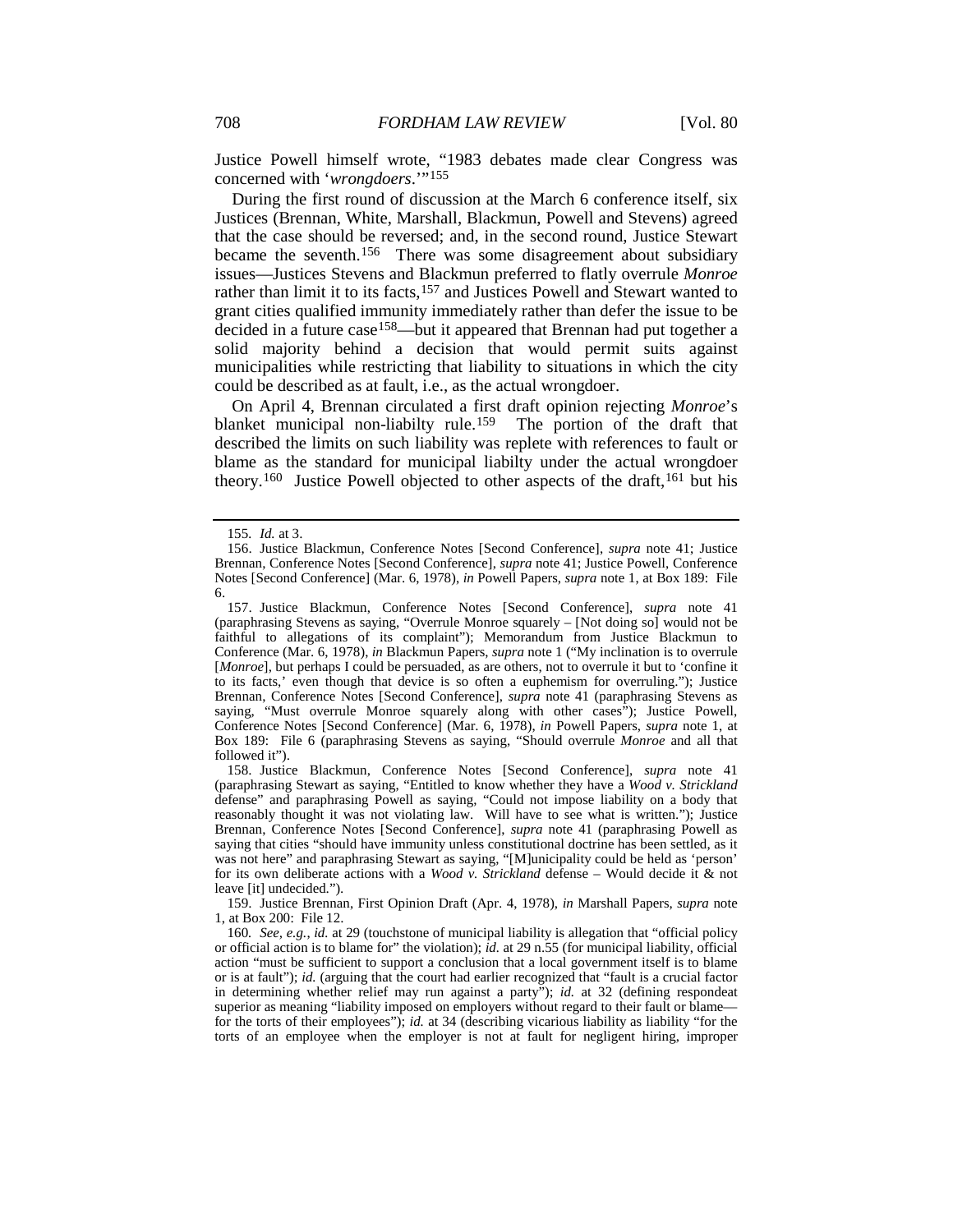<span id="page-29-0"></span>reaction to the actual wrongdoer arguments was entirely positive. His notes on Justice Brennan's first draft opinion indicated that he was pleased with that argument. For example, he underlined a passage stating that municipal liability should exist only if the conduct is "sufficient to support a conclusion that a local government itself is to blame or is at fault." [162](#page-29-1) He handwrote "Yes" in the margin next to that passage, and also next to a statement that the Court had previously "recognized that fault is a crucial factor in determining whether relief may run against a party for its alleged participation in a constitutional tort."[163](#page-29-2) With one possible minor exception, he gave no indication that he had any problem with the numerous other passages reflecting the actual wrongdoer approach.<sup>[164](#page-29-3)</sup>

After receiving Justice Powell's response (as well as responses from Justices Stevens<sup>165</sup> and White<sup>[166](#page-29-5)</sup> and a draft dissent from Justice

<span id="page-29-1"></span>162. Justice Brennan, First Opinion Draft [with handwritten notes by Justice Powell and Samuel Estreicher] 29 n.55 (Apr. 4, 1978 [Powell's notes dated Apr. 7, 1978]), *in* Powell Papers, *supra* note [1,](#page-1-2) at Box 189: File 12 [hereinafter Justice Brennan First Draft with Justice Powell Notes].

<span id="page-29-2"></span>163*. Id.* (underlining by Justice Powell); *see also id.* at 32 (not objecting to definition of respondeat superior as a theory which imposes liability "on employers without regard to their fault or blame" and writing "Yes" next to a passage stating that "Congress did not intend municipalities to be held vicariously liable on such a theory") (underlining by Justice Powell).

<span id="page-29-3"></span>164*. See supra* note [160.](#page-28-7) The possible exception involves the deletion of the words "at least" from a sentence in which Justice Brennan had written that local governmental bodies could be sued, "at least in those situations where as here the action of the municipality . . . implements or executes a policy statement, ordinance, regulation, or decision officially adopted and promulgated by that body's officers." Justice Brennan, First Opinion Draft, *supra* note [159,](#page-28-8) at 29. Although not mentioned in Powell's April 11 memorandum to Brennan, Powell may have been responsible for deletion of the phrase which he had marked for deletion on his copy of Brennan's draft. Justice Brennan First Draft with Justice Powell Notes, *supra* note [162,](#page-29-0) at 29. Perhaps it was one of the unidentified language problems that Powell said could "be worked out among the law clerks." Memorandum from Justice Powell to Justice Brennan, *supra* note [161,](#page-28-9) at 1. In any event, the reason for the deletion is not apparent other than to narrow the statement of the holding. Justice Brennan First Draft with Justice Powell Notes, *supra* note [162,](#page-29-0) at unnumbered page after 41 (Powell stating that, on page 29, the "[h]olding is too broadly expressed").

<span id="page-29-4"></span>165. Memorandum from Justice Stevens to Justice Brennan (Apr. 10, 1978), *in* Brennan Papers, *supra* note [1,](#page-1-2) at Box 437: File 6 (noting that he would join the opinion but not the full power argument or the portions rejecting respondeat superior).

<span id="page-29-5"></span>166. Memorandum from Justice White to Justice Brennan (Apr. 12, 1978), *in* Brennan Papers, *supra* note [1,](#page-1-2) at Box 437: File 6 (describing his understanding of Brennan's standard for municipal liability). White's role in the internal discussion of *Monell* is fascinating. He was uncertain whether there was any basis for rejecting respondeat superior, *id.* at 2–3, and he recognized that "[t]he line between official policy for which the cities may be sued and vicarious responsibility for the sins of others is not immediately obvious," *id.* at 1. At the same time, he seems to have consistently advocated a very restricted scope for municipal liability and taken positions entirely consistent with the Frankfurter's Champion theory. *See, e.g.*, *id.* at 1–3 (describing various situations in which a city would not be liable);

training, or inadequate control or direction of his employees"); *id.* at 34 n.61 (stating that, when an employer is at fault in various respects, "that fault is the basis for liability" and the liability is not vicarious).

<sup>161.</sup> For example, Powell objected to Brennan's claim that § 1983 was an attempt by Congress to exercise its full power to enforce the Fourteenth Amendment and insisted that it be removed. Memorandum from Justice Powell to Justice Brennan 2–3 (Apr. 11, 1978), *in* Powell Papers, *supra* not[e 1,](#page-1-2) at Box 189: File 7.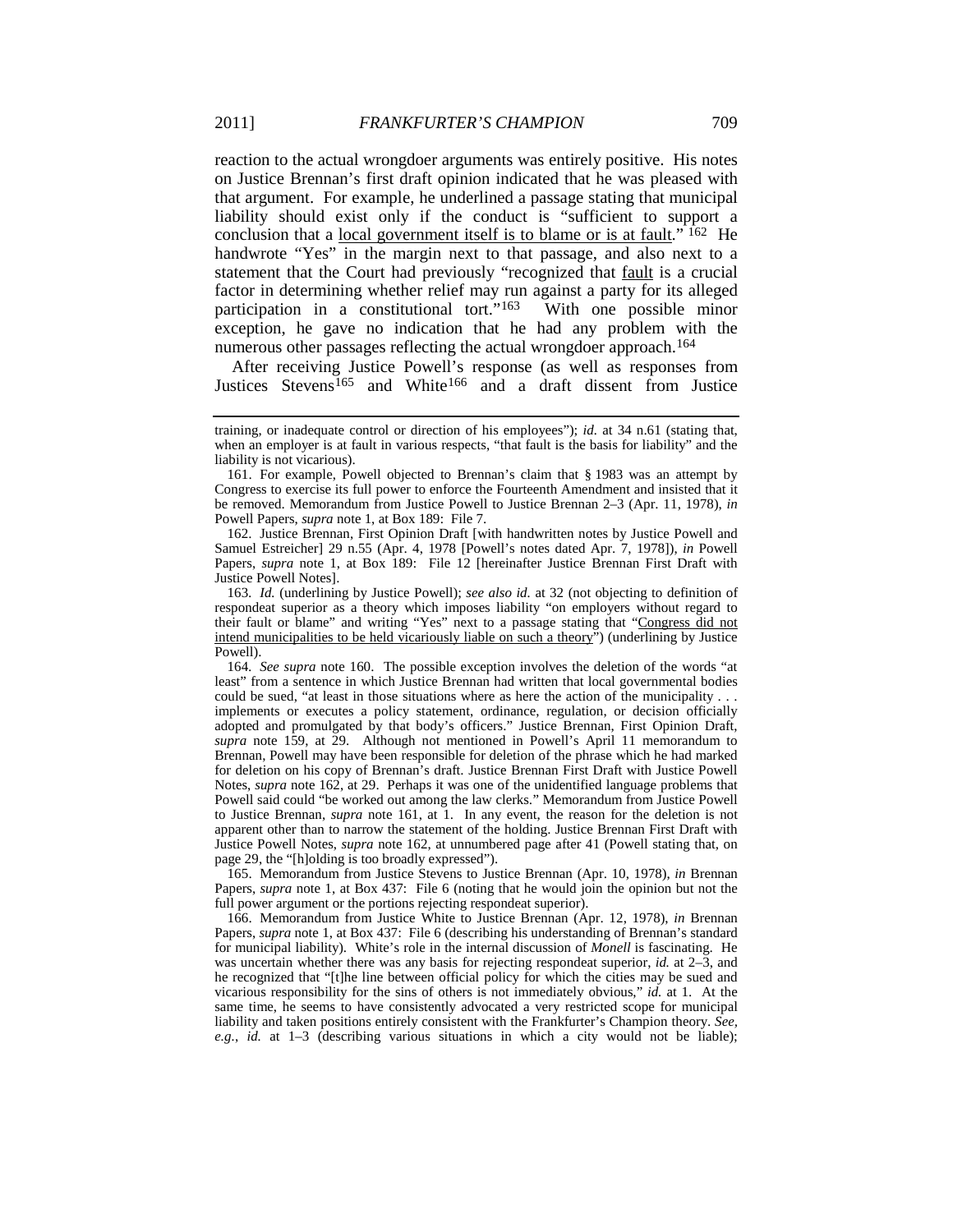Rehnquist<sup>[167](#page-30-1)</sup>), Brennan circulated a second draft opinion.<sup>168</sup> Although substantially reorganized and modified in other respects, it continued to use the fault-based, actual wrongdoer principle to define the boundary of municipal liability and retained almost all of the earlier draft's relevant language.<sup>[169](#page-30-3)</sup> In addition, it substantially clarified, revised, and strengthened the principal legislative history argument for the fault-based standard.[170](#page-30-4) Finally, it pithily summarized the actual wrongdoer theory in a single sentence: "In sum, a local government may be sued for monetary, declaratory, or injunctive relief under § 1983 when it is at fault, but not for the fault purely of its employees or agents.["171](#page-30-5) Powell appropriately labeled that sentence the "Bottom Line."<sup>[172](#page-30-6)</sup>

But that sentence, together with a related footnote, provoked a vehement memo from Justice Stewart<sup>[173](#page-30-7)</sup>:

<span id="page-30-0"></span>[F]ootnote 57 on page 32 [indicating that the rejection of vicarious liability was not inconsistent with suits based on "fault in hiring, training, or direction" [174\]](#page-30-8) seems to me to be a veritable time bomb, particularly when it is read in light of the ["bottom line" sentence] on page 33. Although we have never decided that there can ever be a § 1983 action based on *negligence* alone, it seems to me that this footnote and sentence of text amount to a virtual invitation to not so ingenious lawyers to sue municipalities upon the ground that the municipalities were at fault with respect to hiring, training, or directing their erring policemen or other agents.[175](#page-30-9)

<span id="page-30-1"></span>167. Justice Rehnquist, First Draft Dissent (Apr. 14, 1978), *in* Brennan Papers, *supra* note [1,](#page-1-2) at Box 437: File 6.

168. *See supra* not[e 130.](#page-24-0)

Memorandum from Justice White to Justice Brennan (Apr. 29, 1978), *in* Brennan Papers, *supra* not[e 1,](#page-1-2) at Box 437: File 7 (stating in handwritten notes that "a city would not be liable for 'deliberate indifference' or 'negligence,' even if its officials were, unless it was the official policy of the city to be indifferent or negligent. That would seem a difficult matter to establish."); Justice Brennan, Conference Notes, *supra* note [29,](#page-6-0) at 1 (municipal liability "[w]here agents do precisely what they're authorized to do"). It will be interesting what light, if any, is cast by his papers when they become available in 2012.

<span id="page-30-3"></span><span id="page-30-2"></span><sup>169.</sup> The second draft does eliminate some of the previous references but does so for reasons other than opposition to a fault-based standard. For example, in the first draft's discussion of how *Monroe* could be distinguished, Brennan stated and adopted *Monroe*'s definition of respondeat superior as employer liability without employer fault. Justice Brennan, First Opinion Draft, *supra* note [159,](#page-28-8) at 32. That passage was necessarily eliminated in the second draft because the Court—to avoid having to deal with Justice Stevens's argument that the *Monroe* complaint was not based solely on respondeat superior—eliminated the entire effort to distinguish *Monroe*, replacing it with a short statement that there was no reason to decide whether *Monroe* was right on its facts. Justice Brennan, Second Opinion Draft, *supra* not[e 130,](#page-24-0) at 40 n.68.

<span id="page-30-4"></span><sup>170</sup>*. Compare* Justice Brennan, First Opinion Draft, *supra* note [159,](#page-28-8) at 33 n.60, *with* Justice Brennan, Second Opinion Draft, *supra* note [130,](#page-24-0) at 31 n.56. For an explanation of the argument, see *supra* text accompanying notes [133–](#page-24-5)36.

<sup>171.</sup> Justice Brennan, Second Opinion Draft, *supra* not[e 130,](#page-24-0) at 33.

<sup>172.</sup> Justice Brennan First Draft with Justice Powell Notes, *supra* not[e 162,](#page-29-0) at 33.

<span id="page-30-9"></span><span id="page-30-8"></span><span id="page-30-7"></span><span id="page-30-6"></span><span id="page-30-5"></span><sup>173.</sup> Memorandum from Justice Stewart to Justice Brennan (Apr. 24, 1978), *in* Brennan Papers, *supra* note [1,](#page-1-2) at Box 437: File 7.

<sup>174.</sup> Justice Brennan, Second Opinion Draft, *supra* not[e 130](#page-24-0) at 32 n.57.

<sup>175.</sup> Memorandum from Justice Stewart to Justice Brennan, *supra* note [173.](#page-30-0)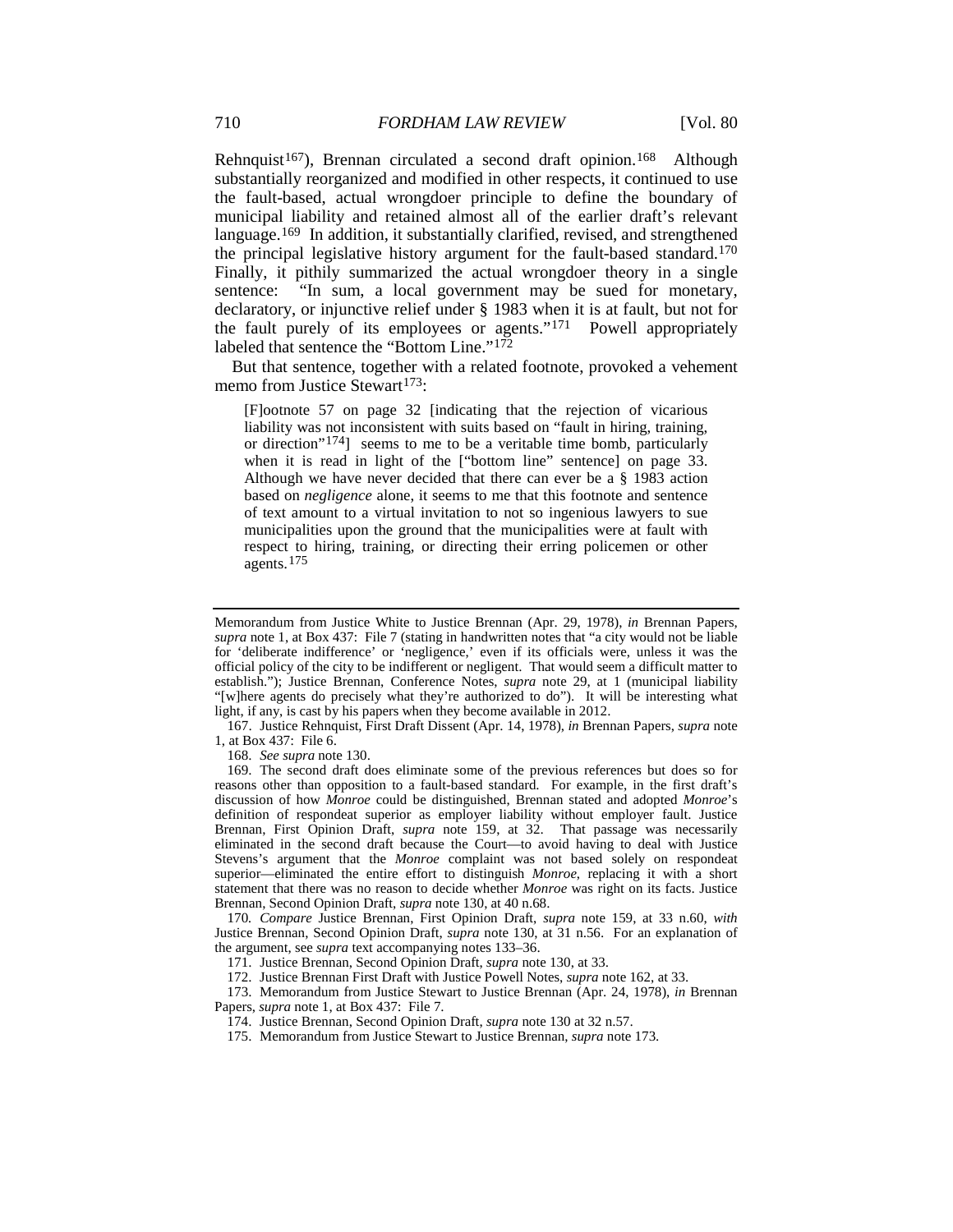Justice Brennan responded the next day. He was surprised at Stewart's reaction to note 57 since "it stated a well-settled principle of common law" and was included to insure that "people understood the limited nature of the terms 'vicarious liability' and 'respondeat superior.'"[176](#page-31-0) He indicated that in the interests of clarity, he preferred to keep the footnote, but would be willing to add a sentence explicitly leaving open the question of "[w]hether fault or negligence in hiring, training, or direction" was sufficient to state a § 1983 cause of action.<sup>[177](#page-31-1)</sup>

If Brennan expected this to mollify Stewart, he was mistaken. The following day, Stewart responded sharply, writing, "[O]ur differences are deeper than I had been willing to acknowledge, even to myself."[178](#page-31-2) Stewart made it clear that any opinion that recognized the fault-based, actual wrongdoer principle as the basis for municipal liability was unacceptable.[179](#page-31-3) For Stewart, the standard had to be based on *authorization* rather than fault:

I would hold that a municipal corporation *is* within [§ 1983's] ambit in an action at law or suit in equity, when, through the affirmative, deliberate, knowing official action of its governing body, it is alleged to have deprived any person of any rights, privileges, or immunities secured by the Constitution or federal law. . . .

I would *not* imply, even by way of discussion that leaves the matter open, that a municipal corporation could ever be liable under § 1983 for indifference, inaction, or through the actions of its agents when not carrying out affirmatively authorized municipal policy. I would not get into a discussion of the law of *respondeat superior* or the law of torts. I would certainly not make use of the word "fault" which in the law of many states and in admiralty law is no more than a loose synonym for negligence.[180](#page-31-4)

Stewart's memorandum threatened to unravel Brennan's majority. At the end of that memo, Stewart stated that he would not join Part II of Brennan's opinion, the portion defining the limits of municipal liability.[181](#page-31-5) Justice Stevens had already written that he would not join Part II, <sup>[182](#page-31-6)</sup> and the next day, Justice Blackmun announced that he agreed with Stewart and Stevens.<sup>183</sup> Given the fact that the Chief Justice and Justice Rehnquist

<span id="page-31-0"></span><sup>176.</sup> Memorandum from Justice Brennan to Justice Stewart 1 (Apr. 25, 1978), *in* Brennan Papers, *supra* note [1,](#page-1-2) at Box 437: File 7.

<sup>177</sup>*. Id.*

<span id="page-31-3"></span><span id="page-31-2"></span><span id="page-31-1"></span><sup>178.</sup> Memorandum from Justice Stewart to Justice Brennan 1 (Apr. 26, 1978), *in* Brennan Papers, *supra* note [1,](#page-1-2) at Box 437: File 7.

<sup>179</sup>*. Id.* at 1–2.

<sup>180</sup>*. Id.*

<sup>181</sup>*. Id.* at 2.

<span id="page-31-6"></span><span id="page-31-5"></span><span id="page-31-4"></span><sup>182.</sup> Memorandum from Justice Stevens to Justice Brennan (Apr. 26, 1978), *in* Brennan Papers, *supra* note [1,](#page-1-2) at Box 437: File 7. It is unclear whether Stewart understood that he and Stevens fundamentally disagreed on the appropriate scope of municipal § 1983 liability: Stewart wanted it defined more narrowly than Brennan while Stevens wanted it defined more broadly.

<span id="page-31-7"></span><sup>183.</sup> Memorandum from Justice Blackmun to Justice Brennan (Apr. 27, 1978), *in* Brennan Papers, *supra* note [1,](#page-1-2) at Box 437: File 7 (stating that Blackmun was "about where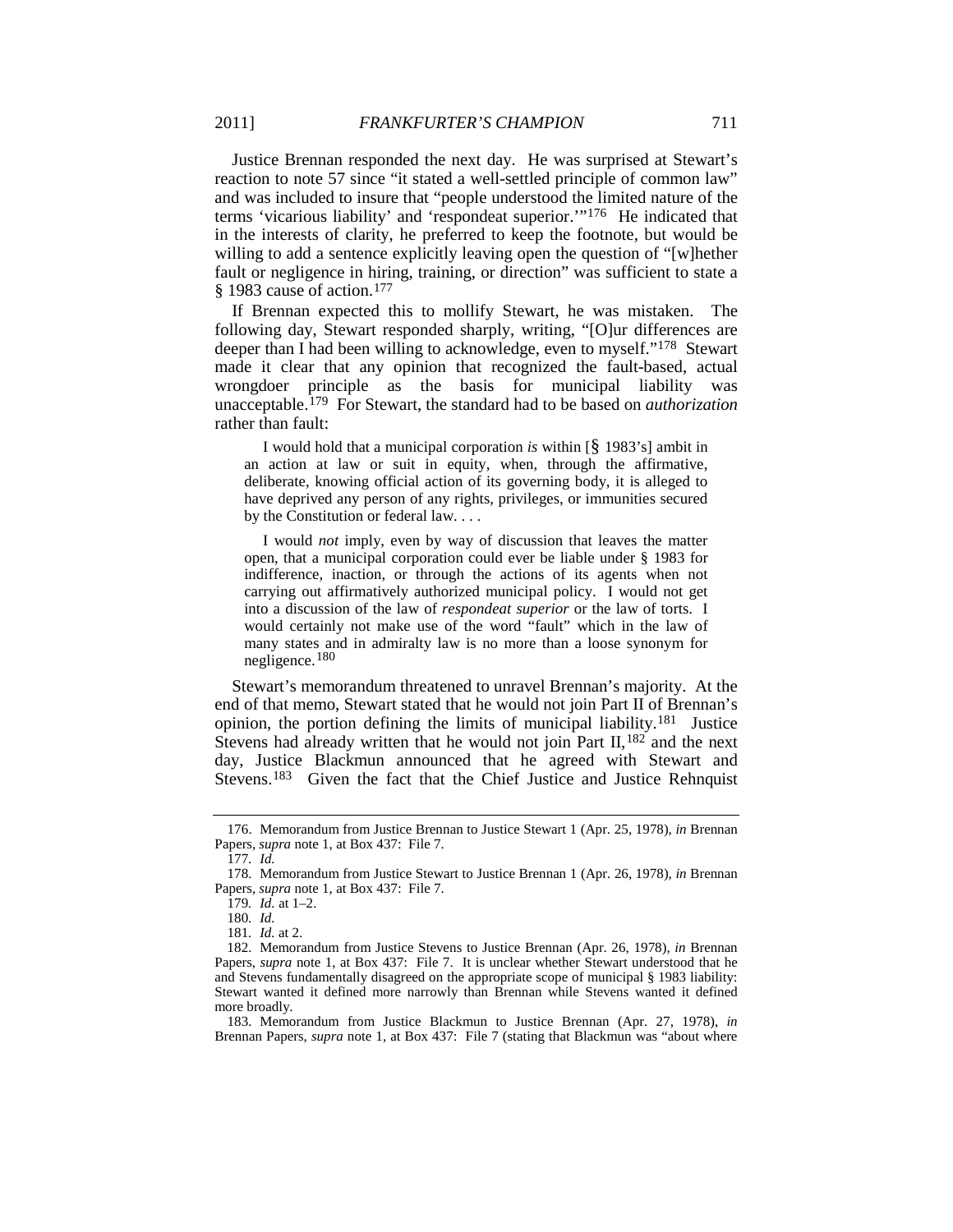would dissent in toto, the Justices must have recognized that Brennan risked losing his majority unless Stewart could be mollified.<sup>[184](#page-32-0)</sup>

Justice Powell's reaction to this risk would test the nature and depth of his commitment to the fault-based, actual wrongdoer theory of municipal § 1983 liability. Did he believe that adherence to the theory was demanded because it most faithfully represented the legislative intent? (That was the position his clerk urged, reminding Powell that "The 'fault' principle emerges from a careful reading of the legislative history.")<sup>[185](#page-32-1)</sup> If so, one would expect Powell to have objected to Stewart's position and to have tried to persuade Brennan and his wavering colleagues to rally behind the actual wrongdoer standard.

On the other hand, perhaps Powell considered the actual wrongdoer theory simply a convenient lawyerly argument, developed by an exceptionally bright clerk, which Powell had used as a plausible justification for Powell's real goal—an opinion restricting municipal liability to conduct that fell roughly within his (and Frankfurter's) narrow definition of color of law. In that case, one would expect Powell to have endorsed Justice Stewart's demand for a shift to an authorization standard, particularly since that standard even more closely conformed to that definition.

<span id="page-32-6"></span>Powell's actual response to Stewart's memorandum adopted the latter course. It effectively abandoned the actual wrongdoer approach in favor of a standard based on authorization rather than fault. On May 1, Powell wrote to Justice Brennan endorsing virtually all of Stewart's proposed modifications of Brennan's second draft.[186](#page-32-2) He described the correct rule as one stating that "§ 1983 does not impose liability on government entities for the unauthorized misconduct of employees."<sup>[187](#page-32-3)</sup> He suggested that municipal liability for conduct pursuant to municipal custom should be limited to situations in which "the custom is unmistakably sanctioned by the municipality."[188](#page-32-4) He agreed with Stewart that passages that referred to "fault" or even left open the possibility of municipal liability for deliberate indifference were unnecessary and could be deleted.<sup>[189](#page-32-5)</sup> The extent of Powell's retreat from the actual wrongdoer theory is also indicated by what Powell omitted from this memo: a passage from an earlier draft

Potter [Stewart] and John [Stevens] [were] in their respective letters of April 26," but that he was "interested in what [Justice Powell] comes up with").

<span id="page-32-0"></span><sup>184.</sup> Brennan explicitly acknowledged that risk a week later. Memorandum from Justice Brennan to Justice Powell 2 (May 2, 1978), *in* Brennan Papers, *supra* note [1,](#page-1-2) at Box 437: File 7.

<span id="page-32-1"></span><sup>185.</sup> Memorandum from Justice Stewart to Justice Brennan 3 (Apr. 26, 1978), *in* Powell Papers, *supra* not[e 1,](#page-1-2) at Box 189: File 8 (handwritten notes by Samuel Estreicher dated Apr. 27, 1978).

<span id="page-32-2"></span><sup>186.</sup> Memorandum from Justice Powell to Justice Brennan 2 (May 1, 1978), *in* Brennan Papers, *supra* note [1,](#page-1-2) at Box 437: File 7.

<span id="page-32-5"></span><span id="page-32-4"></span><span id="page-32-3"></span><sup>187</sup>*. Id.* at 1 (describing Part II of the opinion as "a helpful—and I think correct explanation of why § 1983 does not impose liability on government entities for the unauthorized misconduct of employees").

<sup>188</sup>*. Id.* at 2.

<sup>189</sup>*. Id.*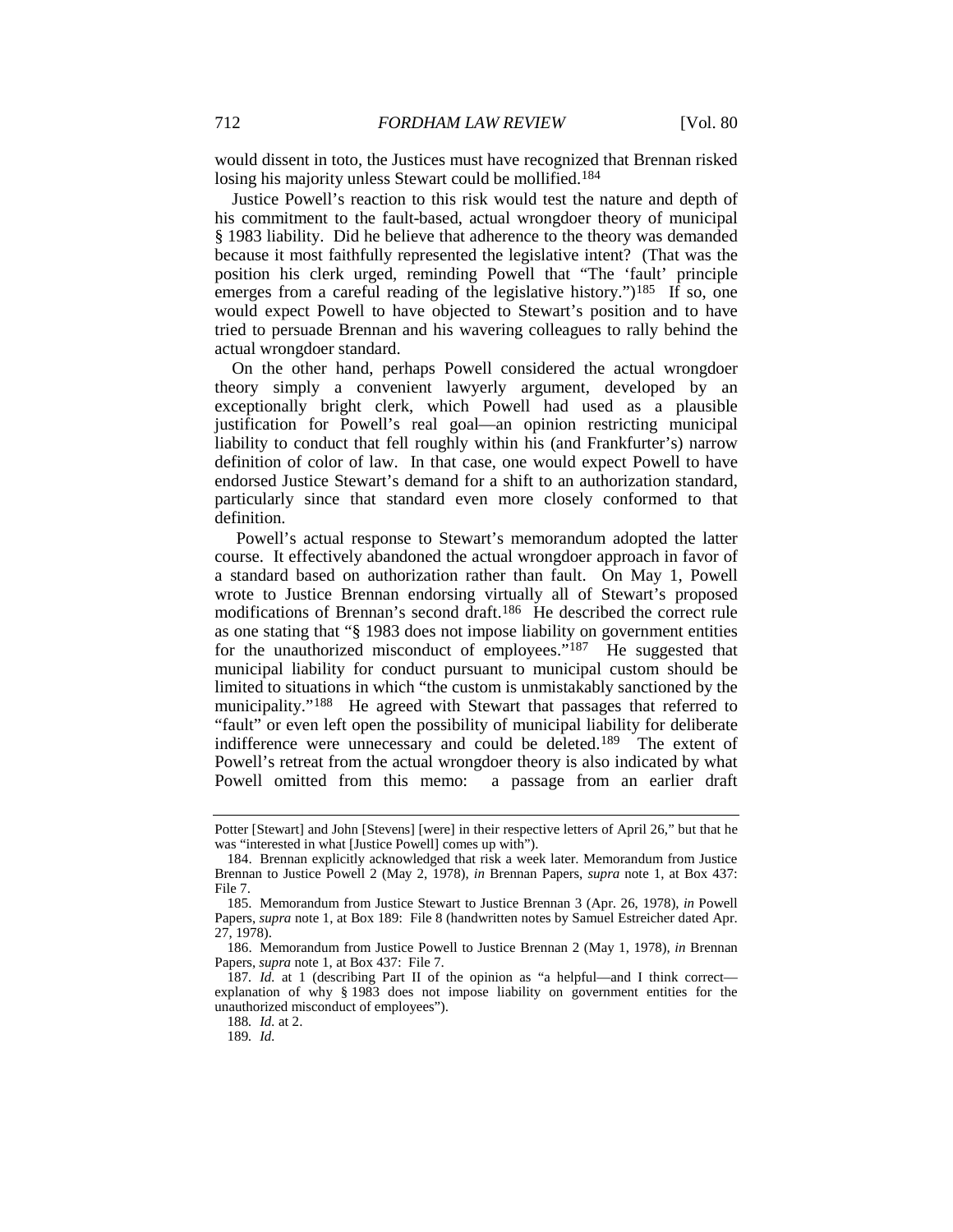recognizing that the rejection of respondeat superior was based on the "'fault' principle."<sup>[190](#page-33-3)</sup>

<span id="page-33-1"></span><span id="page-33-0"></span>Brennan acceded to Powell's and Stewart's proposed changes.<sup>[191](#page-33-4)</sup> Brennan's third draft replaced the second draft's fault-based, "bottom line" sentence with the neutral: "We conclude, therefore, that a local government may not be sued for an injury inflicted solely by its employees or agents."[192](#page-33-5) Brennan carefully eliminated every mention of the word "fault" from the text of the opinion, keeping the word only in two historical footnotes.[193](#page-33-6) The third draft, at Powell's and Stewart's urging, eliminated fault as the underlying justification for municipal liability and replaced it with authorization. Powell, Stewart, and Blackmun rejoined the fold;<sup>[194](#page-33-7)</sup> and, with only one minor substantive change, <sup>[195](#page-33-8)</sup> the third draft became the final opinion.

<span id="page-33-2"></span>Ironically, the sole remnant of the "actual wrongdoer" theory in the three published opinions is contained in Justice Powell's concurrence. That opinion used language which reflected Powell's belief that municipal liability should be limited by Frankfurter's narrow definition of color of law. [196](#page-33-9) But in one passage, it described Brennan's majority opinion as having interpreted the rejection of the Sherman Amendment "as a limitation

<span id="page-33-3"></span><sup>190</sup>*. Compare* Memorandum from Justice Powell to Justice Brennan 1 (Apr. 25, 1978), *in* Powell Papers, *supra* note [1,](#page-1-2) at Box 189: File 8 (draft marked "Not Sent") (referring to "the 'fault' principle you recognize in *Monell*, with respect to respondeat superior liability of municipalities"), *with* Memorandum from Justice Powell to Justice Brennan, *supra* not[e 186](#page-32-6) (omitting the sentence containing the quoted language).

<span id="page-33-4"></span><sup>191.</sup> Memorandum from Justice Brennan to Justice Powell (May 2, 1978), *in* Brennan Papers, *supra* note [1,](#page-1-2) at Box 437: File 7.

<span id="page-33-5"></span><sup>192</sup>*. Id.* at 1; Justice Brennan, Third Opinion Draft 34 (May 4, 1978), *in* Brennan Papers, *supra* not[e 1,](#page-1-2) at Box 437: File 7.

<span id="page-33-6"></span><sup>193.</sup> Memorandum from Justice Brennan to Justice Powell, *supra* note [191,](#page-33-0) at 1; Justice Brennan, Third Opinion Draft, *supra* note [192,](#page-33-1) at 21 n.40 & 32 n.57. Ironically, the second of these footnotes is the principal legislative history argument for the *Monell* doctrine and makes no sense except as an argument for a fault-based standard for municipal liability. *See supra* text accompanying note[s 133–](#page-24-5)36.

<span id="page-33-7"></span><sup>194.</sup> Memorandum from Justice Blackmun to Justice Brennan (May 17, 1978), *in* Brennan Papers, *supra* note [1,](#page-1-2) at Box 437: File 7; Memorandum from Justice Powell to Justice Brennan (May 5, 1978), *in* Brennan Papers, *supra* note [1,](#page-1-2) at Box 437: File 7 ("As your 3rd draft substantially accommodates my concerns (for which I thank you), I am glad to join you."); Memorandum from Justice Stewart to Justice Brennan (May 15, 1978), *in* Brennan Papers, *supra* not[e 1,](#page-1-2) at Box 437: File 8.

<span id="page-33-8"></span><sup>195.</sup> At Powell's last-minute request, Brennan deleted the italicized phrase from a sentence that originally read, "Equally important, creation of a federal law of respondeat superior, *where state law did not impose such an obligation*, would have raised all the constitutional problems associated with the obligation to keep the peace, an obligation Congress chose not to impose because it thought imposition of such an obligation unconstitutional." Memorandum from Justice Powell to Justice Brennan, *supra* note [194](#page-33-2) (typed note appended to Justice Brennan's copy but not to the other Justices' copies of the memo) (subsequently deleted language in italics). Powell requested that the phrase be deleted to avoid the implication that § 1983 respondeat superior liability might exist if state law recognized municipal respondeat superior. *Id.*

<span id="page-33-9"></span><sup>196</sup>*.* Monell v Dep't of Soc. Servs., 436 U.S. 658, 707 (1978) (Powell, J., concurring) (Court is correct to deny immunity for "constitutional deprivation, even though such actions may be fully consistent with, and thus not remediable under, state law. No conduct of government comes more clearly within the 'under color of' state law language of § 1983.").